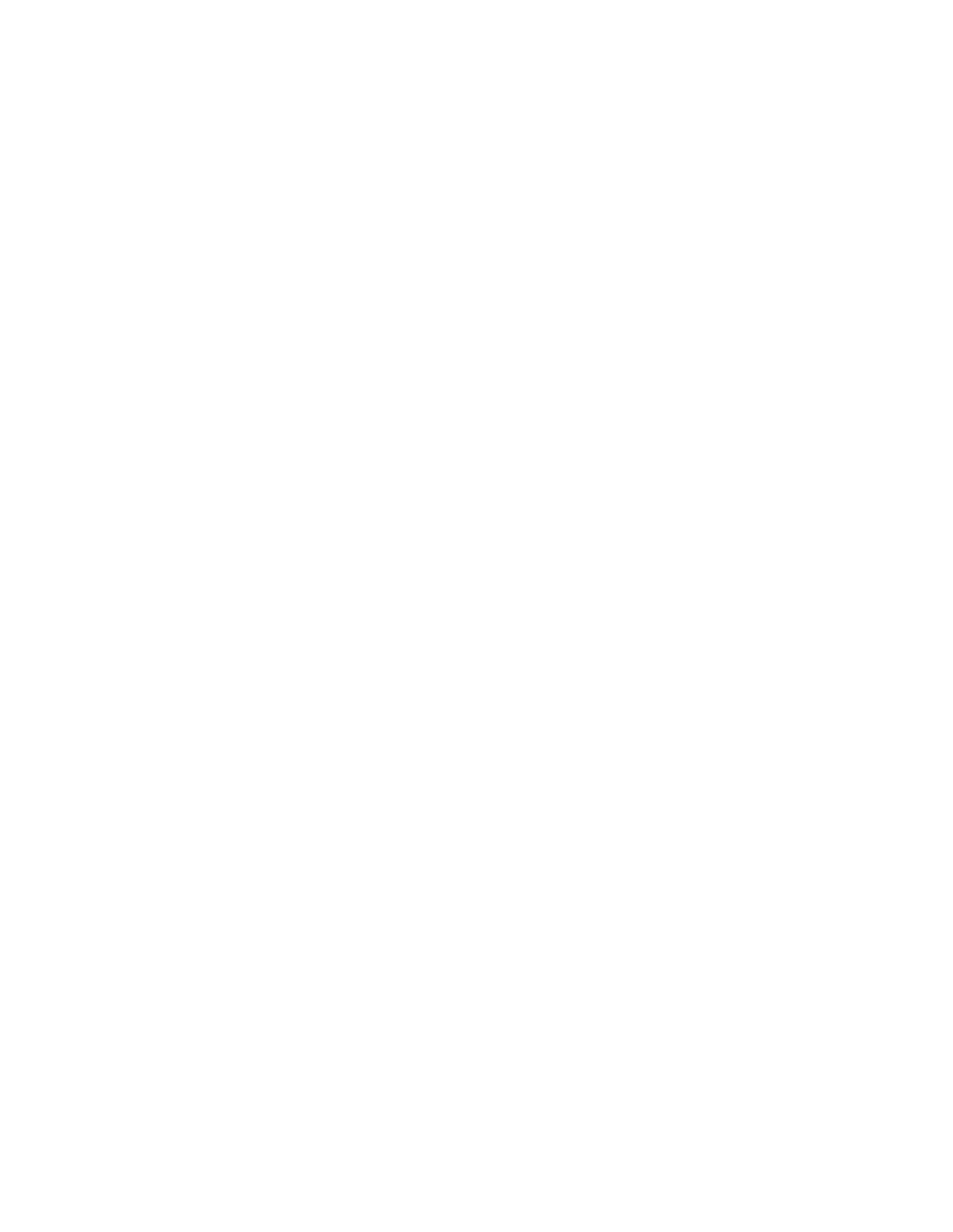## TABLE OF CONTENTS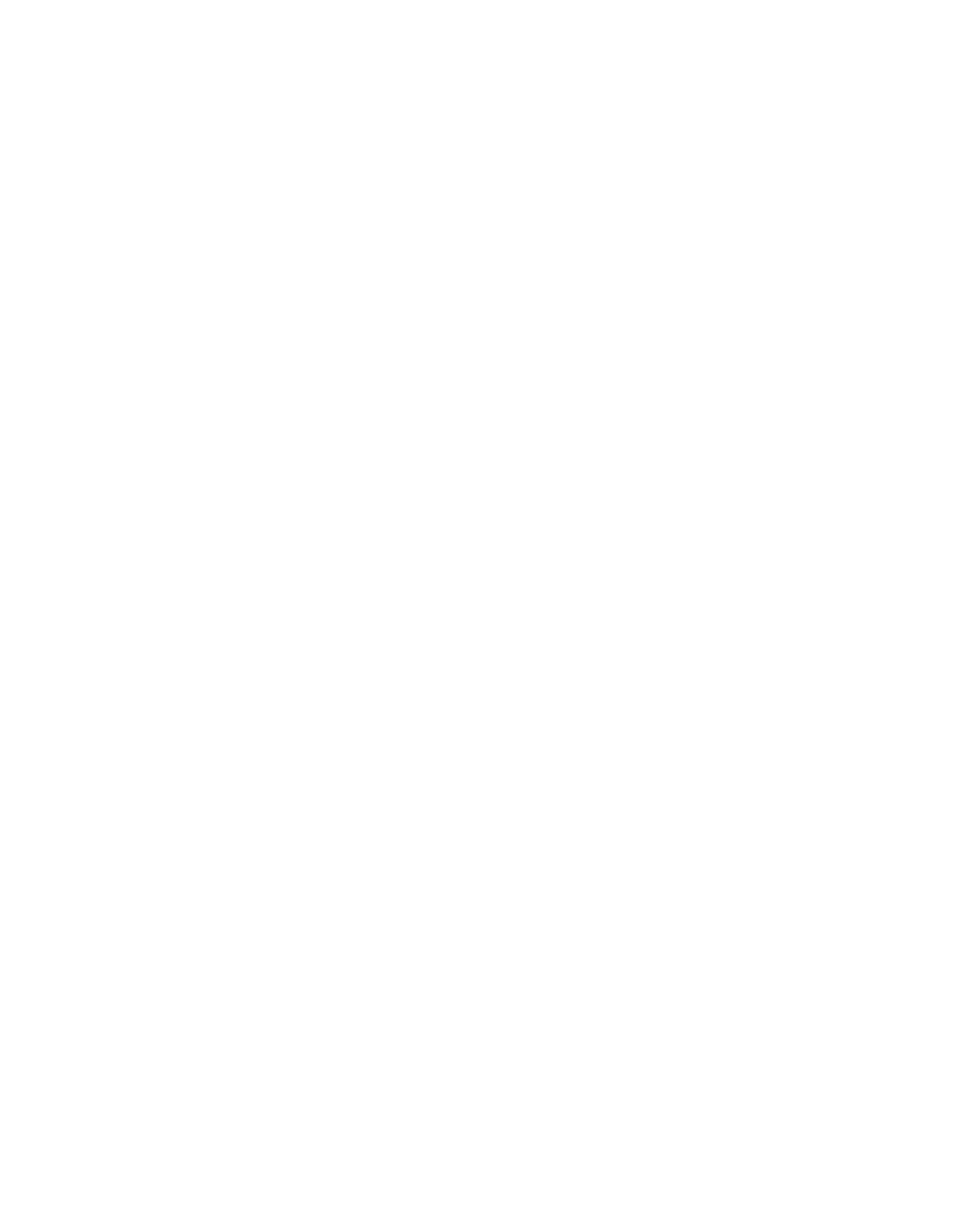We are all standing on the Edge of Eternity. By that I mean that one day we will die. Death is a fact of life. Yet, it is one that many like to ignore. We can't be naïve about it. One day we will die. Then we will begin a great journey unlike any other we have ever experienced. I love taking trips! I loved being able to travel to Africa, Germany, Mexico, Canada, Jamaica, Israel, and to a number of states. But the journey all of us will one day experience will truly be unique. It will be the ultimate trip.

When we die, we will leave this physical realm and enter into a spiritual realm. Companies like Uber, Southwest, or Amtrak will not get us to this destination. Rather, the angels will usher the faithful into this journey, Luke 16:19-22. It will be the ultimate setting of sails.

In this class, we will be studying what the Bible has to say about heaven and hell. As I thought about this subject, I began considering other aspects that need to be discussed outside of the final destination places of heaven and hell. I thought about our lives now, how we live with a view toward eternity, salvation, preparing for death, what happens after we die, and what the day of judgment will look and be like. I also searched to see what kind of workbooks are available concerning heaven and hell. I didn't find much. I texted preachers to see what they had put together and came back with the same responses: "Not Much." One of the preachers said to me, "The more I study about heaven, the less I know." While we talk about heaven and hell in sermons or in a Bible class, I've never had a class dealing with this subject. So, this quarter will be an adventure for all of us.

We read about heaven, hell, being with Christ, and eternity in the scriptures.

"Then He will also say to those on His left, 'Depart from Me, accursed ones, into the eternal fire which has been prepared for the devil and his angels…These will go away into eternal punishment, but the righteous into eternal life." Matthew 25:41, 46

"If your right hand makes you stumble, cut it off and throw it from you; for it is better for you to lose one of the parts of your body, than for your whole body to go into hell." Matthew 5:30

"Do not let your heart be troubled; believe in God, believe also in Me. In My Father's house are many dwelling places; if it were not so, I would have told you; for I go to prepare a place for. If I go and prepare a place for you, I will come again and receive you to Myself, that where I am, there you may be also."

John 14:1-3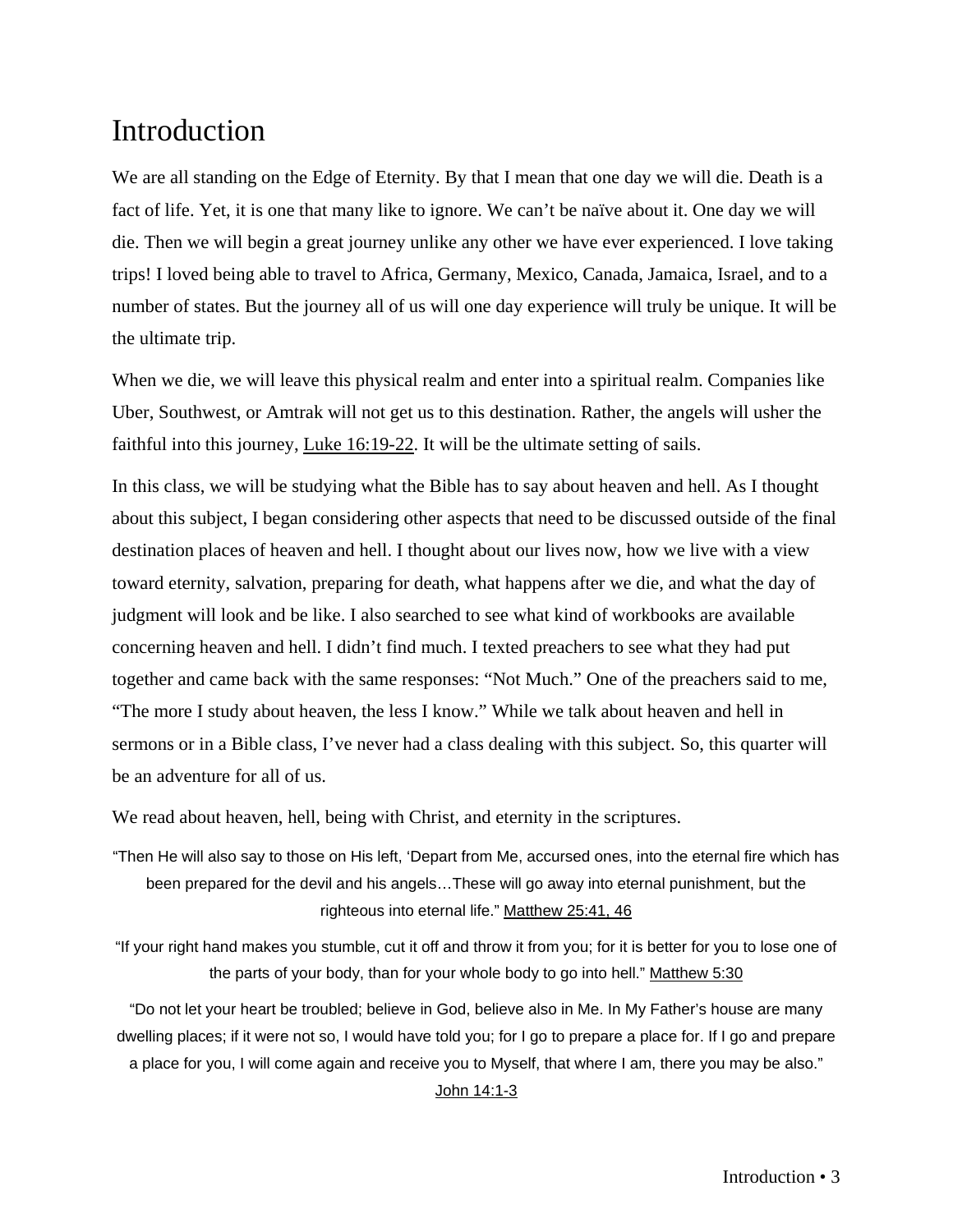"And after He had said these things, He was lifted up while they were looking on, and a cloud received Him out of their sight. And as they were gazing intently into the sky while He was going, behold, two men in white clothing stood beside them. They also said, 'Men of Galilee, why do you stand looking into the sky? This Jesus, who has been taken up from you into heaven, will come in just the same way as you have watched Him go into heaven.'" Acts 1:9-11

"For me to live is Christ and to die is gain. But if I am to live on in the flesh, this will mean fruitful labor for me; and I do not know which to choose. But I am hard-pressed from both directions, having the desire to depart and be with Christ, for that is very much better; yet to remain on in the flesh is more necessary for your sake." Philippians 1:21-23

"And he was saying, "Jesus, remember me when You come in Your kingdom!" And He said to him, "Truly I say to you, today you shall be with Me in Paradise." Luke 23:42-43

"For after all it is only just for God to repay with affliction those who afflict you, and to give relief to you who are afflicted and to us as well when the Lord Jesus will be revealed from heaven with His mighty angels in flaming fire, dealing out retribution to those who do not know God and to those who do not obey the gospel of our Lord Jesus. These will pay the penalty of eternal destruction, away from the presence of the Lord and from the glory of His power, when He comes to be glorified in His saints on that day, and to be marveled at among all who have believed – for our testimony to you was believed." 2 Thessalonians 1:6-10

There are plenty of other passages that speak on this subject. It makes sense for us to discuss the subject of eternity, because all of us are going to experience it someday. There are many questions people have with respect to heaven and hell.

When it comes to heaven, what are questions you or others have had? List them below.

| 2. |                                               |
|----|-----------------------------------------------|
|    |                                               |
| 3. |                                               |
|    |                                               |
| 4. | <u> 1980 - Andrea Andrew Maria (h. 1980).</u> |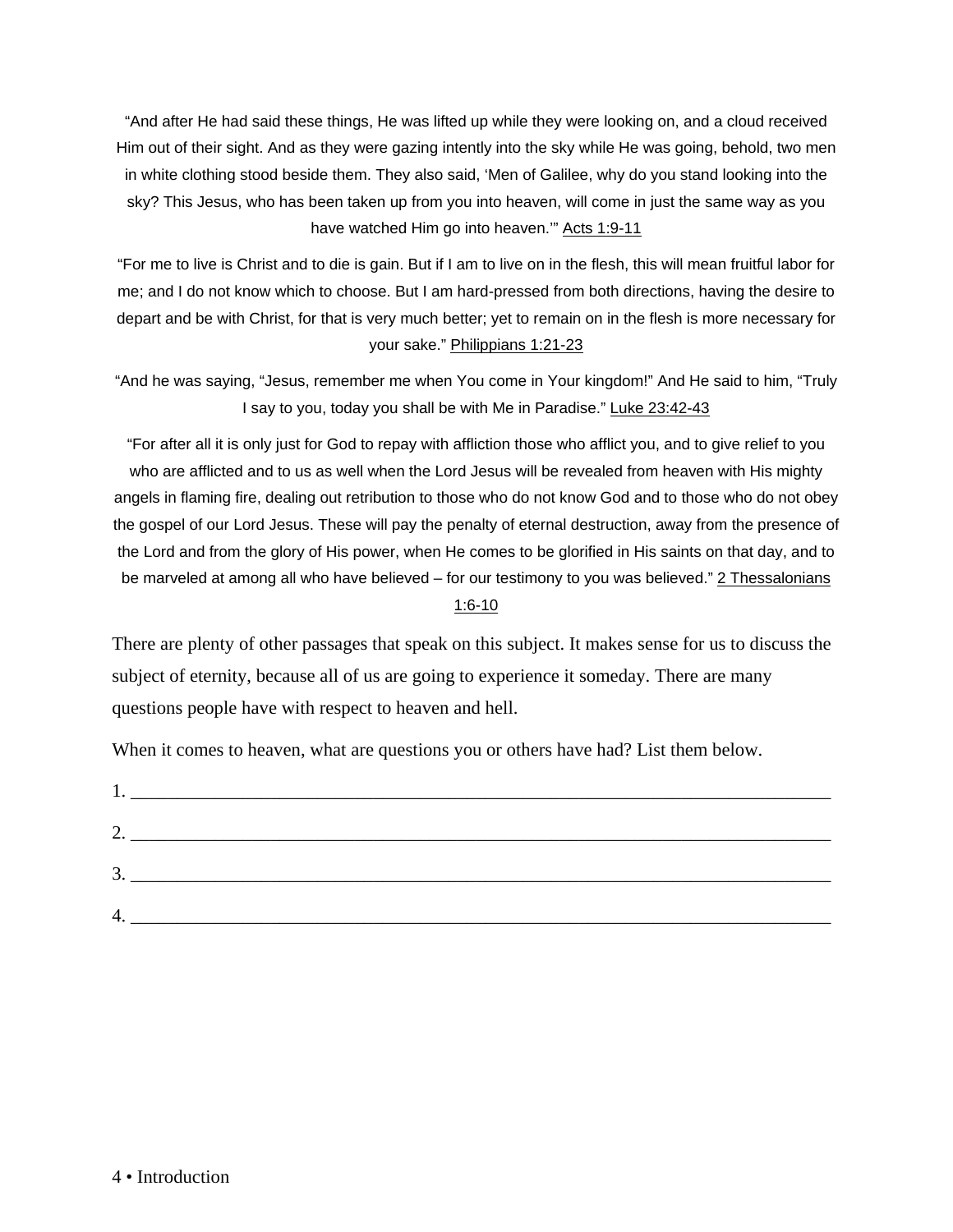When it comes to hell, what are questions you or others have had? List them below.

| $\mathbf{1}$ .          |                                                                                                                      |
|-------------------------|----------------------------------------------------------------------------------------------------------------------|
| $\mathcal{L}_{\bullet}$ |                                                                                                                      |
| 3<br>ິ.                 |                                                                                                                      |
|                         | <u> 1980 - Jan Stein Stein Stein Stein Stein Stein Stein Stein Stein Stein Stein Stein Stein Stein Stein Stein S</u> |
|                         |                                                                                                                      |

We will spend 13 weeks discussing "Standing on the Edge of Eternity." My hope and prayer is that as we study our faith in Christ will grow, we will have the proper view of death, and an earnest expectation of what is to come. I like what the Hebrews writer says in Hebrews 9:27-28.

"And inasmuch as it is appointed for men to die once and after this comes judgment, so Christ also, having been offered once to bear the sins of many, will appear a second time for salvation without reference to sin, to those who eagerly await Him."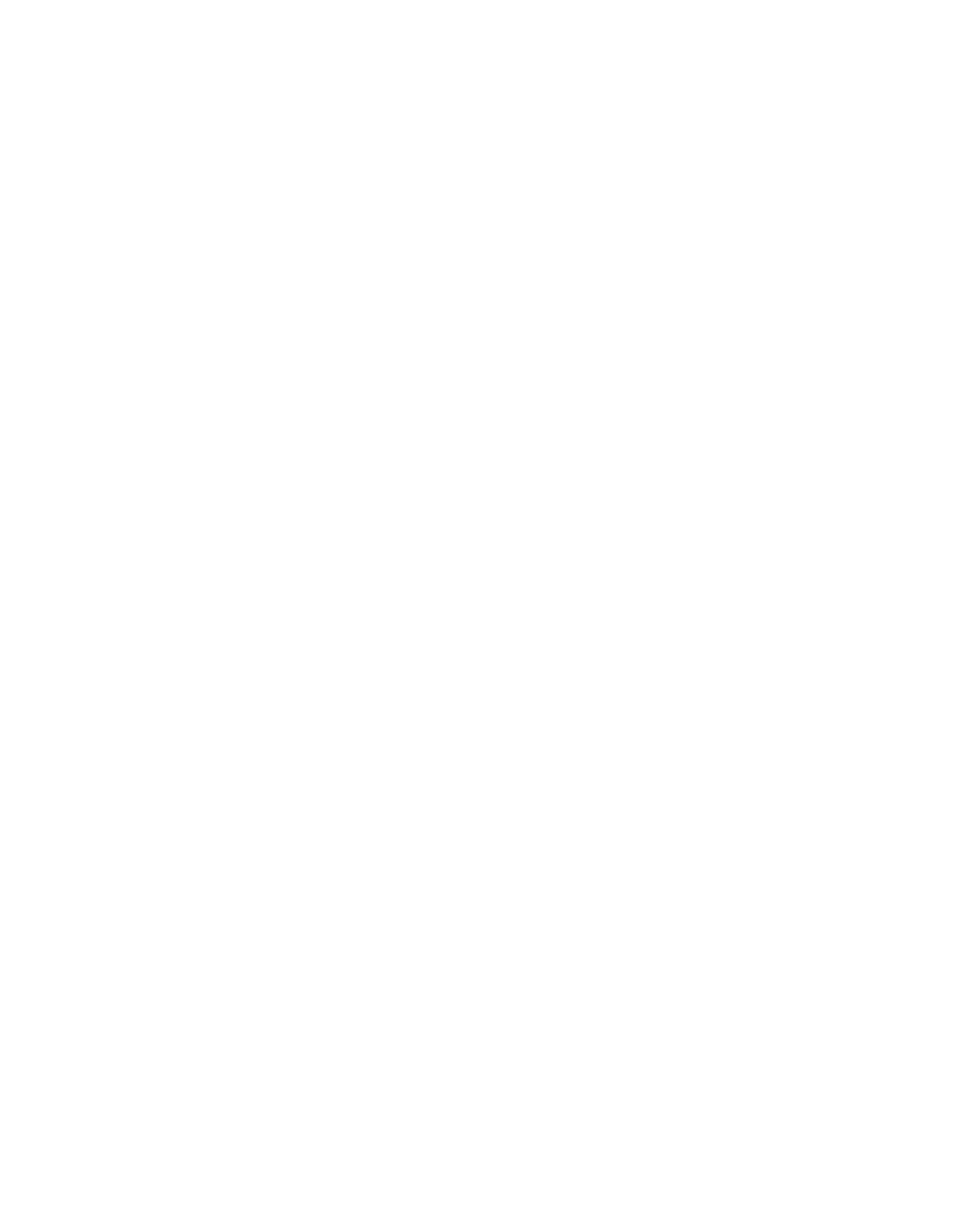<span id="page-8-0"></span>Something happened to me back in 2014 that reminded me of a simple fact of life. One day I will die. I already know this to be true, but what happened just reinforced how fragile life really is. On June 17, 2014, I had my day planned. Everything was working according to plan. I helped a family move and load up their U-Haul truck. We then went out for lunch. Later in the day, I went to the gym. I was supposed to have a Bible study that evening, but the study never happened. I never finished my workout either. While I was on the treadmill jogging, I began to have intense pain in my teeth and face. I began to sweat profusely and experienced fatigue. It felt like I was having a heart attack. I would find out the next day I didn't have a heart attack, but rather a blood clot in my right coronary artery. I was thankful to be alive. Being 36 at the time, I never imagined having something like this happen. I have some heart issues already, but this was unexpected.

After this event, I began to ask myself a number of questions:

- How much more time do I have?
- What will happen to my wife and son?
- What about my work as a preacher?

I also began to think about something else. The book of Ecclesiastes. My mind went to this book because it's a book about LIFE. Before we look at some passages, what are some specific thoughts Solomon shares with us concerning life? Write down your thoughts below.

\_\_\_\_\_\_\_\_\_\_\_\_\_\_\_\_\_\_\_\_\_\_\_\_\_\_\_\_\_\_\_\_\_\_\_\_\_\_\_\_\_\_\_\_\_\_\_\_\_\_\_\_\_\_\_\_\_\_\_\_\_\_\_\_\_\_\_\_\_\_\_\_\_\_\_\_\_

\_\_\_\_\_\_\_\_\_\_\_\_\_\_\_\_\_\_\_\_\_\_\_\_\_\_\_\_\_\_\_\_\_\_\_\_\_\_\_\_\_\_\_\_\_\_\_\_\_\_\_\_\_\_\_\_\_\_\_\_\_\_\_\_\_\_\_\_\_\_\_\_\_\_\_\_\_

\_\_\_\_\_\_\_\_\_\_\_\_\_\_\_\_\_\_\_\_\_\_\_\_\_\_\_\_\_\_\_\_\_\_\_\_\_\_\_\_\_\_\_\_\_\_\_\_\_\_\_\_\_\_\_\_\_\_\_\_\_\_\_\_\_\_\_\_\_\_\_\_\_\_\_\_\_

\_\_\_\_\_\_\_\_\_\_\_\_\_\_\_\_\_\_\_\_\_\_\_\_\_\_\_\_\_\_\_\_\_\_\_\_\_\_\_\_\_\_\_\_\_\_\_\_\_\_\_\_\_\_\_\_\_\_\_\_\_\_\_\_\_\_\_\_\_\_\_\_\_\_\_\_\_

As I went through my health crisis, I was reminded by Solomon about some facts of life. As we think about heaven and hell, we need to consider these facts of life. Before we can dive into what heaven and hell will be like, we first need to talk about DEATH. Death is not a popular subject.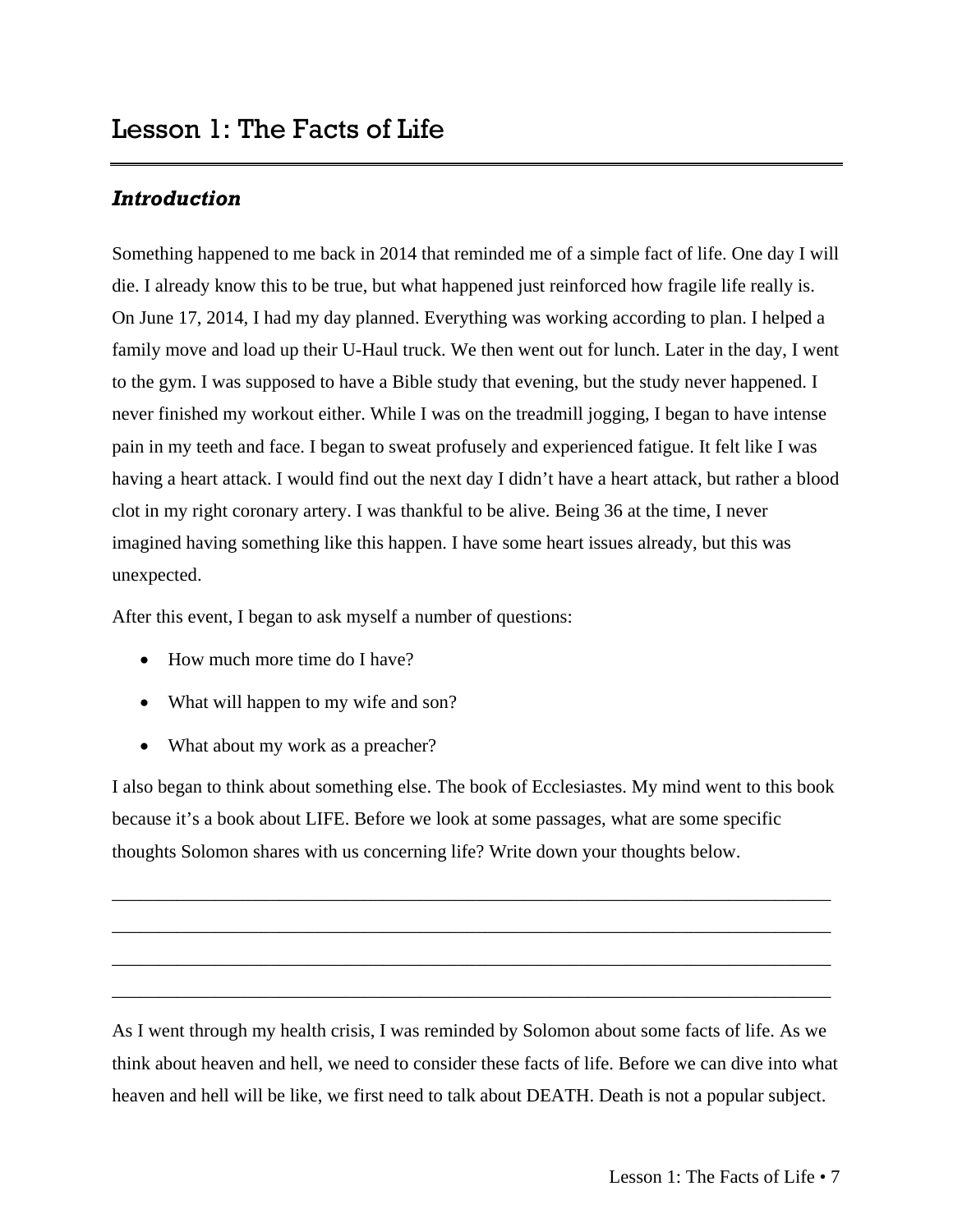We all know we are going to die, but it often makes us uncomfortable. Let's see what we need to know from Solomon regarding this fact of life.

#### *The Lesson*

1. Read Ecclesiastes 1:1-4. How does Solomon begin his book? What can we learn about life?

\_\_\_\_\_\_\_\_\_\_\_\_\_\_\_\_\_\_\_\_\_\_\_\_\_\_\_\_\_\_\_\_\_\_\_\_\_\_\_\_\_\_\_\_\_\_\_\_\_\_\_\_\_\_\_\_\_\_\_\_\_\_\_\_\_\_\_\_\_\_\_\_\_\_\_\_\_

\_\_\_\_\_\_\_\_\_\_\_\_\_\_\_\_\_\_\_\_\_\_\_\_\_\_\_\_\_\_\_\_\_\_\_\_\_\_\_\_\_\_\_\_\_\_\_\_\_\_\_\_\_\_\_\_\_\_\_\_\_\_\_\_\_\_\_\_\_\_\_\_\_\_\_\_\_

\_\_\_\_\_\_\_\_\_\_\_\_\_\_\_\_\_\_\_\_\_\_\_\_\_\_\_\_\_\_\_\_\_\_\_\_\_\_\_\_\_\_\_\_\_\_\_\_\_\_\_\_\_\_\_\_\_\_\_\_\_\_\_\_\_\_\_\_\_\_\_\_\_\_\_\_\_

- 2. Throughout the book, Solomon discusses life. A part of the discussion about life is the reality of death. Let's consider some sobering thoughts. Read the following passages and be ready to discuss them during our time in class together:
	- Ecclesiastes 2:12-16
	- Ecclesiastes 3:1-8
	- Ecclesiastes 9:1-12
	- Ecclesiastes 11:9-10
	- Ecclesiastes 12:1-7

Thought #1: \_\_\_\_\_\_\_\_\_\_\_\_\_\_\_\_\_\_\_\_\_\_\_\_\_\_\_\_\_\_\_\_\_\_\_\_\_\_\_\_\_\_\_\_\_\_\_\_\_\_\_\_\_\_\_\_\_\_\_\_\_\_\_\_\_\_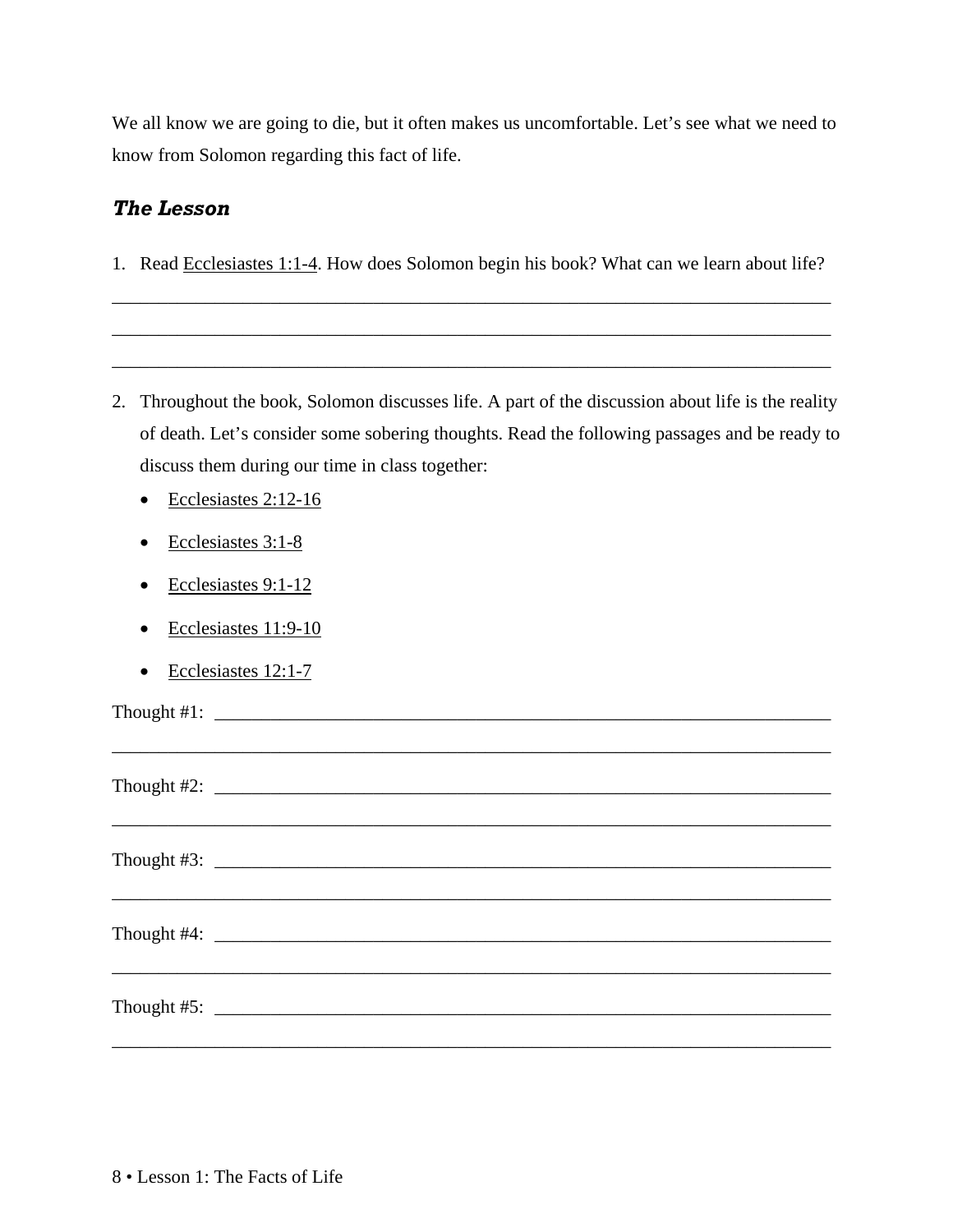From the beginning, as a result of sin, death is something we will all experience unless we're alive at the return of Christ. Maybe the bigger question we all need to consider is how will we respond to this reality? There are a couple of ways people can respond to this fact of life.

| $2.$ $\overline{\phantom{a}}$                                                                |
|----------------------------------------------------------------------------------------------|
| 3.                                                                                           |
| How does God want us to respond to this reality? Read the following passages to help answer: |
| Ecclesiastes 12:13; 1 Peter 2:11-14; Philippians 3:20-21; Titus 2:11-14<br>$\bullet$         |
|                                                                                              |
| 2.                                                                                           |
| 3.                                                                                           |
|                                                                                              |

#### *Conclusion*

Let's live like we're dying!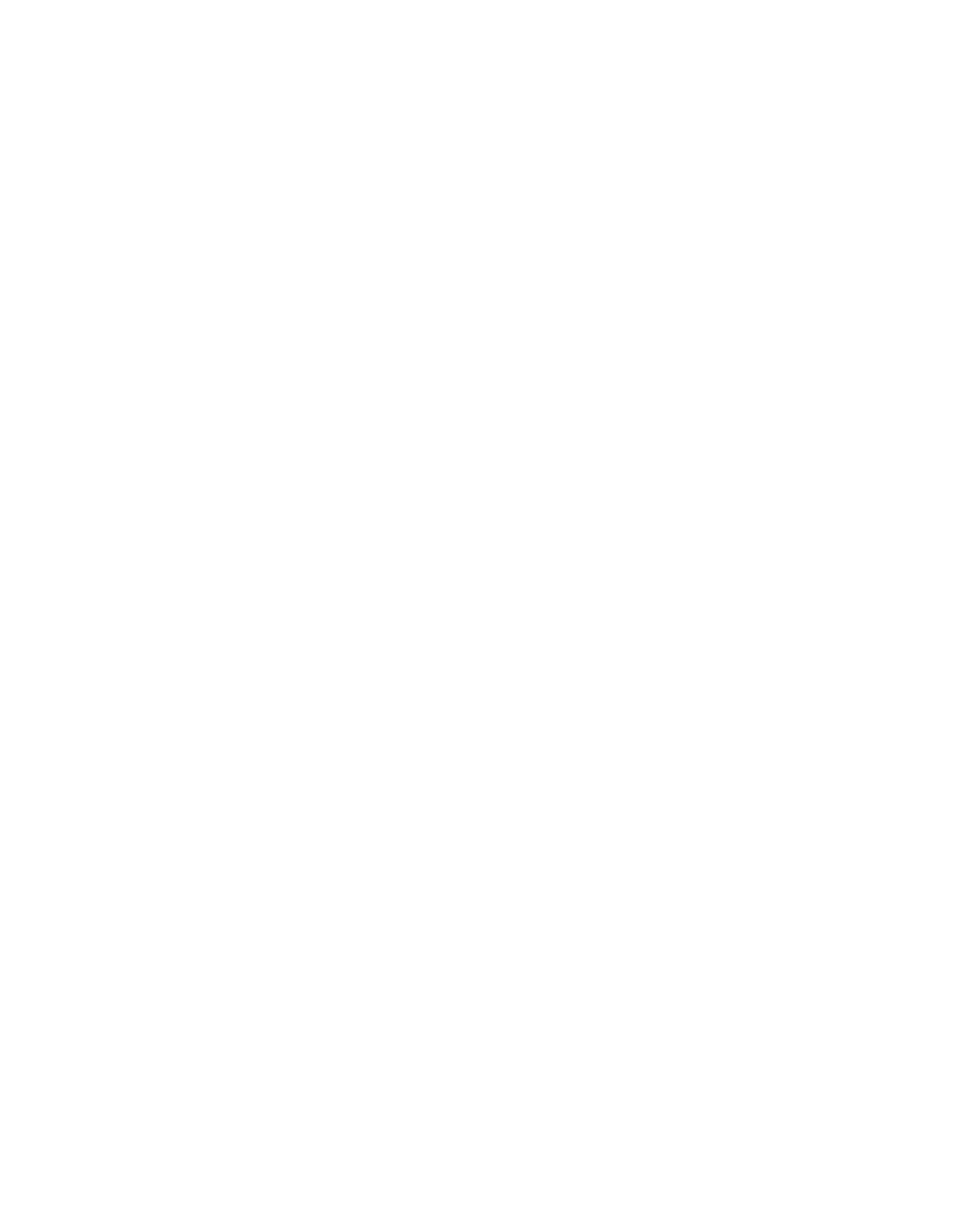<span id="page-12-0"></span>What is it that terrifies you? Is it a haunted house? Maybe a scary movie? Or is it tax season! For many, public speaking is one of the great terrors of life. While these things may terrify people, there's one thing that could be described as the king of terrors: DEATH.

Listen to what King David said in Psalm 55:1-4:

"Give ear to my prayer, O God; And do not hide Yourself from my supplication. Give heed to me and answer me; I am restless in my complaint and am surely distracted, because of the voice of the enemy, because of the pressure of the wicked; for they bring down trouble upon me and in anger they bear a grudge against me. My heart is in anguish within me, and the terrors of death have fallen upon me."

Listen to what Job's friend Bildad said in Job 18:14:

"He is torn from the security of his tent, and they march him before the king of terrors."

"Therefore, since the children share in flesh and blood, He Himself likewise also partook of the same, that through death He might render powerless him who had the power of death, that is, the devil, and might free those who through fear of death were subject to slavery all their lives." Hebrews 2:14-15

What about you? How do you view death? Is it the king of terrors for you? Unless we are alive when Jesus returns, we must face death. The subject of death often makes us uncomfortable. There aren't typically in-depth discussions on Facebook about death. It's not a topic that's discussed as parents take their children to school. In our culture, many go through the mourning process of losing a loved one as quickly as possible, because thinking about death makes people feel uncomfortable. Death is described as an enemy, 1 Corinthians 15:26. Whether we like it or not, death is a fact of life.

In this lesson, I want us to consider what it is that causes man to fear death so much. We will also discuss the confidence we should have as Christians facing death.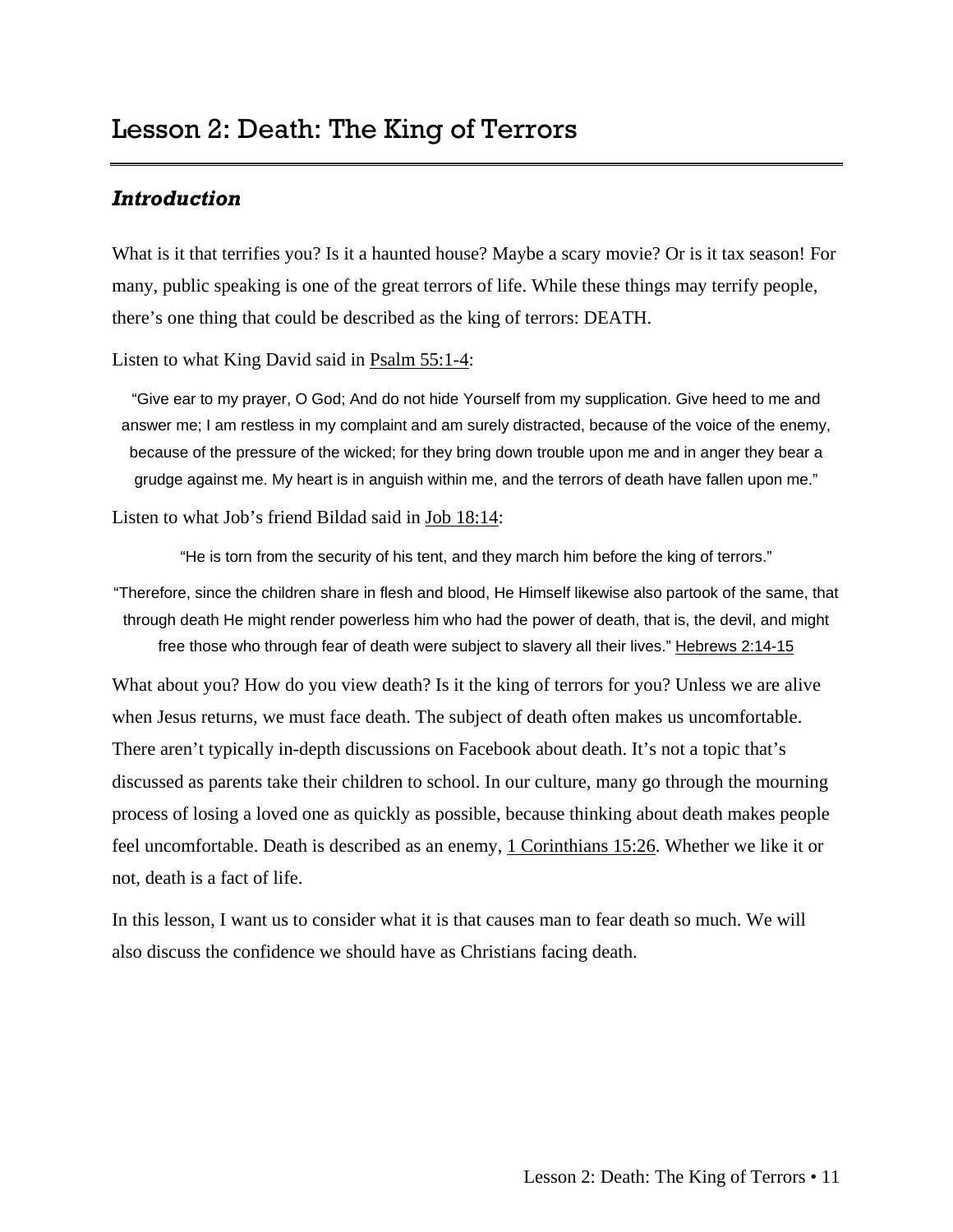#### **The Lesson**

1. Read the following passages below and see what you learn about death and why many fear it. We will discuss more in-depth during class. Use the space below to write out thoughts you may have.

- Genesis  $5:5-20$
- Acts 24:24-27
- $\bullet$  Hebrews 9:27
- $\bullet$  James 4:13-15

2. Why Many Fear Death: (Fill this section in during class).

 $Reason \#1$ :

 $Reason \#4$ :

 $Reason \#3$ :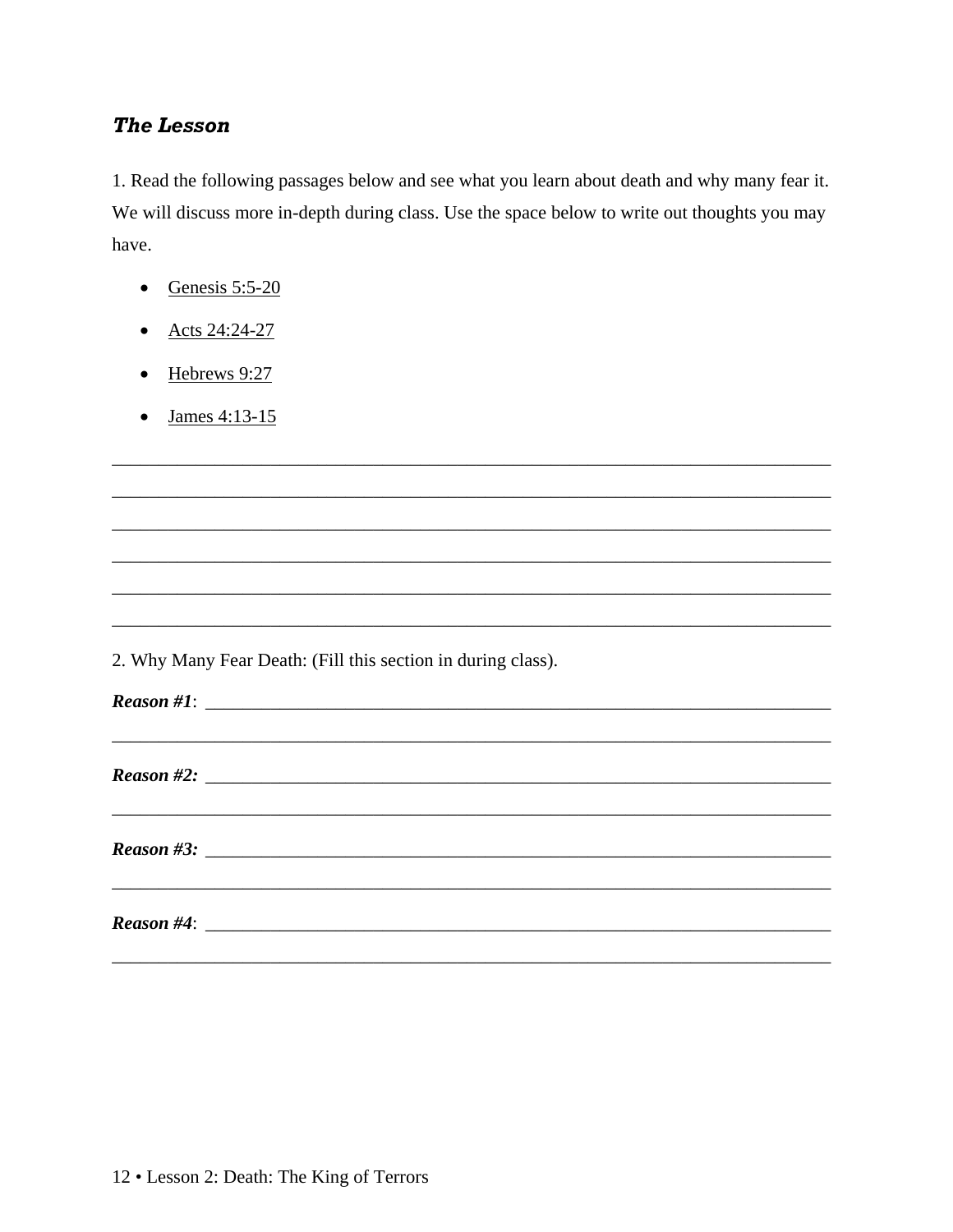While many fear death, we don't have to.

- Read Acts 21:11-14. What was the mindset Paul had facing persecution?
- Read 2 Peter 1:14-15. What was the mindset Peter had as he spoke about his death?

\_\_\_\_\_\_\_\_\_\_\_\_\_\_\_\_\_\_\_\_\_\_\_\_\_\_\_\_\_\_\_\_\_\_\_\_\_\_\_\_\_\_\_\_\_\_\_\_\_\_\_\_\_\_\_\_\_\_\_\_\_\_\_\_\_\_\_\_\_\_\_\_\_\_\_\_\_

\_\_\_\_\_\_\_\_\_\_\_\_\_\_\_\_\_\_\_\_\_\_\_\_\_\_\_\_\_\_\_\_\_\_\_\_\_\_\_\_\_\_\_\_\_\_\_\_\_\_\_\_\_\_\_\_\_\_\_\_\_\_\_\_\_\_\_\_\_\_\_\_\_\_\_\_\_

• Read Acts 7:54-58. What was the mindset Stephen had facing death?

3. Read the following passages below and see what you learn about the confidence we can have as we face death. We will discuss more in-depth during class. Use the space below to write out thoughts you may have.

\_\_\_\_\_\_\_\_\_\_\_\_\_\_\_\_\_\_\_\_\_\_\_\_\_\_\_\_\_\_\_\_\_\_\_\_\_\_\_\_\_\_\_\_\_\_\_\_\_\_\_\_\_\_\_\_\_\_\_\_\_\_\_\_\_\_\_\_\_\_\_\_\_\_\_\_\_

\_\_\_\_\_\_\_\_\_\_\_\_\_\_\_\_\_\_\_\_\_\_\_\_\_\_\_\_\_\_\_\_\_\_\_\_\_\_\_\_\_\_\_\_\_\_\_\_\_\_\_\_\_\_\_\_\_\_\_\_\_\_\_\_\_\_\_\_\_\_\_\_\_\_\_\_\_

\_\_\_\_\_\_\_\_\_\_\_\_\_\_\_\_\_\_\_\_\_\_\_\_\_\_\_\_\_\_\_\_\_\_\_\_\_\_\_\_\_\_\_\_\_\_\_\_\_\_\_\_\_\_\_\_\_\_\_\_\_\_\_\_\_\_\_\_\_\_\_\_\_\_\_\_\_

- Revelation 14:13
- Revelation 1:18
- Matthew 22:31-32
- 1 Thessalonians 4:12-18
- Philippians 3:20-21
- 2 Corinthians 5:1-8
- $\bullet$  Philippians 1:21-23

4. The Christians view of death: (Fill this section in during class)

## *Reason #1:*

*Reason #2:*  $\overline{a}$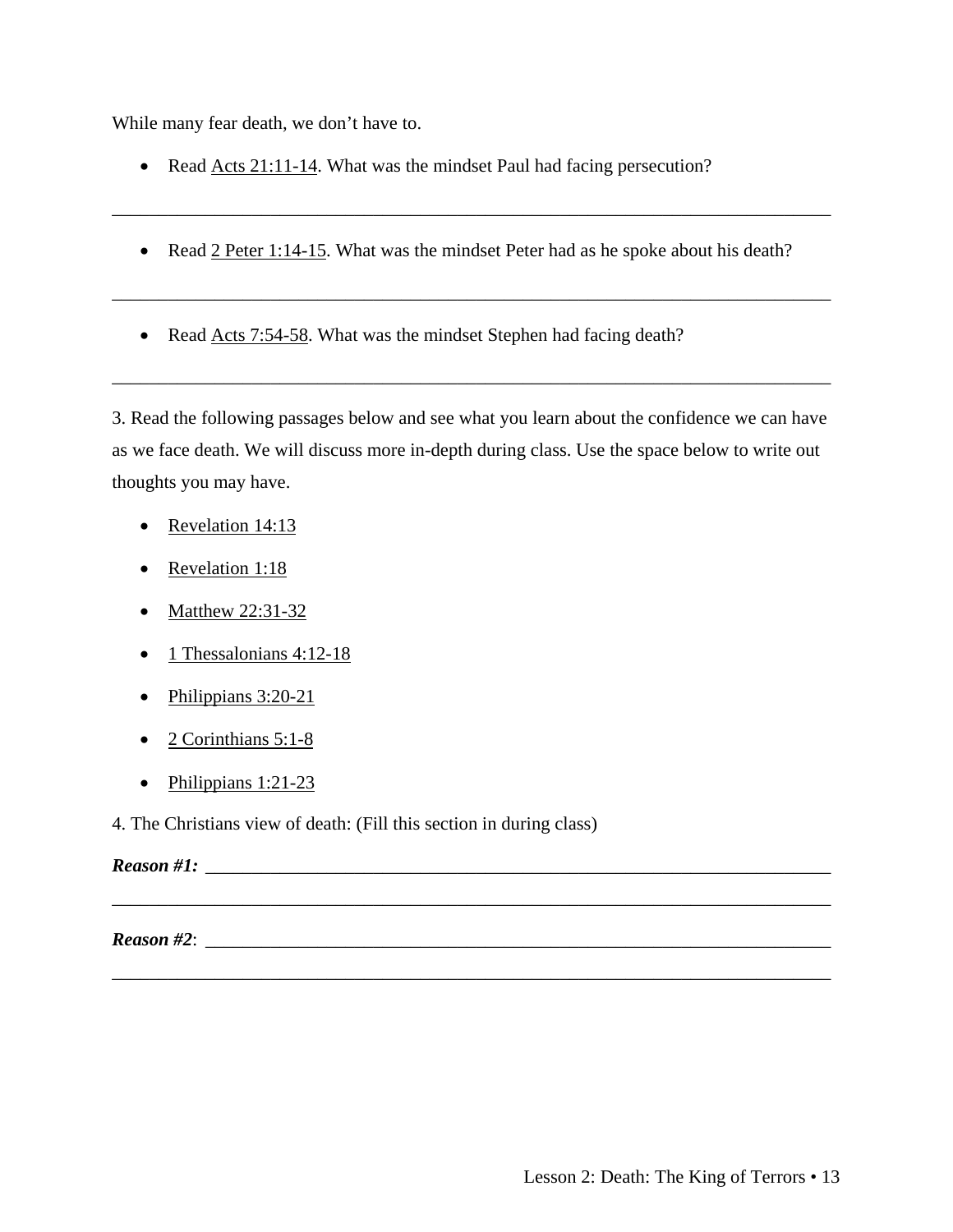| Reason #3: |  |  |  |  |
|------------|--|--|--|--|
|            |  |  |  |  |
|            |  |  |  |  |
| Reason #4: |  |  |  |  |
|            |  |  |  |  |
|            |  |  |  |  |

## *Conclusion*

It's been said that death is a representative of all human woes. There's sadness, bitterness, and hopelessness that surround death. There are terrible forms of dying. There's a lasting separation that death causes between loved ones. While death is often difficult to comprehend and understand, the child of God can take comfort facing death confidently. We are all on the edge of eternity. Let's stay ready.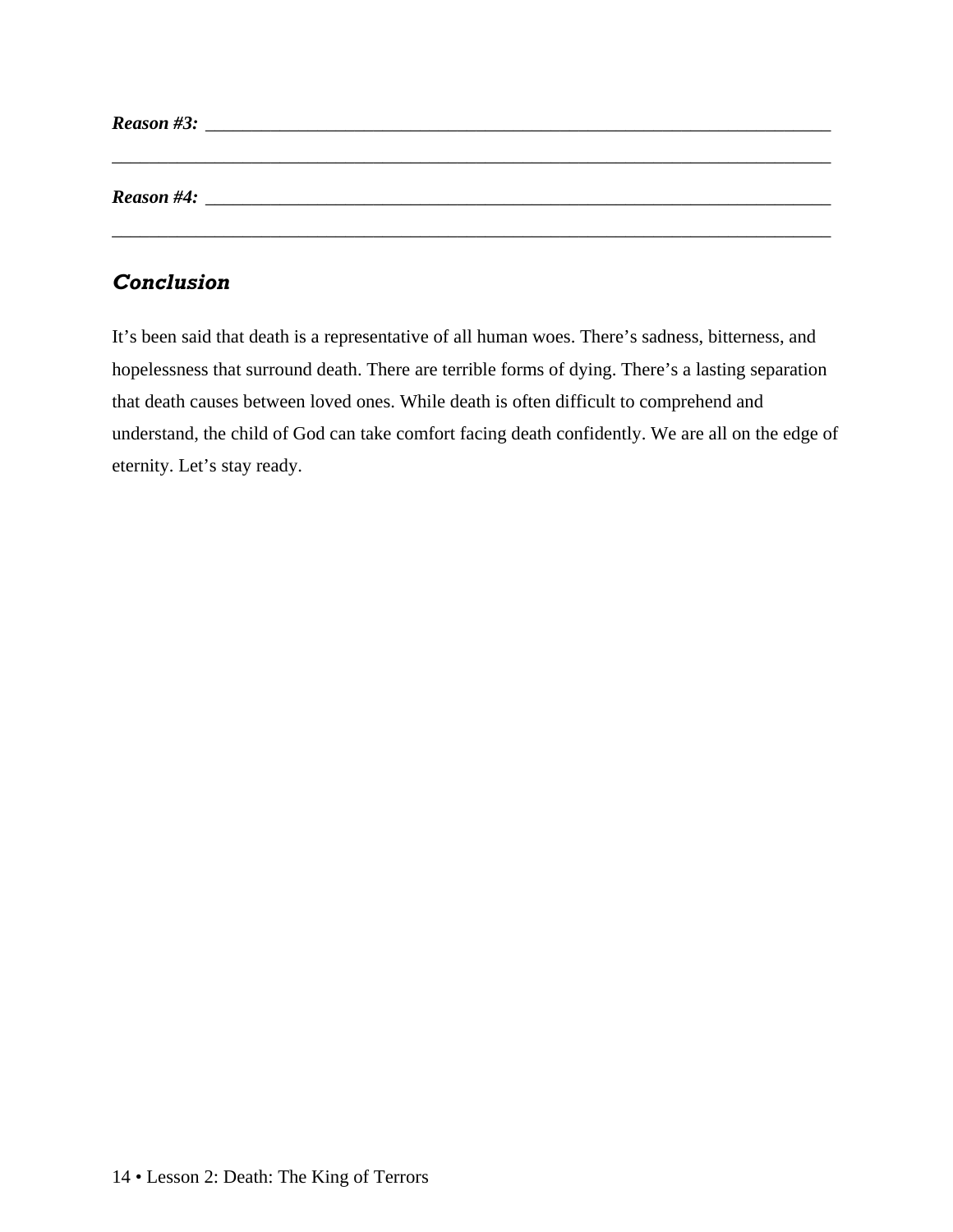<span id="page-16-0"></span>The book of Job is one of the most intense books in the Bible. We see a great man who had it all, Job 1:1-5. But in a short amount of time he would lose virtually everything, Job 1:6-22; Job 2:1- 13. What ensues after all of these tragic events is Job trying to sort through his pain, his questions, and his doubts. In Job 14, we hear from this righteous man during his dark days. In Job 14:14, he asked a question many have asked.

"If a man dies, will he live again?"

Have you ever asked that question? Have you heard others ask this question? This has been a popular question for generations. Here's the good news! Jesus has answered this question for us. Read John 11:25-26 and write out below what Jesus said in that verse.

\_\_\_\_\_\_\_\_\_\_\_\_\_\_\_\_\_\_\_\_\_\_\_\_\_\_\_\_\_\_\_\_\_\_\_\_\_\_\_\_\_\_\_\_\_\_\_\_\_\_\_\_\_\_\_\_\_\_\_\_\_\_\_\_\_\_\_\_\_\_\_\_\_\_\_\_\_

\_\_\_\_\_\_\_\_\_\_\_\_\_\_\_\_\_\_\_\_\_\_\_\_\_\_\_\_\_\_\_\_\_\_\_\_\_\_\_\_\_\_\_\_\_\_\_\_\_\_\_\_\_\_\_\_\_\_\_\_\_\_\_\_\_\_\_\_\_\_\_\_\_\_\_\_\_

\_\_\_\_\_\_\_\_\_\_\_\_\_\_\_\_\_\_\_\_\_\_\_\_\_\_\_\_\_\_\_\_\_\_\_\_\_\_\_\_\_\_\_\_\_\_\_\_\_\_\_\_\_\_\_\_\_\_\_\_\_\_\_\_\_\_\_\_\_\_\_\_\_\_\_\_\_

While we can read what Jesus said, there's another question we need to consider. Do we really believe it? In this lesson, we will discuss why can believe in ETERNITY! We have already discussed the reality of death. It will happen to us. Now, we need to begin considering the reality of eternity! Death is not the end. It's only the beginning. Let's consider three thoughts as to why we should believe in eternity.

## *The Lesson*

1. Read Matthew 17:1-3. Who do we find in this passage interacting with Jesus and what does it teach concerning life and death?

\_\_\_\_\_\_\_\_\_\_\_\_\_\_\_\_\_\_\_\_\_\_\_\_\_\_\_\_\_\_\_\_\_\_\_\_\_\_\_\_\_\_\_\_\_\_\_\_\_\_\_\_\_\_\_\_\_\_\_\_\_\_\_\_\_\_\_\_\_\_\_\_\_\_\_\_\_

\_\_\_\_\_\_\_\_\_\_\_\_\_\_\_\_\_\_\_\_\_\_\_\_\_\_\_\_\_\_\_\_\_\_\_\_\_\_\_\_\_\_\_\_\_\_\_\_\_\_\_\_\_\_\_\_\_\_\_\_\_\_\_\_\_\_\_\_\_\_\_\_\_\_\_\_\_

2. Read John 11:1-45. What major event happened and what people do we read about?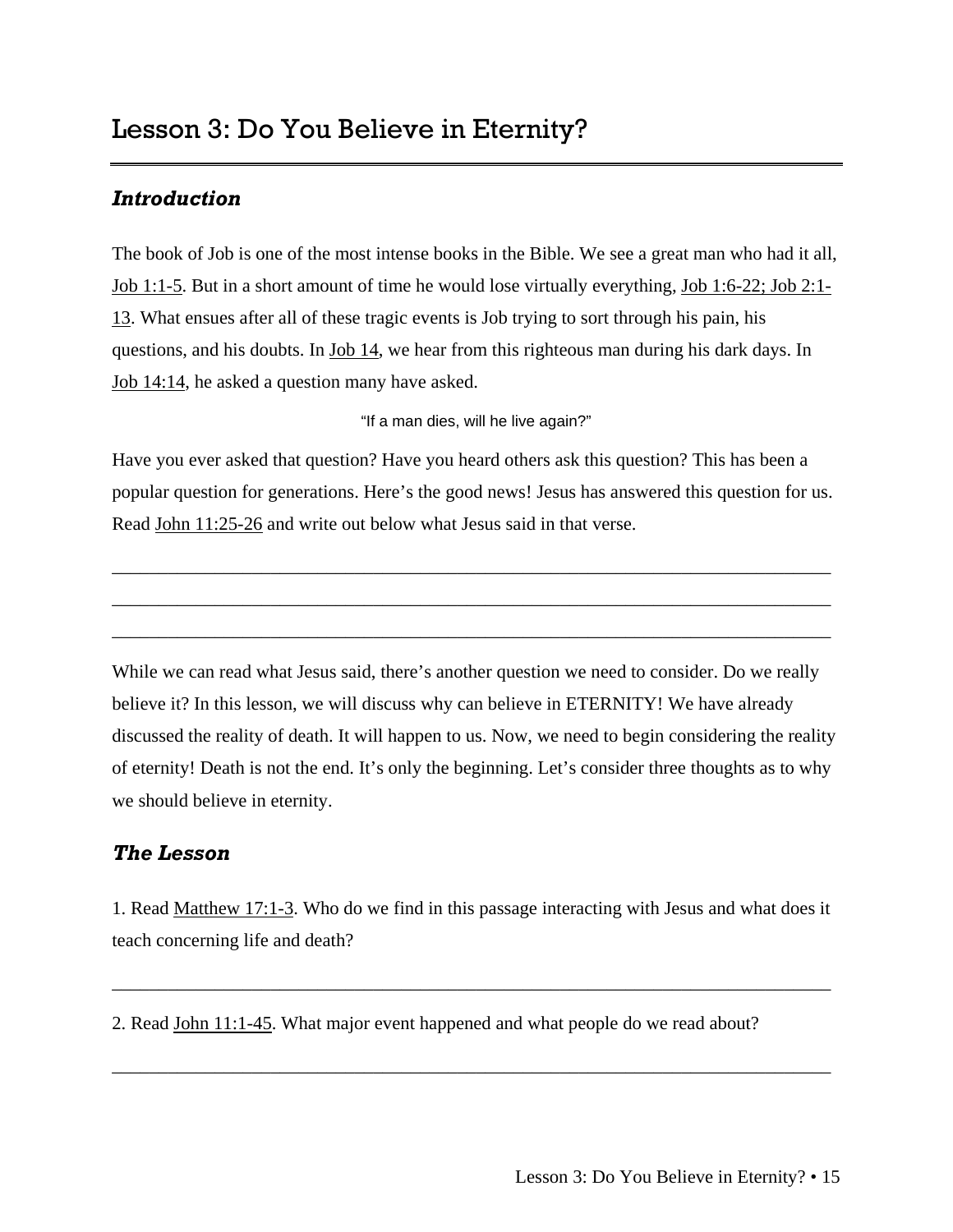3. What does this event and the teaching of Jesus help us to learn concerning life after death?

4. Read the following passages concerning Jesus and His nature. What do they help us to learn about Him and our topic of eternity?

\_\_\_\_\_\_\_\_\_\_\_\_\_\_\_\_\_\_\_\_\_\_\_\_\_\_\_\_\_\_\_\_\_\_\_\_\_\_\_\_\_\_\_\_\_\_\_\_\_\_\_\_\_\_\_\_\_\_\_\_\_\_\_\_\_\_\_\_\_\_\_\_\_\_\_\_\_

- Micah 5:2; Matthew  $2:1-6$
- John 6:47-58
- Matthew 20:17-19
- Romans 1:4
- $\bullet$  1 John 5:11

*Reason #2:* (Fill in during class) \_\_\_\_\_\_\_\_\_\_\_\_\_\_\_\_\_\_\_\_\_\_\_\_\_\_\_\_\_\_\_\_\_\_\_\_\_\_\_\_\_\_\_\_\_\_\_\_\_\_

5. Read the following scriptures and take note of what they teach. What do they teach concerning eternal life?

\_\_\_\_\_\_\_\_\_\_\_\_\_\_\_\_\_\_\_\_\_\_\_\_\_\_\_\_\_\_\_\_\_\_\_\_\_\_\_\_\_\_\_\_\_\_\_\_\_\_\_\_\_\_\_\_\_\_\_\_\_\_\_\_\_\_\_\_\_\_\_\_\_\_\_\_\_

- $\bullet$  Hebrews 6:11-20
- 1 John 2:25
- Mark 10:28-30
- $\bullet$  John 5:39
- John 6:68
- John 10:27-28
- $\bullet$  John 12:25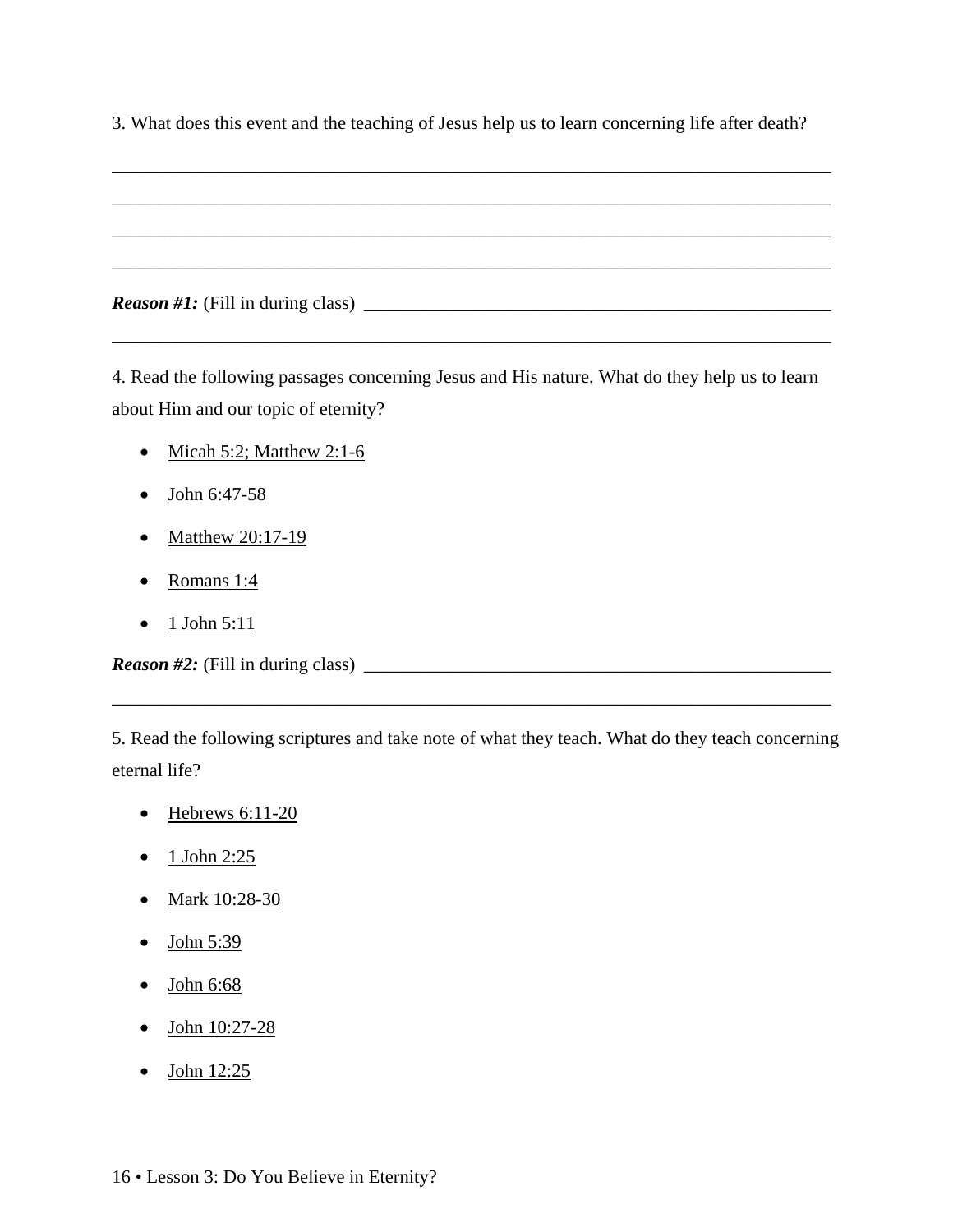- $\bullet$  John 17:1-2
- Romans 2:4-10

*Reason #3:* (Fill in during class) \_\_\_\_\_\_\_\_\_\_\_\_\_\_\_\_\_\_\_\_\_\_\_\_\_\_\_\_\_\_\_\_\_\_\_\_\_\_\_\_\_\_\_\_\_\_\_\_\_\_

6. Heaven is for real. So is hell. One day we will spend eternity in either heaven or hell, Mark 9:40-43; Matthew 23:33.

\_\_\_\_\_\_\_\_\_\_\_\_\_\_\_\_\_\_\_\_\_\_\_\_\_\_\_\_\_\_\_\_\_\_\_\_\_\_\_\_\_\_\_\_\_\_\_\_\_\_\_\_\_\_\_\_\_\_\_\_\_\_\_\_\_\_\_\_\_\_\_\_\_\_\_\_\_

## *Conclusion*

We can really live forever with our Savior. Let us live with a view toward heaven with our Savior.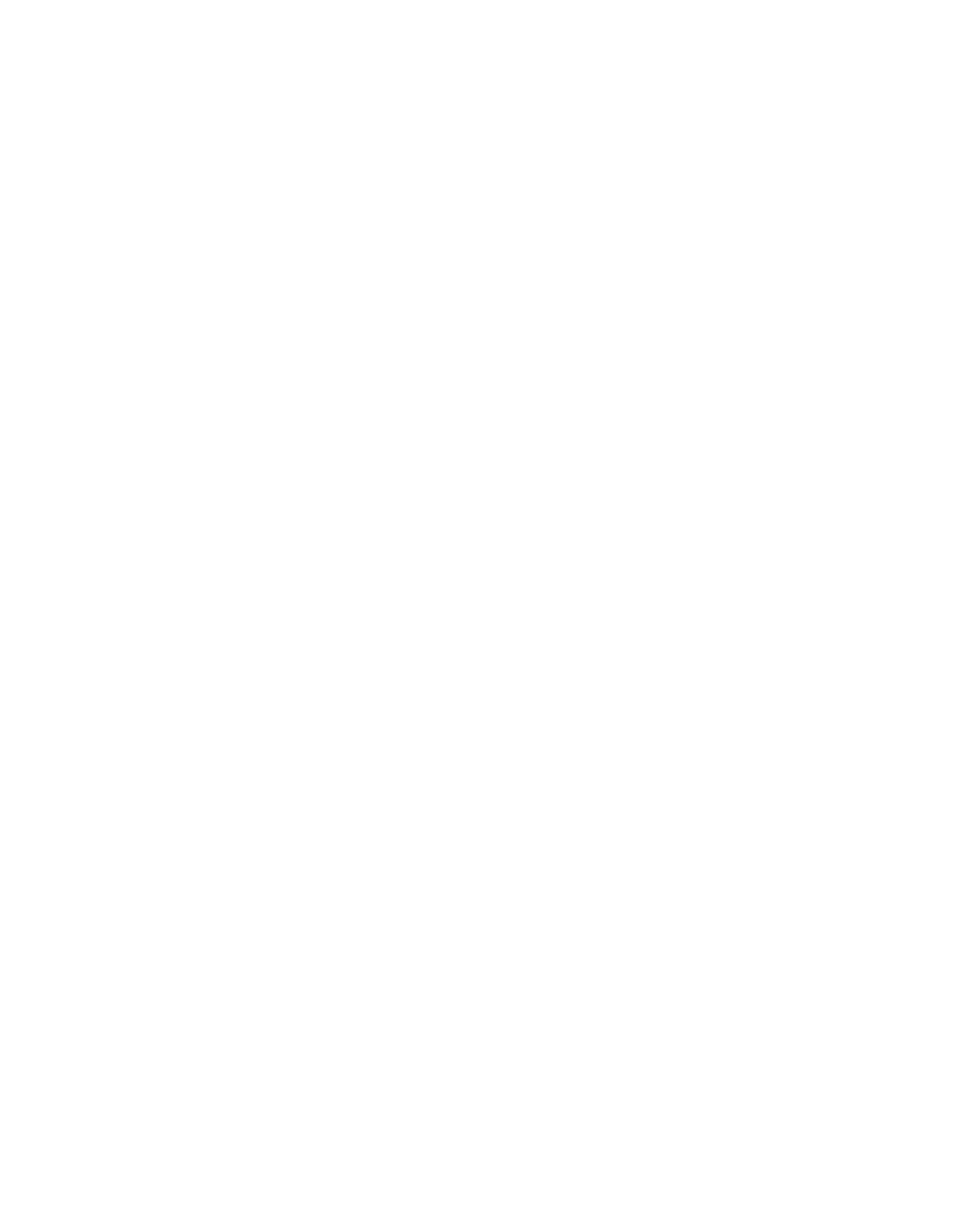<span id="page-20-0"></span>The book of Hebrews can often be neglected. Not because it's not important (it is). There are probably other books that may get more attention. Books like Acts, the Gospels, Revelation, and Romans. We certainly need to read those books. They are all inspired by God. Yet, the book of Hebrews is a very powerful book. The author reminded his audience about the superiority of Christ. He is far greater and superior than the angels, the great prophet Moses, the former priests of old, and He has established a better covenant with better promises, Hebrews 8:6. These Christians were reminded of these powerful points because they were in danger of falling away:

- There was the danger of them neglecting their faith, Hebrews 2:1-4.
- There was the danger of them having an unbelieving heart, Hebrews 3:7-13.
- They had become dull of hearing, Hebrews 5:11-14.
- They needed to be reminded about what was at stake, Hebrews 6:4-6; Hebrews 10:26-29.
- Some had formed terrible habits like forsaking the assembly, Hebrews 10:25.
- They needed to run and finish their race, Hebrews 12:1-3.

Eternity was on the line for them and it's on the line for us. As we think about heaven, we need to also remember what it will take for us to get there one day. It can seem very challenging thinking about the goal of heaven. It seems so far away. Is it really possible to get there? In order for us to make it, we will need to have the proper focus and perspective. In this lesson, we will examine what will need to make this goal a reality! As we think about heaven, there are some questions we will need to answer along the way. Let's consider four of them.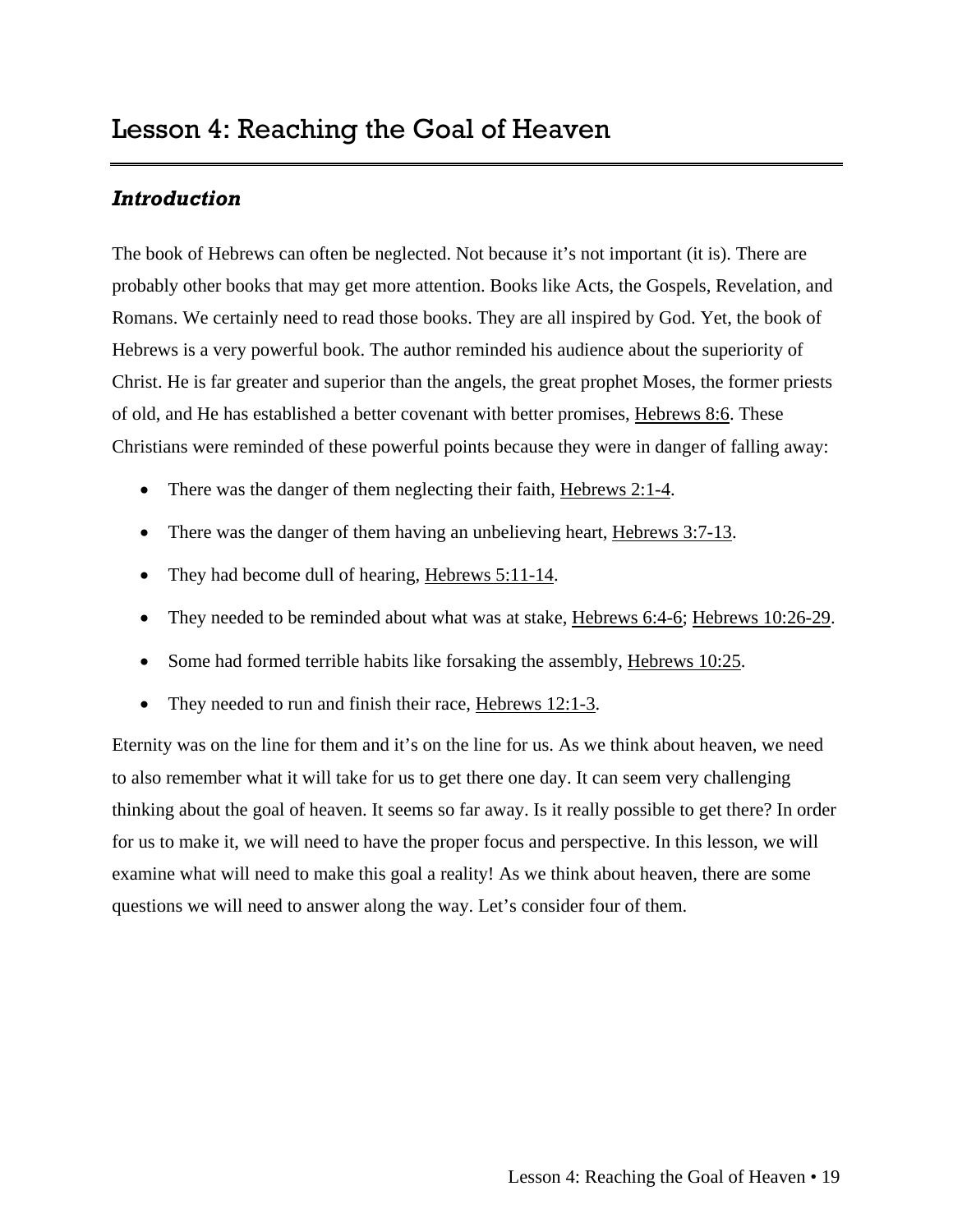#### *The Lesson*

1. *QUESTION #1: What will we need to reach this goal*? Read the following passages and identify what we need if heaven is to be our home:

- $\bullet$  Ephesians 2:1-10
- Acts 2:21-38
- Psalm 119:105

List what you have identified from these passages.

2. *QUESTION #2: What help might we need along the way?* Read the following passages and identify what assistance we will need along the way:

\_\_\_\_\_\_\_\_\_\_\_\_\_\_\_\_\_\_\_\_\_\_\_\_\_\_\_\_\_\_\_\_\_\_\_\_\_\_\_\_\_\_\_\_\_\_\_\_\_\_\_\_\_\_\_\_\_\_\_\_\_\_\_\_\_\_\_\_\_\_\_\_\_\_\_\_\_

\_\_\_\_\_\_\_\_\_\_\_\_\_\_\_\_\_\_\_\_\_\_\_\_\_\_\_\_\_\_\_\_\_\_\_\_\_\_\_\_\_\_\_\_\_\_\_\_\_\_\_\_\_\_\_\_\_\_\_\_\_\_\_\_\_\_\_\_\_\_\_\_\_\_\_\_\_

\_\_\_\_\_\_\_\_\_\_\_\_\_\_\_\_\_\_\_\_\_\_\_\_\_\_\_\_\_\_\_\_\_\_\_\_\_\_\_\_\_\_\_\_\_\_\_\_\_\_\_\_\_\_\_\_\_\_\_\_\_\_\_\_\_\_\_\_\_\_\_\_\_\_\_\_\_

\_\_\_\_\_\_\_\_\_\_\_\_\_\_\_\_\_\_\_\_\_\_\_\_\_\_\_\_\_\_\_\_\_\_\_\_\_\_\_\_\_\_\_\_\_\_\_\_\_\_\_\_\_\_\_\_\_\_\_\_\_\_\_\_\_\_\_\_\_\_\_\_\_\_\_\_\_

\_\_\_\_\_\_\_\_\_\_\_\_\_\_\_\_\_\_\_\_\_\_\_\_\_\_\_\_\_\_\_\_\_\_\_\_\_\_\_\_\_\_\_\_\_\_\_\_\_\_\_\_\_\_\_\_\_\_\_\_\_\_\_\_\_\_\_\_\_\_\_\_\_\_\_\_\_

\_\_\_\_\_\_\_\_\_\_\_\_\_\_\_\_\_\_\_\_\_\_\_\_\_\_\_\_\_\_\_\_\_\_\_\_\_\_\_\_\_\_\_\_\_\_\_\_\_\_\_\_\_\_\_\_\_\_\_\_\_\_\_\_\_\_\_\_\_\_\_\_\_\_\_\_\_

- $\bullet$  Hebrews 3:12-14
- Acts 2:42-46
- Acts  $9:18-19, 26$
- Philippians  $1:1$
- James  $5:16$
- Galatians 6:1-2

List what you have identified from these passages.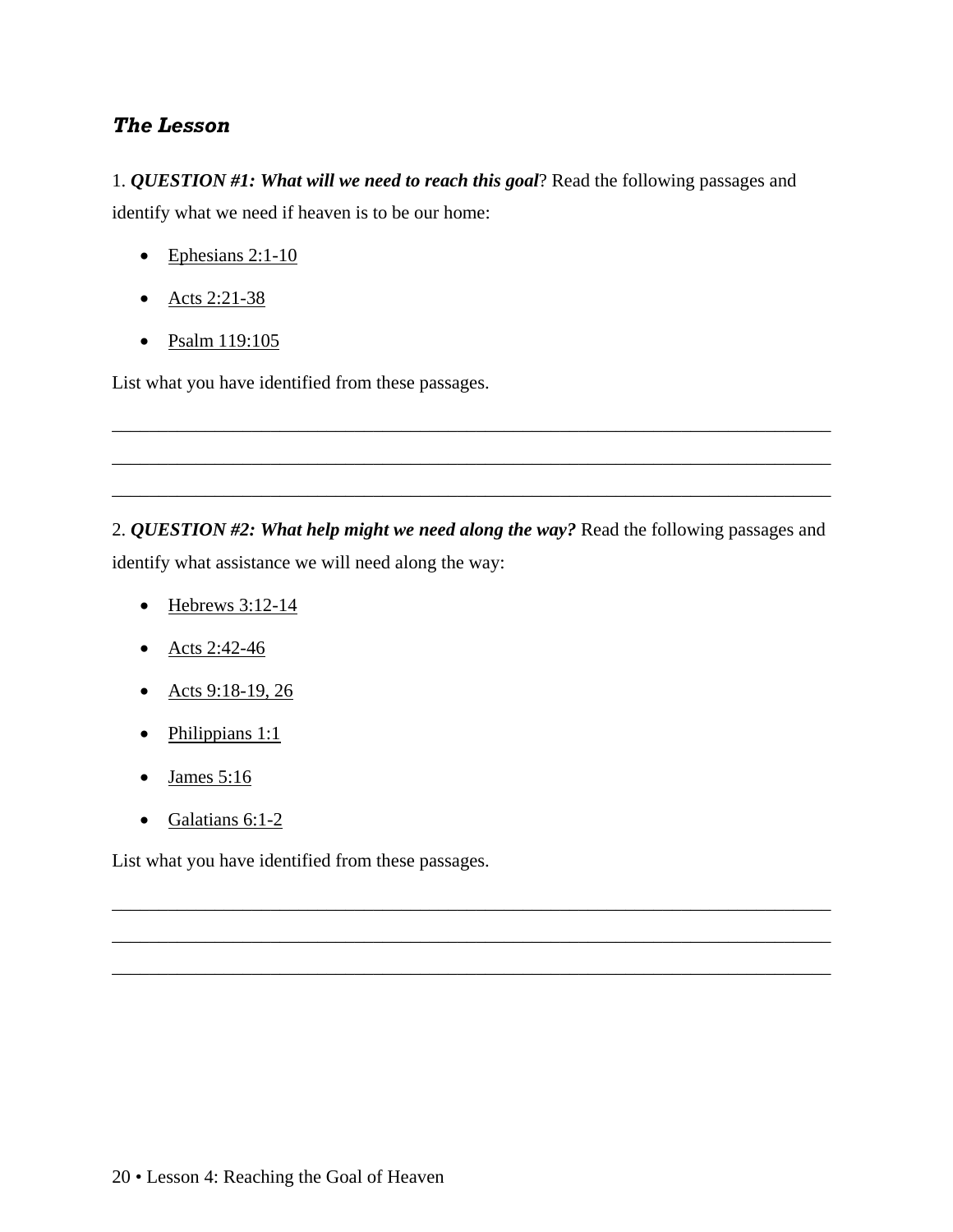3. *QUESTION #3: How long will this goal take to accomplish?* Read the following passages and identify what they teach that will help answer this question:

- 2 Timothy 4:6-8
- Hebrews 10:32-39
- $\bullet$  Hebrews 12:1-3
- $\bullet$  2 Timothy 2:1-10

List what you have identified from these passages to help answer this question.

4. *QUESTION #4: Why do you want this goal?* What are some common reasons as to why people say they want to go to heaven? List them below.

\_\_\_\_\_\_\_\_\_\_\_\_\_\_\_\_\_\_\_\_\_\_\_\_\_\_\_\_\_\_\_\_\_\_\_\_\_\_\_\_\_\_\_\_\_\_\_\_\_\_\_\_\_\_\_\_\_\_\_\_\_\_\_\_\_\_\_\_\_\_\_\_\_\_\_\_\_

\_\_\_\_\_\_\_\_\_\_\_\_\_\_\_\_\_\_\_\_\_\_\_\_\_\_\_\_\_\_\_\_\_\_\_\_\_\_\_\_\_\_\_\_\_\_\_\_\_\_\_\_\_\_\_\_\_\_\_\_\_\_\_\_\_\_\_\_\_\_\_\_\_\_\_\_\_

\_\_\_\_\_\_\_\_\_\_\_\_\_\_\_\_\_\_\_\_\_\_\_\_\_\_\_\_\_\_\_\_\_\_\_\_\_\_\_\_\_\_\_\_\_\_\_\_\_\_\_\_\_\_\_\_\_\_\_\_\_\_\_\_\_\_\_\_\_\_\_\_\_\_\_\_\_

\_\_\_\_\_\_\_\_\_\_\_\_\_\_\_\_\_\_\_\_\_\_\_\_\_\_\_\_\_\_\_\_\_\_\_\_\_\_\_\_\_\_\_\_\_\_\_\_\_\_\_\_\_\_\_\_\_\_\_\_\_\_\_\_\_\_\_\_\_\_\_\_\_\_\_\_\_

\_\_\_\_\_\_\_\_\_\_\_\_\_\_\_\_\_\_\_\_\_\_\_\_\_\_\_\_\_\_\_\_\_\_\_\_\_\_\_\_\_\_\_\_\_\_\_\_\_\_\_\_\_\_\_\_\_\_\_\_\_\_\_\_\_\_\_\_\_\_\_\_\_\_\_\_\_

\_\_\_\_\_\_\_\_\_\_\_\_\_\_\_\_\_\_\_\_\_\_\_\_\_\_\_\_\_\_\_\_\_\_\_\_\_\_\_\_\_\_\_\_\_\_\_\_\_\_\_\_\_\_\_\_\_\_\_\_\_\_\_\_\_\_\_\_\_\_\_\_\_\_\_\_\_

If someone were to ask you why you want to go to heaven, how would you answer? Write your thoughts below.

\_\_\_\_\_\_\_\_\_\_\_\_\_\_\_\_\_\_\_\_\_\_\_\_\_\_\_\_\_\_\_\_\_\_\_\_\_\_\_\_\_\_\_\_\_\_\_\_\_\_\_\_\_\_\_\_\_\_\_\_\_\_\_\_\_\_\_\_\_\_\_\_\_\_\_\_\_

\_\_\_\_\_\_\_\_\_\_\_\_\_\_\_\_\_\_\_\_\_\_\_\_\_\_\_\_\_\_\_\_\_\_\_\_\_\_\_\_\_\_\_\_\_\_\_\_\_\_\_\_\_\_\_\_\_\_\_\_\_\_\_\_\_\_\_\_\_\_\_\_\_\_\_\_\_

\_\_\_\_\_\_\_\_\_\_\_\_\_\_\_\_\_\_\_\_\_\_\_\_\_\_\_\_\_\_\_\_\_\_\_\_\_\_\_\_\_\_\_\_\_\_\_\_\_\_\_\_\_\_\_\_\_\_\_\_\_\_\_\_\_\_\_\_\_\_\_\_\_\_\_\_\_

\_\_\_\_\_\_\_\_\_\_\_\_\_\_\_\_\_\_\_\_\_\_\_\_\_\_\_\_\_\_\_\_\_\_\_\_\_\_\_\_\_\_\_\_\_\_\_\_\_\_\_\_\_\_\_\_\_\_\_\_\_\_\_\_\_\_\_\_\_\_\_\_\_\_\_\_\_

## *Conclusion*

With any goal, there must be an honest evaluation, 2 Corinthians 13:5. How often are we examining our faith, receiving assistance from others, and making corrections?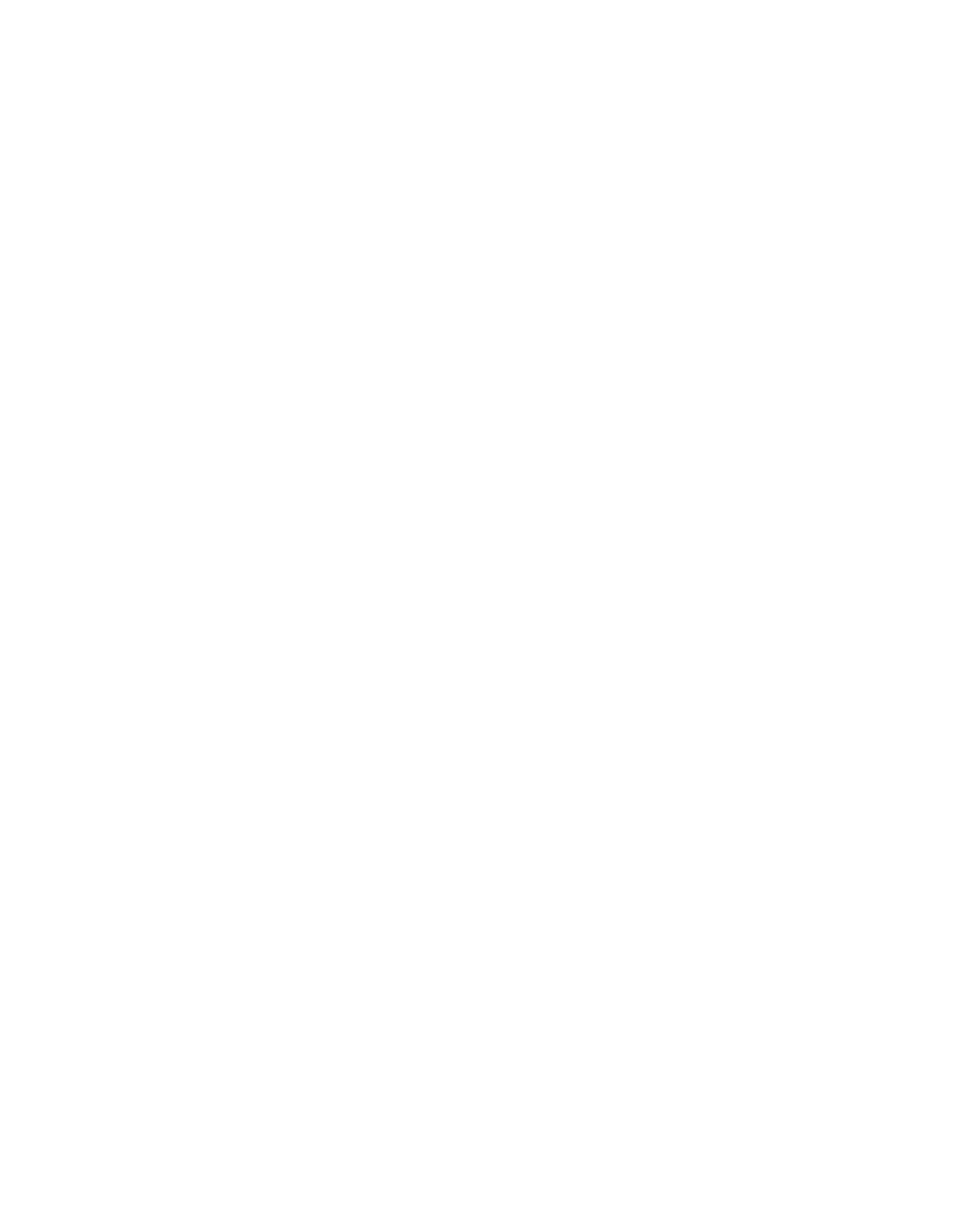<span id="page-24-0"></span>The very thought of heaven should be motivation for us to stay focused on our King. Heaven is going to be amazing. In 2 Timothy 4:6-8, the apostle Paul realized that his journey was about up. He had great expectation of what was to come next. Here's what he said.

"For I am already being poured out as a drink offering, and the time of my departure has come. I have fought the good fight, I have finished the course, I have kept the faith; in the future there is laid up for me the crown of righteousness, which the Lord, the righteous Judge, will award to me on that day; and not only to me, but also to all who have loved His appearing.

From this passage, we can see some thoughts we have already discussed. For example:

- Paul said, "The time of my departure has come." He realized he was going to die.
- Paul also said, "In the future there is laid up for me the crown..." He realized heaven is for real. Eternity is for real.
- I want to focus on something else Paul said. He also said, "I fought the good fight..." Paul spoke about his life. He knew he was going to heaven, but he still had to live. He still had to fight.

The same is true for us. We know we can go to heaven and be with our Father and His Son Jesus. But what about now? What about the daily steps we have to take? We've discussed this a little in our last lesson about the help we will need along the way. In this lesson, I want us to consider the mindset a Christian is to have as we wait for the return of our King.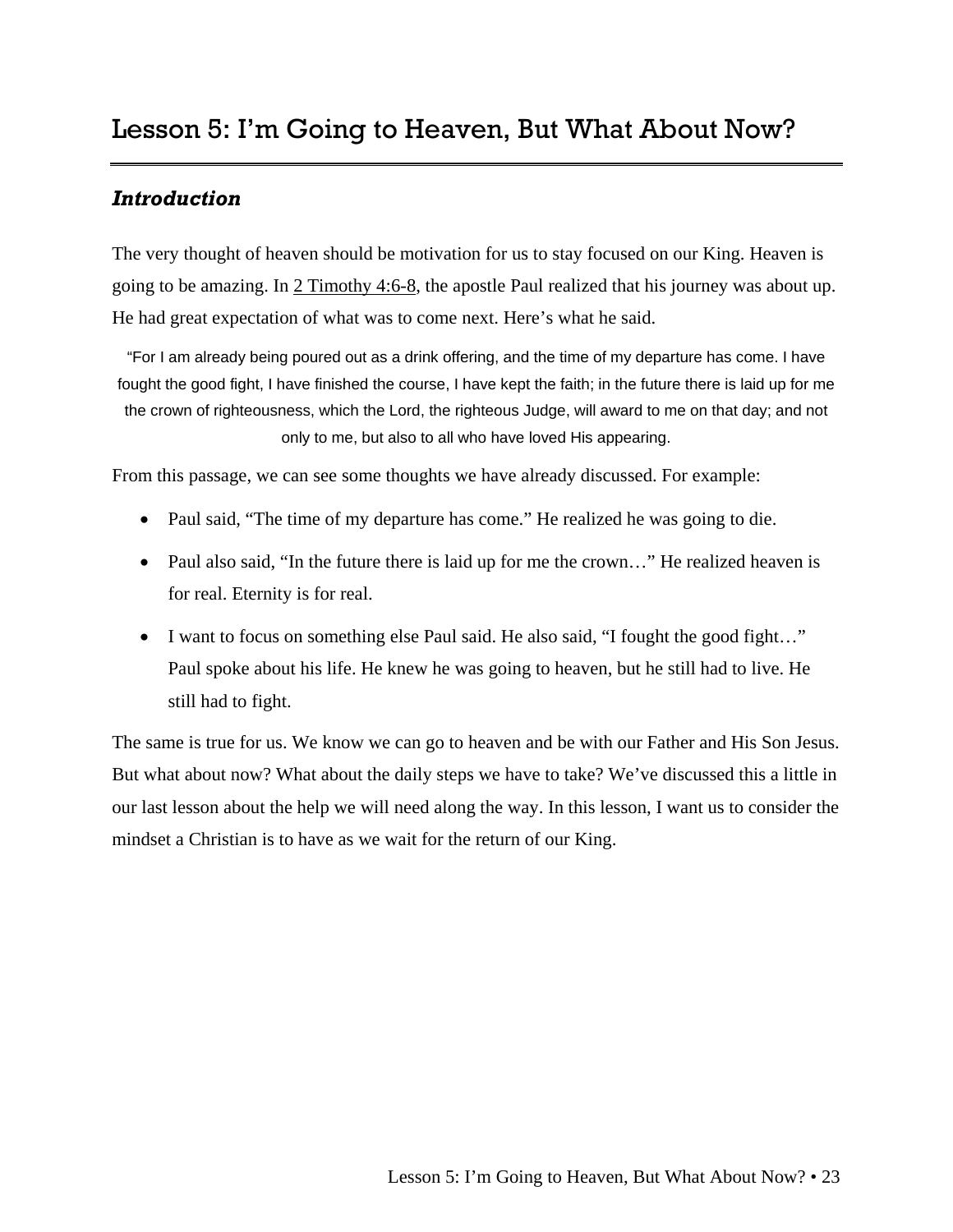#### *The Lesson*

Since Jesus ascended back to heaven (Acts 1:9-11), Christians have been waiting for His return ever since.

Read Acts 1:9-11. What do we learn about the return of Christ?

Read 2 Peter 3:10. What can we learn regarding the return of our Savior? \_\_\_\_\_\_\_\_\_\_\_\_\_\_

\_\_\_\_\_\_\_\_\_\_\_\_\_\_\_\_\_\_\_\_\_\_\_\_\_\_\_\_\_\_\_\_\_\_\_\_\_\_\_\_\_\_\_\_\_\_\_\_\_\_\_\_\_\_\_\_\_\_\_\_\_\_\_\_\_\_\_\_\_\_\_\_\_\_\_\_\_

\_\_\_\_\_\_\_\_\_\_\_\_\_\_\_\_\_\_\_\_\_\_\_\_\_\_\_\_\_\_\_\_\_\_\_\_\_\_\_\_\_\_\_\_\_\_\_\_\_\_\_\_\_\_\_\_\_\_\_\_\_\_\_\_\_\_\_\_\_\_\_\_\_\_\_\_\_

As we think about our future home in heaven, we also need to be thinking about our conduct now. There is a certain way we are to conduct ourselves. One could say we are on the *WAIT WATCHERS PLAN*, 1 Thessalonians 1:8-10.

We are to be waiting and watching for His return. Let's consider a few passages.

1. Go back and read all of 2 Peter 3. What struggles were the Christians facing from non-Christians?

\_\_\_\_\_\_\_\_\_\_\_\_\_\_\_\_\_\_\_\_\_\_\_\_\_\_\_\_\_\_\_\_\_\_\_\_\_\_\_\_\_\_\_\_\_\_\_\_\_\_\_\_\_\_\_\_\_\_\_\_\_\_\_\_\_\_\_\_\_\_\_\_\_\_\_\_\_

\_\_\_\_\_\_\_\_\_\_\_\_\_\_\_\_\_\_\_\_\_\_\_\_\_\_\_\_\_\_\_\_\_\_\_\_\_\_\_\_\_\_\_\_\_\_\_\_\_\_\_\_\_\_\_\_\_\_\_\_\_\_\_\_\_\_\_\_\_\_\_\_\_\_\_\_\_

\_\_\_\_\_\_\_\_\_\_\_\_\_\_\_\_\_\_\_\_\_\_\_\_\_\_\_\_\_\_\_\_\_\_\_\_\_\_\_\_\_\_\_\_\_\_\_\_\_\_\_\_\_\_\_\_\_\_\_\_\_\_\_\_\_\_\_\_\_\_\_\_\_\_\_\_\_

\_\_\_\_\_\_\_\_\_\_\_\_\_\_\_\_\_\_\_\_\_\_\_\_\_\_\_\_\_\_\_\_\_\_\_\_\_\_\_\_\_\_\_\_\_\_\_\_\_\_\_\_\_\_\_\_\_\_\_\_\_\_\_\_\_\_\_\_\_\_\_\_\_\_\_\_\_

\_\_\_\_\_\_\_\_\_\_\_\_\_\_\_\_\_\_\_\_\_\_\_\_\_\_\_\_\_\_\_\_\_\_\_\_\_\_\_\_\_\_\_\_\_\_\_\_\_\_\_\_\_\_\_\_\_\_\_\_\_\_\_\_\_\_\_\_\_\_\_\_\_\_\_\_\_

\_\_\_\_\_\_\_\_\_\_\_\_\_\_\_\_\_\_\_\_\_\_\_\_\_\_\_\_\_\_\_\_\_\_\_\_\_\_\_\_\_\_\_\_\_\_\_\_\_\_\_\_\_\_\_\_\_\_\_\_\_\_\_\_\_\_\_\_\_\_\_\_\_\_\_\_\_

\_\_\_\_\_\_\_\_\_\_\_\_\_\_\_\_\_\_\_\_\_\_\_\_\_\_\_\_\_\_\_\_\_\_\_\_\_\_\_\_\_\_\_\_\_\_\_\_\_\_\_\_\_\_\_\_\_\_\_\_\_\_\_\_\_\_\_\_\_\_\_\_\_\_\_\_\_

\_\_\_\_\_\_\_\_\_\_\_\_\_\_\_\_\_\_\_\_\_\_\_\_\_\_\_\_\_\_\_\_\_\_\_\_\_\_\_\_\_\_\_\_\_\_\_\_\_\_\_\_\_\_\_\_\_\_\_\_\_\_\_\_\_\_\_\_\_\_\_\_\_\_\_\_\_

\_\_\_\_\_\_\_\_\_\_\_\_\_\_\_\_\_\_\_\_\_\_\_\_\_\_\_\_\_\_\_\_\_\_\_\_\_\_\_\_\_\_\_\_\_\_\_\_\_\_\_\_\_\_\_\_\_\_\_\_\_\_\_\_\_\_\_\_\_\_\_\_\_\_\_\_\_

\_\_\_\_\_\_\_\_\_\_\_\_\_\_\_\_\_\_\_\_\_\_\_\_\_\_\_\_\_\_\_\_\_\_\_\_\_\_\_\_\_\_\_\_\_\_\_\_\_\_\_\_\_\_\_\_\_\_\_\_\_\_\_\_\_\_\_\_\_\_\_\_\_\_\_\_\_

2. What challenges might we face as we wait for the return of Jesus?

3. Since we know Jesus will return one day, what is to be our mindset?

4. Read Titus 2:11-14; Romans 12:1-2; 1 Peter 1:17. What can we learn from Paul and Peter about what our conduct and behavior is to look like as we wait for Jesus to return?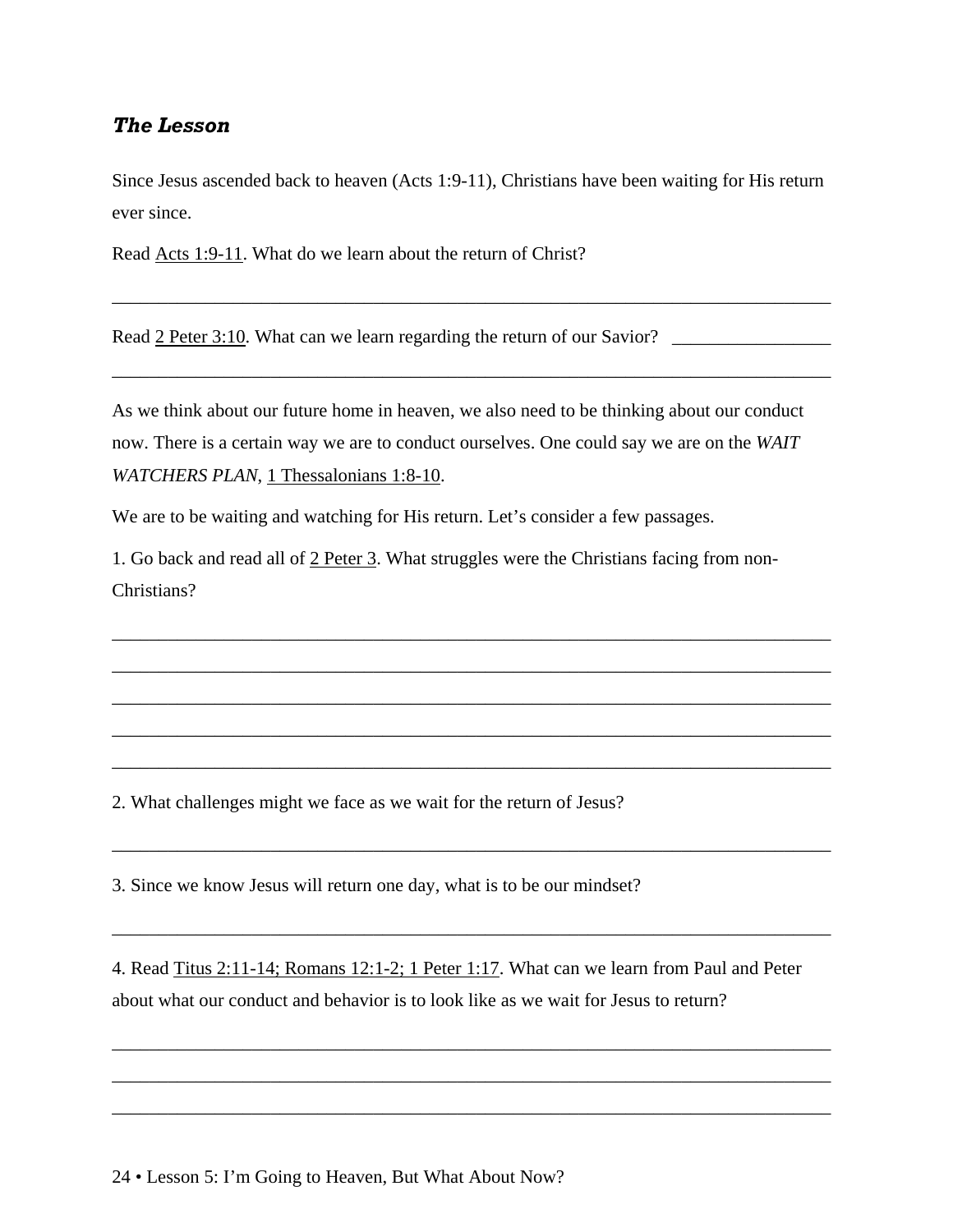5. Read 2 Corinthians 5:1-11. As we wait for Christ to return, what's a big thing we should be focusing on? Note verse 11. You may also want to consider other passages like Colossians 4:2-6.

\_\_\_\_\_\_\_\_\_\_\_\_\_\_\_\_\_\_\_\_\_\_\_\_\_\_\_\_\_\_\_\_\_\_\_\_\_\_\_\_\_\_\_\_\_\_\_\_\_\_\_\_\_\_\_\_\_\_\_\_\_\_\_\_\_\_\_\_\_\_\_\_\_\_\_\_\_

\_\_\_\_\_\_\_\_\_\_\_\_\_\_\_\_\_\_\_\_\_\_\_\_\_\_\_\_\_\_\_\_\_\_\_\_\_\_\_\_\_\_\_\_\_\_\_\_\_\_\_\_\_\_\_\_\_\_\_\_\_\_\_\_\_\_\_\_\_\_\_\_\_\_\_\_\_

\_\_\_\_\_\_\_\_\_\_\_\_\_\_\_\_\_\_\_\_\_\_\_\_\_\_\_\_\_\_\_\_\_\_\_\_\_\_\_\_\_\_\_\_\_\_\_\_\_\_\_\_\_\_\_\_\_\_\_\_\_\_\_\_\_\_\_\_\_\_\_\_\_\_\_\_\_

\_\_\_\_\_\_\_\_\_\_\_\_\_\_\_\_\_\_\_\_\_\_\_\_\_\_\_\_\_\_\_\_\_\_\_\_\_\_\_\_\_\_\_\_\_\_\_\_\_\_\_\_\_\_\_\_\_\_\_\_\_\_\_\_\_\_\_\_\_\_\_\_\_\_\_\_\_

\_\_\_\_\_\_\_\_\_\_\_\_\_\_\_\_\_\_\_\_\_\_\_\_\_\_\_\_\_\_\_\_\_\_\_\_\_\_\_\_\_\_\_\_\_\_\_\_\_\_\_\_\_\_\_\_\_\_\_\_\_\_\_\_\_\_\_\_\_\_\_\_\_\_\_\_\_

\_\_\_\_\_\_\_\_\_\_\_\_\_\_\_\_\_\_\_\_\_\_\_\_\_\_\_\_\_\_\_\_\_\_\_\_\_\_\_\_\_\_\_\_\_\_\_\_\_\_\_\_\_\_\_\_\_\_\_\_\_\_\_\_\_\_\_\_\_\_\_\_\_\_\_\_\_

\_\_\_\_\_\_\_\_\_\_\_\_\_\_\_\_\_\_\_\_\_\_\_\_\_\_\_\_\_\_\_\_\_\_\_\_\_\_\_\_\_\_\_\_\_\_\_\_\_\_\_\_\_\_\_\_\_\_\_\_\_\_\_\_\_\_\_\_\_\_\_\_\_\_\_\_\_

\_\_\_\_\_\_\_\_\_\_\_\_\_\_\_\_\_\_\_\_\_\_\_\_\_\_\_\_\_\_\_\_\_\_\_\_\_\_\_\_\_\_\_\_\_\_\_\_\_\_\_\_\_\_\_\_\_\_\_\_\_\_\_\_\_\_\_\_\_\_\_\_\_\_\_\_\_

6. Read Philippians 3:20. How might it be challenging to eagerly wait for our Savior?

7. As we think about our crown of life and waiting for the return of our Savior, let's go back to the apostle Paul. Write out some of the challenges and difficulties Paul experienced as he fought the good fight. Provide verses as well.

\_\_\_\_\_\_\_\_\_\_\_\_\_\_\_\_\_\_\_\_\_\_\_\_\_\_\_\_\_\_\_\_\_\_\_\_\_\_\_\_\_\_\_\_\_\_\_\_\_\_\_\_\_\_\_\_\_\_\_\_\_\_\_\_\_\_\_\_\_\_\_\_\_\_\_\_\_

\_\_\_\_\_\_\_\_\_\_\_\_\_\_\_\_\_\_\_\_\_\_\_\_\_\_\_\_\_\_\_\_\_\_\_\_\_\_\_\_\_\_\_\_\_\_\_\_\_\_\_\_\_\_\_\_\_\_\_\_\_\_\_\_\_\_\_\_\_\_\_\_\_\_\_\_\_

\_\_\_\_\_\_\_\_\_\_\_\_\_\_\_\_\_\_\_\_\_\_\_\_\_\_\_\_\_\_\_\_\_\_\_\_\_\_\_\_\_\_\_\_\_\_\_\_\_\_\_\_\_\_\_\_\_\_\_\_\_\_\_\_\_\_\_\_\_\_\_\_\_\_\_\_\_

\_\_\_\_\_\_\_\_\_\_\_\_\_\_\_\_\_\_\_\_\_\_\_\_\_\_\_\_\_\_\_\_\_\_\_\_\_\_\_\_\_\_\_\_\_\_\_\_\_\_\_\_\_\_\_\_\_\_\_\_\_\_\_\_\_\_\_\_\_\_\_\_\_\_\_\_\_

\_\_\_\_\_\_\_\_\_\_\_\_\_\_\_\_\_\_\_\_\_\_\_\_\_\_\_\_\_\_\_\_\_\_\_\_\_\_\_\_\_\_\_\_\_\_\_\_\_\_\_\_\_\_\_\_\_\_\_\_\_\_\_\_\_\_\_\_\_\_\_\_\_\_\_\_\_

## *Conclusion*

We are to WAIT, and we are to WATCH. Heaven can and will be our home. Let's be sure we are ready to be called home. It could be today.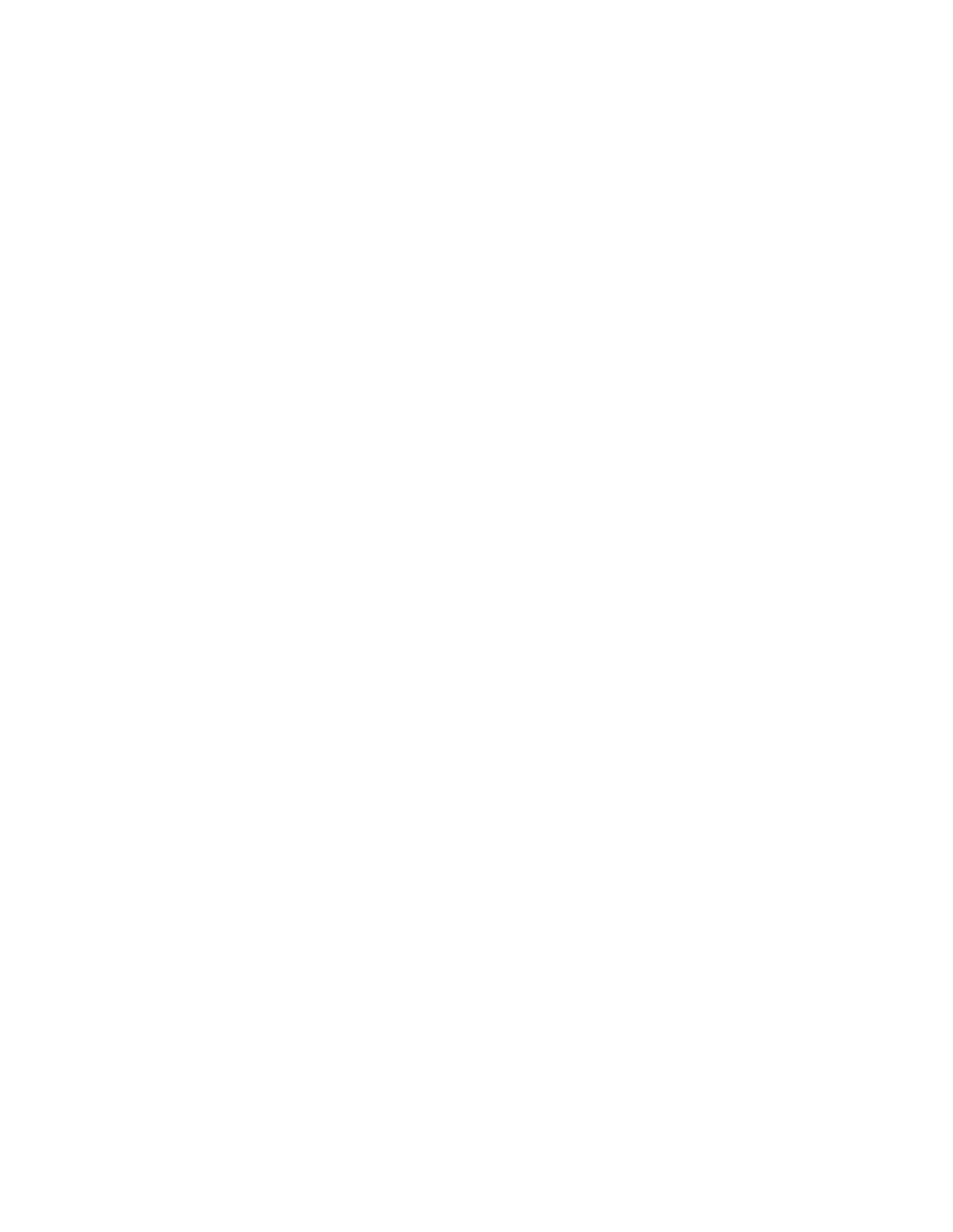<span id="page-28-0"></span>In the book of Job, we find a man who has to endure intense suffering. He doesn't have all of the answers. Job is simply trying to hang out. The book of Job is a great book to read when you're trying to figure out what to do when there's nothing you can do. It's also a great book when it comes to learning about the spiritual realm. The book of Job pulls the curtain back on spiritual warfare. Job's friends believed he was suffering because he had done wrong, Job 4:7-9. Job felt like God was attacking him, Job 6:4. But we know the rest of the story. We are given the chance to peek behind the curtain to see the spiritual battle taking place behind the scenes:

- Satan was involved with all of the sufferings Job endured, Job 1-2.
- We learn how Satan was seeking to destroy Job and to get him to curse God, Job 1-2.
- We are reminded how Satan is truly our enemy, 1 Peter 5:8.

There are other occasions in the scriptures where the curtain is pulled back and we are able to see a glimpse of what's going on in the spiritual realm. Another case is found in 2 Kings 6:8-18, where Elisha prayed for his servant's eyes to be opened. In <u>Numbers 22:1-21</u>, we find Balak, after seeing what God had done for the Israelites against the Amorites, sought to defeat them. As king of the Moabites, he sent messengers to Balaam, to see if he might curse God's people. What's interesting about this story is that while Balak and Balaam had this conversation, it appears the people of God had no idea this was taking place. From this short sample of scriptures, we can learn how there are many things taking place behind the scenes. The Holy Spirit, however, has not revealed everything to us about the spirit realm and what's going on, Deuteronomy 29:29.

I'm saying this because people often have questions about what happens after one dies. What does it look like? What will it feel like as one enters the spiritual realm? There are many claims people make. Many make the claim of dying and returning to tell others what happened. This contradicts scripture.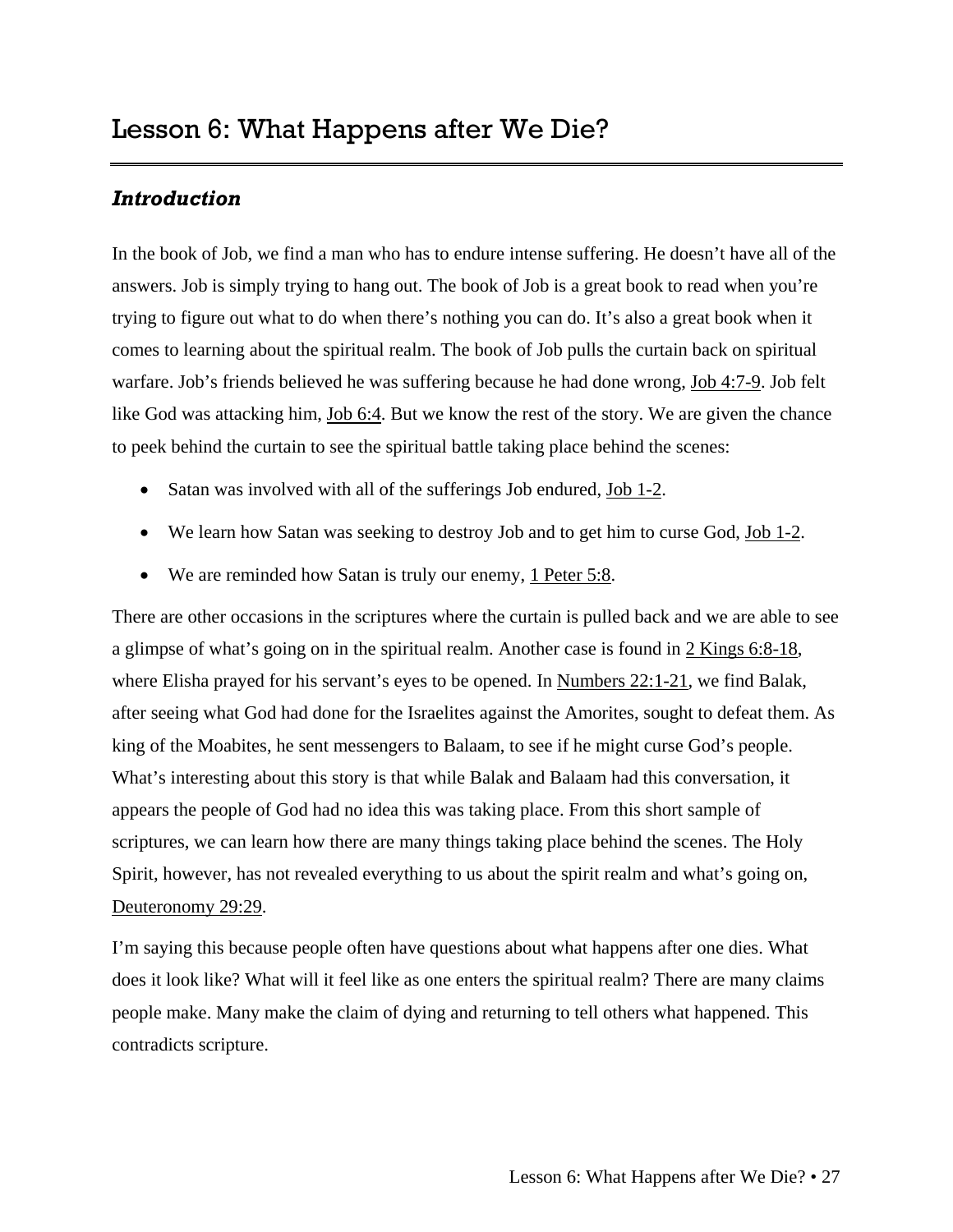What does James  $2:26$  say?

While Lazarus and others were raised from the dead, no revelation is given about what they experienced.

\_\_\_\_\_\_\_\_\_\_\_\_\_\_\_\_\_\_\_\_\_\_\_\_\_\_\_\_\_\_\_\_\_\_\_\_\_\_\_\_\_\_\_\_\_\_\_\_\_\_\_\_\_\_\_\_\_\_\_\_\_\_\_\_\_\_\_\_\_\_\_\_\_\_\_\_\_

As we have already discussed, death can be scary because we have not experienced it. There's no trial run. No one has come back to tell us all of the details surrounding it. This raises a number of questions. In this lesson, we will seek to see what has been revealed in the scriptures about what happens after we die. We must be content with what the Holy Spirit has revealed to us.

#### *The Lesson*

1. We have already discussed death, but let's go back and consider a few more thoughts:

- God doesn't want us to be ignorant about this topic, 1 Corinthians 15:34-38.
- Death will come for all, Hebrews 9:27.
- "From a physical vantage point, death is the cessation of the biological functions of the body, with a subsequent disintegration of the flesh back to the dust of the earth whence it came originally." Genesis 2:7, 3:19; Ecclesiastes 12:7, 2 Corinthians 5:1. We will be absent from our bodies, but we will still be somewhere else, 2 Corinthians 5:8.
- The doctrine of *reincarnation (rebirth of the soul in another body)* is not found in the scriptures.
- In the scriptures, sometimes death is described with the word *sleep*. An example of this is found in 1 Thessalonians 4:15 where it says:

"For this we say to you by the word of the Lord, that we who are alive and remain until the coming of the Lord, will not precede those who have fallen asleep."

- o This expression *fallen asleep* is referring to the state of the body.
- o This is not saying one's soul is sleep.
- o Therefore, the doctrine of *soul sleeping* is false. Soul sleeping is the idea that when a person dies, their soul sleeps until the future of the time of the resurrection.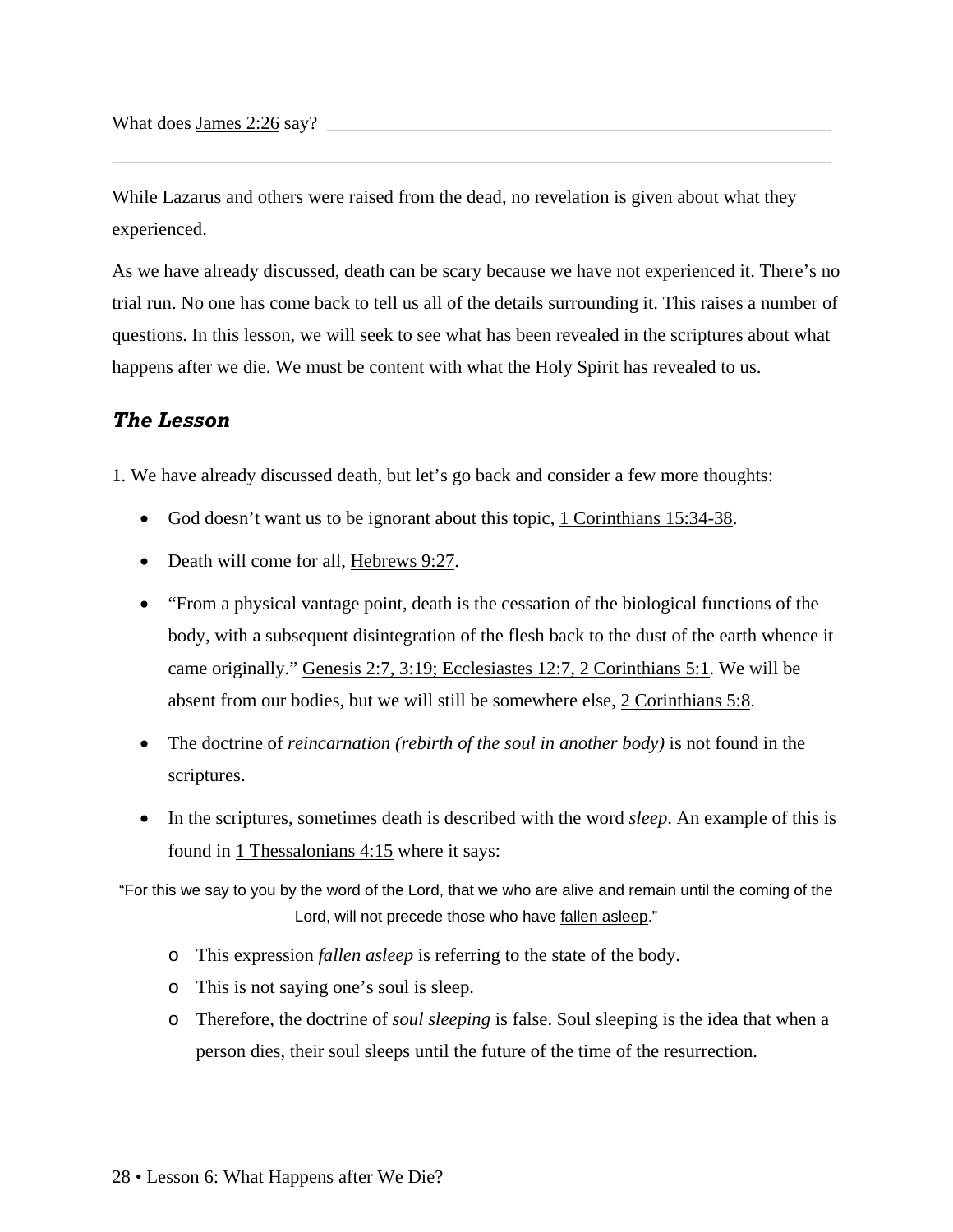- When a person dies, there is a release of that person's spirit from their body, James  $2:26$ ; Genesis 35:18.
- The Bible does not teach the soul is totally annihilated as some religious groups advocate. This misunderstanding comes from a misinterpretation of Ecclesiastes 9:5 and Ecclesiastes 12:7.
- There is a state or sphere of consciousness after one dies. Let's consider this in more detail. One of the biggest passages that will help us with this question comes from Luke 16:19-31.

2. Let's read and see what we learn about what happens after we die, Luke 16:19-31.

Verse 19: Who is introduced?  $\Box$ 

Verse  $20-21$ : Who is next introduced?

Verse 22: "Now the poor man died and was carried away by the angels to Abraham's bosom; and the rich man also died and was buried."

\_\_\_\_\_\_\_\_\_\_\_\_\_\_\_\_\_\_\_\_\_\_\_\_\_\_\_\_\_\_\_\_\_\_\_\_\_\_\_\_\_\_\_\_\_\_\_\_\_\_\_\_\_\_\_\_\_\_\_\_\_\_\_\_\_\_\_\_\_\_\_\_\_\_\_\_\_

\_\_\_\_\_\_\_\_\_\_\_\_\_\_\_\_\_\_\_\_\_\_\_\_\_\_\_\_\_\_\_\_\_\_\_\_\_\_\_\_\_\_\_\_\_\_\_\_\_\_\_\_\_\_\_\_\_\_\_\_\_\_\_\_\_\_\_\_\_\_\_\_\_\_\_\_\_

\_\_\_\_\_\_\_\_\_\_\_\_\_\_\_\_\_\_\_\_\_\_\_\_\_\_\_\_\_\_\_\_\_\_\_\_\_\_\_\_\_\_\_\_\_\_\_\_\_\_\_\_\_\_\_\_\_\_\_\_\_\_\_\_\_\_\_\_\_\_\_\_\_\_\_\_\_

\_\_\_\_\_\_\_\_\_\_\_\_\_\_\_\_\_\_\_\_\_\_\_\_\_\_\_\_\_\_\_\_\_\_\_\_\_\_\_\_\_\_\_\_\_\_\_\_\_\_\_\_\_\_\_\_\_\_\_\_\_\_\_\_\_\_\_\_\_\_\_\_\_\_\_\_\_

\_\_\_\_\_\_\_\_\_\_\_\_\_\_\_\_\_\_\_\_\_\_\_\_\_\_\_\_\_\_\_\_\_\_\_\_\_\_\_\_\_\_\_\_\_\_\_\_\_\_\_\_\_\_\_\_\_\_\_\_\_\_\_\_\_\_\_\_\_\_\_\_\_\_\_\_\_

- What happened to the poor man (Lazarus)?
- Who is said to have carried him away?
- Where was he taken?
- What is said of the rich man?
- What happened to the rich man?

Verse 22–26: These verses now take us into a discussion of the Hadean realm. Let's address some questions that should help us to obtain a better understanding of Hades.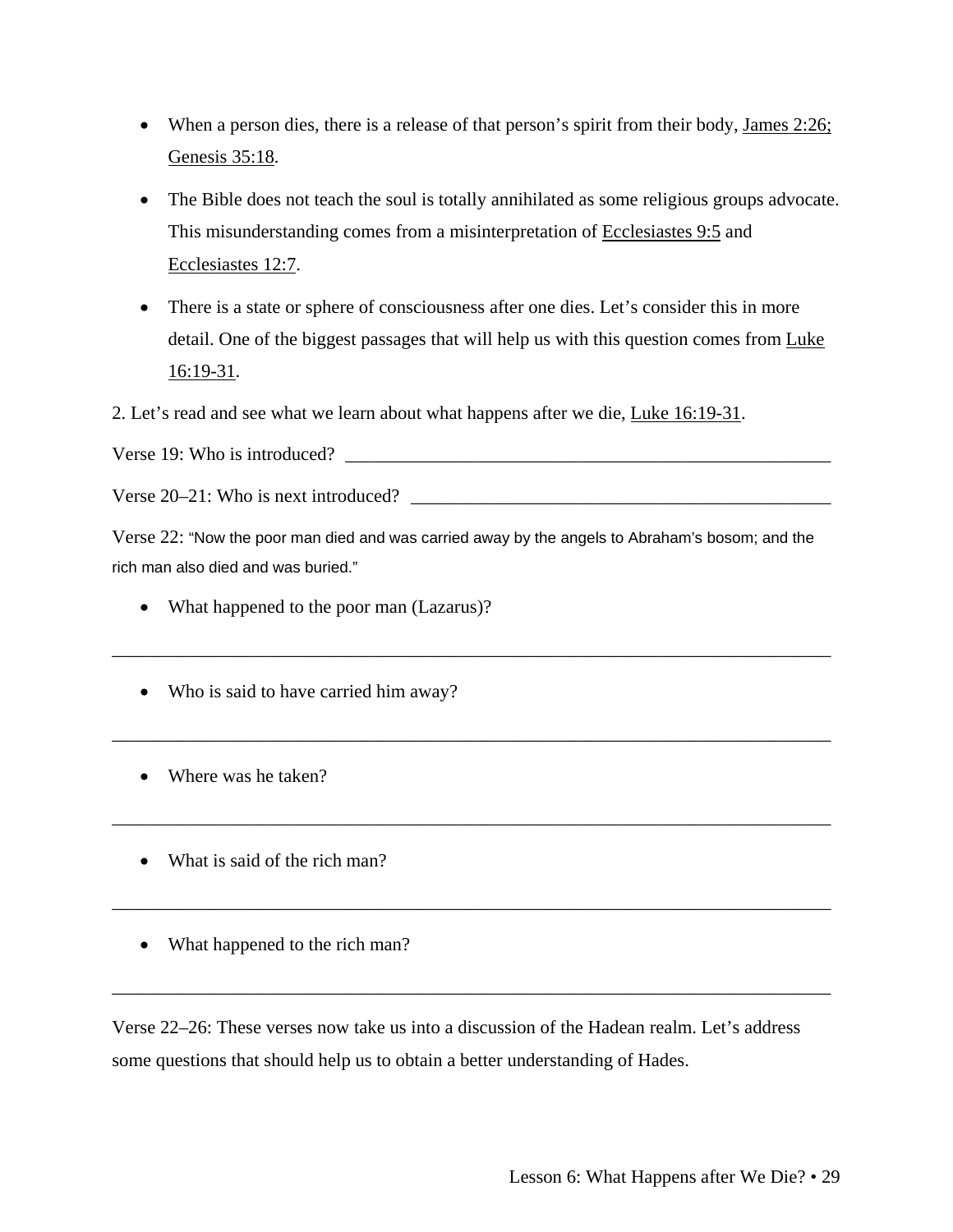#### **Question #1: What Is the Meaning of the Word** *Hades***?**

- This word comes directly from the Greek into English.
- It is found 11 times in the New Testament.
- W.E. Vine noted that some derive the term from the negative prefix *a* ("not") and *eido*  ("seen"), hence the "unseen" though he felt the more likely possibility is that it comes from *hado,* signifying "all receiving."
- Hades is the generic name for the intermediate state of the dead (i.e., the receptacle of the soul), whether pertaining to the righteous or the wicked.
	- o In the KJV, it is rendered "hell" but this is incorrect, Luke 16:23; Acts 2:27.
	- o Jesus did not go to "hell" (Gehenna; the place of eternal punishment as seen in Mark 9:43).
	- o The word *Hades* is used in Acts 2:27 referring to Jesus. What is the Old Testament word that's used to refer to this in Psalm 16:10?

\_\_\_\_\_\_\_\_\_\_\_\_\_\_\_\_\_\_\_\_\_\_\_\_\_\_\_\_\_\_\_\_\_\_\_\_\_\_\_\_\_\_\_\_\_\_\_\_\_\_\_\_\_\_\_\_\_\_\_\_\_\_\_\_\_\_\_\_\_\_\_\_\_\_\_\_\_

\_\_\_\_\_\_\_\_\_\_\_\_\_\_\_\_\_\_\_\_\_\_\_\_\_\_\_\_\_\_\_\_\_\_\_\_\_\_\_\_\_\_\_\_\_\_\_\_\_\_\_\_\_\_\_\_\_\_\_\_\_\_\_\_\_\_\_\_\_\_\_\_\_\_\_\_\_

\_\_\_\_\_\_\_\_\_\_\_\_\_\_\_\_\_\_\_\_\_\_\_\_\_\_\_\_\_\_\_\_\_\_\_\_\_\_\_\_\_\_\_\_\_\_\_\_\_\_\_\_\_\_\_\_\_\_\_\_\_\_\_\_\_\_\_\_\_\_\_\_\_\_\_\_\_

#### **Question #2: How Many Parts Are There in the Hadean Realm?**

Consider the story in <u>Luke 16:19-31</u> to answer this question:

- What are these places called?
- Where do the saved go in the Hadean realm?
- Where do the unsaved go in the Hadean realm?

#### *Question #3: Did Jesus Go into the Hadean Realm When He Died?*

- Read Psalm  $16:8-11$  and Acts 2:22-28, 31.
- Read Luke 23:43.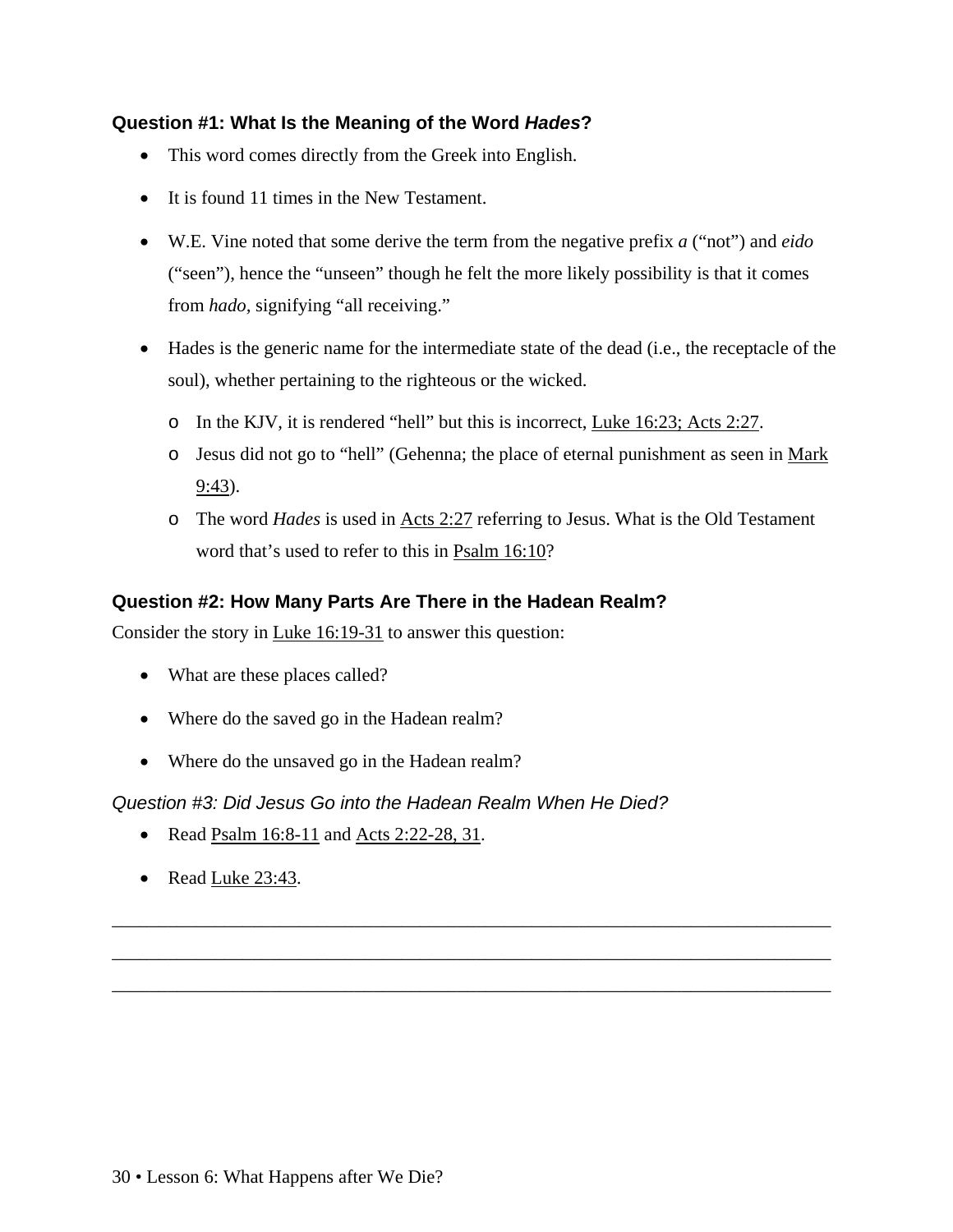*Question #4: Doesn't Hades Mean We Are Already Judged?* 

- Read 2 Peter 2:8-9.
- Read 2 Timothy 4:1.
- Read <u>Revelation 20:13-14</u>.

*Question #5: Is There Consciousness for Those in Hades?* 

• How does Luke 16:19-31 help us with this question?

*Question #6: What Else Do We Learn about the Hadean World from Luke 16:19-31?*

\_\_\_\_\_\_\_\_\_\_\_\_\_\_\_\_\_\_\_\_\_\_\_\_\_\_\_\_\_\_\_\_\_\_\_\_\_\_\_\_\_\_\_\_\_\_\_\_\_\_\_\_\_\_\_\_\_\_\_\_\_\_\_\_\_\_\_\_\_\_\_\_\_\_\_\_\_

\_\_\_\_\_\_\_\_\_\_\_\_\_\_\_\_\_\_\_\_\_\_\_\_\_\_\_\_\_\_\_\_\_\_\_\_\_\_\_\_\_\_\_\_\_\_\_\_\_\_\_\_\_\_\_\_\_\_\_\_\_\_\_\_\_\_\_\_\_\_\_\_\_\_\_\_\_

\_\_\_\_\_\_\_\_\_\_\_\_\_\_\_\_\_\_\_\_\_\_\_\_\_\_\_\_\_\_\_\_\_\_\_\_\_\_\_\_\_\_\_\_\_\_\_\_\_\_\_\_\_\_\_\_\_\_\_\_\_\_\_\_\_\_\_\_\_\_\_\_\_\_\_\_\_

\_\_\_\_\_\_\_\_\_\_\_\_\_\_\_\_\_\_\_\_\_\_\_\_\_\_\_\_\_\_\_\_\_\_\_\_\_\_\_\_\_\_\_\_\_\_\_\_\_\_\_\_\_\_\_\_\_\_\_\_\_\_\_\_\_\_\_\_\_\_\_\_\_\_\_\_\_

\_\_\_\_\_\_\_\_\_\_\_\_\_\_\_\_\_\_\_\_\_\_\_\_\_\_\_\_\_\_\_\_\_\_\_\_\_\_\_\_\_\_\_\_\_\_\_\_\_\_\_\_\_\_\_\_\_\_\_\_\_\_\_\_\_\_\_\_\_\_\_\_\_\_\_\_\_

\_\_\_\_\_\_\_\_\_\_\_\_\_\_\_\_\_\_\_\_\_\_\_\_\_\_\_\_\_\_\_\_\_\_\_\_\_\_\_\_\_\_\_\_\_\_\_\_\_\_\_\_\_\_\_\_\_\_\_\_\_\_\_\_\_\_\_\_\_\_\_\_\_\_\_\_\_

\_\_\_\_\_\_\_\_\_\_\_\_\_\_\_\_\_\_\_\_\_\_\_\_\_\_\_\_\_\_\_\_\_\_\_\_\_\_\_\_\_\_\_\_\_\_\_\_\_\_\_\_\_\_\_\_\_\_\_\_\_\_\_\_\_\_\_\_\_\_\_\_\_\_\_\_\_

\_\_\_\_\_\_\_\_\_\_\_\_\_\_\_\_\_\_\_\_\_\_\_\_\_\_\_\_\_\_\_\_\_\_\_\_\_\_\_\_\_\_\_\_\_\_\_\_\_\_\_\_\_\_\_\_\_\_\_\_\_\_\_\_\_\_\_\_\_\_\_\_\_\_\_\_\_

\_\_\_\_\_\_\_\_\_\_\_\_\_\_\_\_\_\_\_\_\_\_\_\_\_\_\_\_\_\_\_\_\_\_\_\_\_\_\_\_\_\_\_\_\_\_\_\_\_\_\_\_\_\_\_\_\_\_\_\_\_\_\_\_\_\_\_\_\_\_\_\_\_\_\_\_\_

\_\_\_\_\_\_\_\_\_\_\_\_\_\_\_\_\_\_\_\_\_\_\_\_\_\_\_\_\_\_\_\_\_\_\_\_\_\_\_\_\_\_\_\_\_\_\_\_\_\_\_\_\_\_\_\_\_\_\_\_\_\_\_\_\_\_\_\_\_\_\_\_\_\_\_\_\_

## *Conclusion*

God has provided us some details about what happens when we die. As we stand on the edge of eternity, let's be sure that we continue to stand with our Savior, 1 Corinthians 15:58.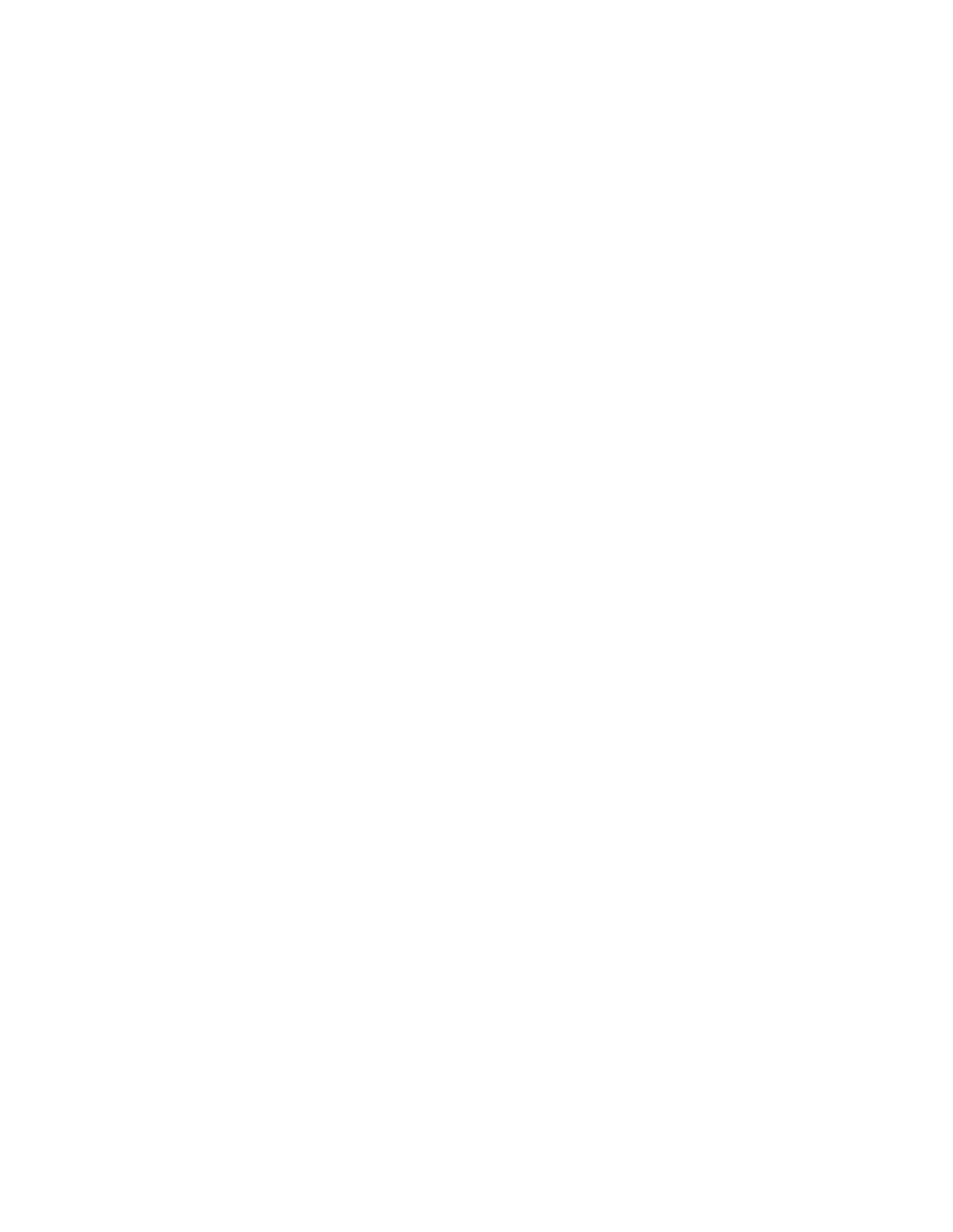<span id="page-34-0"></span>The return of Jesus Christ from heaven continues to be a topic, not only of interest, but also of speculation and conjecture. There are a variety of dispositions that men have about His coming:

- *The confused:* They are uncertain about what to believe, 2 Thessalonians 2:1-2.
- *The castigators:* They publicly ridicule the very concept of the Lord's return, 2 Peter 3:3-4.
- *The casual:* They take a so-what view and go about their own activities, Matthew 24:38- 39.
- *The curious:* These may be interested, but only as a matter of curiosity, Acts 17:20-21.
- *The concerned:* These may be worried, but do nothing about it, Acts 24:25.
- *The convicted:* This is where we ought to be—convicted and ready, 2 Peter 3:1-11.

Rather than speculate, as do some, we make our appeal to the inspired scriptures, 2 Peter 3:1-2. Peter's words were written in a context that addressed the Lord's return. Listen to the written word! In this lesson, we will seek to answer popular questions people have (including ourselves) about the return of Christ. This study is important as we think about eternity, heaven, and hell.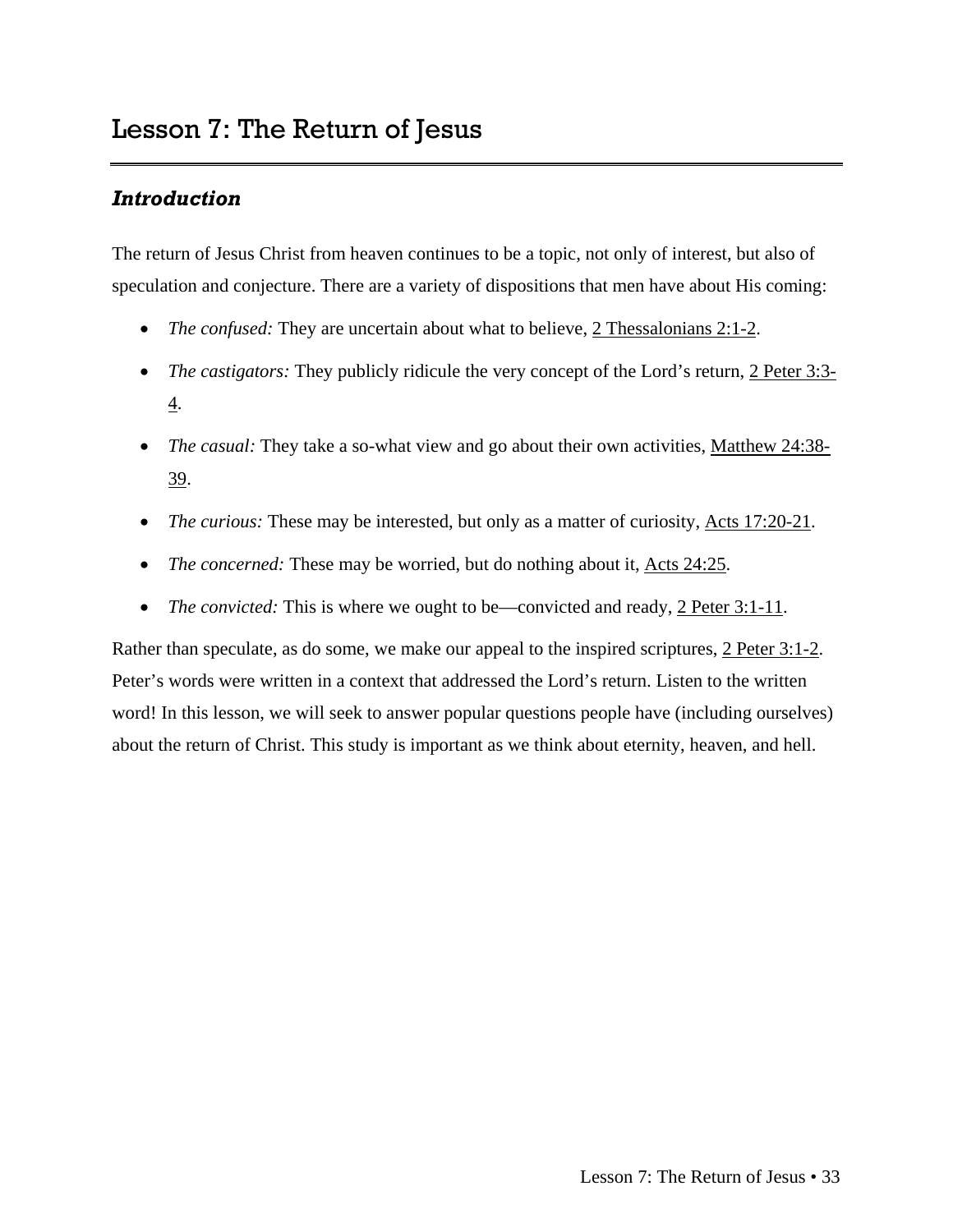## *The Lesson*

#### **Question #1: Can We Be Sure That Jesus Will Return?**

Consider the following passages and write down what we learn from them about the certainty of His return. You may also want to read some of the surrounding context of these passages. Can you identify other passages that help us to answer this question?

- Acts 1:9-11
- $\bullet$  John 14:1-3
- Hebrews 9:27-28

#### **Question #2: Will His Return Be Literal and Actual?**

Consider the following passages and write down what we learn from them. You may also want to read some of the surrounding context of these passages. Can you identify other passages that help us to answer this question?

\_\_\_\_\_\_\_\_\_\_\_\_\_\_\_\_\_\_\_\_\_\_\_\_\_\_\_\_\_\_\_\_\_\_\_\_\_\_\_\_\_\_\_\_\_\_\_\_\_\_\_\_\_\_\_\_\_\_\_\_\_\_\_\_\_\_\_\_\_\_\_\_\_\_\_\_\_

\_\_\_\_\_\_\_\_\_\_\_\_\_\_\_\_\_\_\_\_\_\_\_\_\_\_\_\_\_\_\_\_\_\_\_\_\_\_\_\_\_\_\_\_\_\_\_\_\_\_\_\_\_\_\_\_\_\_\_\_\_\_\_\_\_\_\_\_\_\_\_\_\_\_\_\_\_

\_\_\_\_\_\_\_\_\_\_\_\_\_\_\_\_\_\_\_\_\_\_\_\_\_\_\_\_\_\_\_\_\_\_\_\_\_\_\_\_\_\_\_\_\_\_\_\_\_\_\_\_\_\_\_\_\_\_\_\_\_\_\_\_\_\_\_\_\_\_\_\_\_\_\_\_\_

\_\_\_\_\_\_\_\_\_\_\_\_\_\_\_\_\_\_\_\_\_\_\_\_\_\_\_\_\_\_\_\_\_\_\_\_\_\_\_\_\_\_\_\_\_\_\_\_\_\_\_\_\_\_\_\_\_\_\_\_\_\_\_\_\_\_\_\_\_\_\_\_\_\_\_\_\_

\_\_\_\_\_\_\_\_\_\_\_\_\_\_\_\_\_\_\_\_\_\_\_\_\_\_\_\_\_\_\_\_\_\_\_\_\_\_\_\_\_\_\_\_\_\_\_\_\_\_\_\_\_\_\_\_\_\_\_\_\_\_\_\_\_\_\_\_\_\_\_\_\_\_\_\_\_

\_\_\_\_\_\_\_\_\_\_\_\_\_\_\_\_\_\_\_\_\_\_\_\_\_\_\_\_\_\_\_\_\_\_\_\_\_\_\_\_\_\_\_\_\_\_\_\_\_\_\_\_\_\_\_\_\_\_\_\_\_\_\_\_\_\_\_\_\_\_\_\_\_\_\_\_\_

- Acts 1:9-11
- 1 Thessalonians 4:13-18
- $1$  John 3:1-2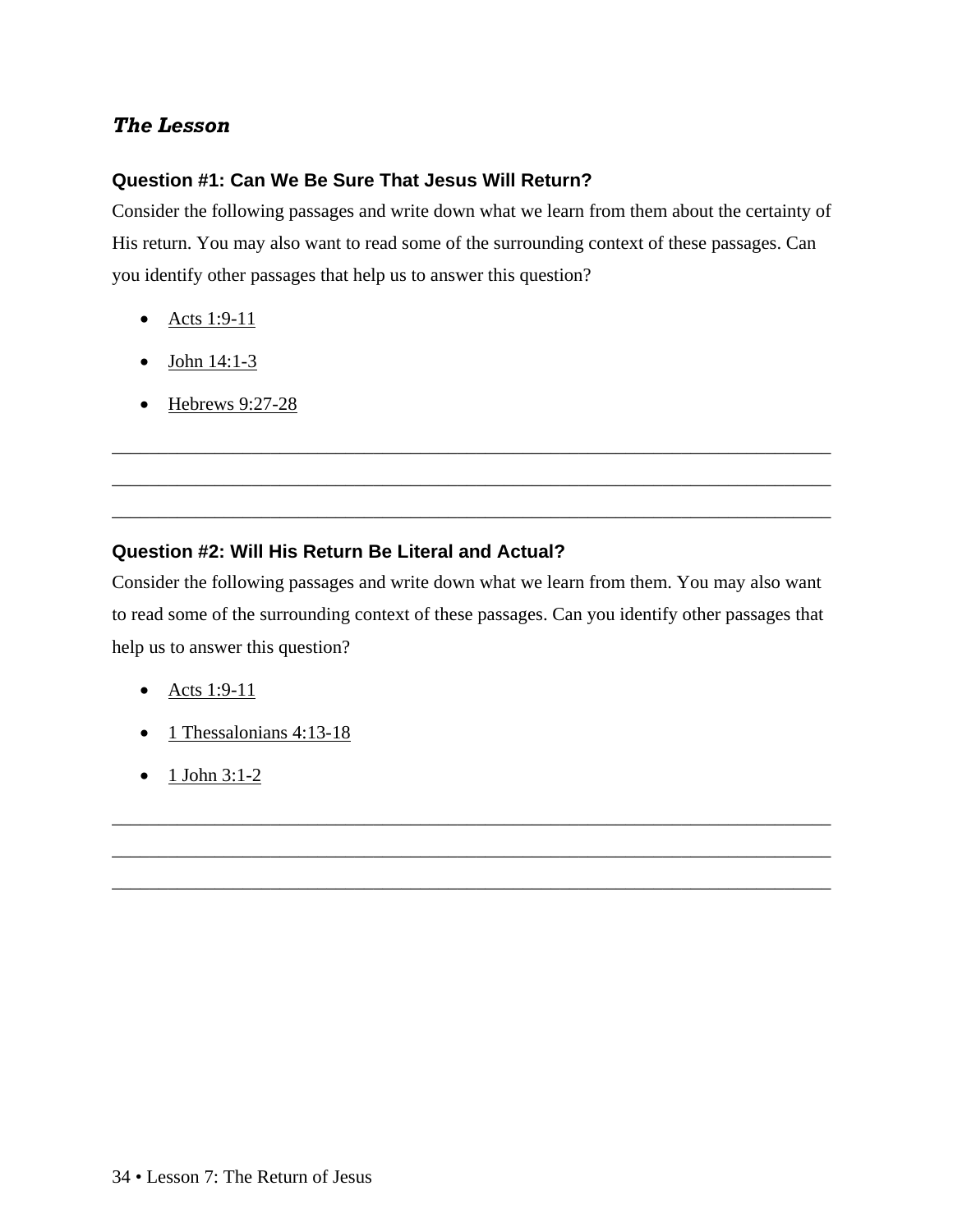#### **Question #3: How Will We Know When It Happens?**

Consider the following passages and write down what we learn from them. You may also want to read some of the surrounding context of these passages. Can you identify other passages that help us to answer this question?

- Acts 1:9-11
- Revelation 1:7
- 1 Thessalonians 4:15-17

#### **Question #4: What Will Happen to the Dead at His Return?**

Consider the following passages and write down what we learn from them. You may also want to read some of the surrounding context of these passages. Can you identify other passages that help us to answer this question?

\_\_\_\_\_\_\_\_\_\_\_\_\_\_\_\_\_\_\_\_\_\_\_\_\_\_\_\_\_\_\_\_\_\_\_\_\_\_\_\_\_\_\_\_\_\_\_\_\_\_\_\_\_\_\_\_\_\_\_\_\_\_\_\_\_\_\_\_\_\_\_\_\_\_\_\_\_

\_\_\_\_\_\_\_\_\_\_\_\_\_\_\_\_\_\_\_\_\_\_\_\_\_\_\_\_\_\_\_\_\_\_\_\_\_\_\_\_\_\_\_\_\_\_\_\_\_\_\_\_\_\_\_\_\_\_\_\_\_\_\_\_\_\_\_\_\_\_\_\_\_\_\_\_\_

\_\_\_\_\_\_\_\_\_\_\_\_\_\_\_\_\_\_\_\_\_\_\_\_\_\_\_\_\_\_\_\_\_\_\_\_\_\_\_\_\_\_\_\_\_\_\_\_\_\_\_\_\_\_\_\_\_\_\_\_\_\_\_\_\_\_\_\_\_\_\_\_\_\_\_\_\_

- John 5:28-29
- 2 Timothy 4:1
- $\bullet$  1 Corinthians 15:42, 52
- Acts 24:15

#### **Question #5: What Will Happen to the Living at His Return?**

Consider the following passages and write down what we learn from them. You may also want to read some of the surrounding context of these passages. Can you identify other passages that help us to answer this question?

\_\_\_\_\_\_\_\_\_\_\_\_\_\_\_\_\_\_\_\_\_\_\_\_\_\_\_\_\_\_\_\_\_\_\_\_\_\_\_\_\_\_\_\_\_\_\_\_\_\_\_\_\_\_\_\_\_\_\_\_\_\_\_\_\_\_\_\_\_\_\_\_\_\_\_\_\_

\_\_\_\_\_\_\_\_\_\_\_\_\_\_\_\_\_\_\_\_\_\_\_\_\_\_\_\_\_\_\_\_\_\_\_\_\_\_\_\_\_\_\_\_\_\_\_\_\_\_\_\_\_\_\_\_\_\_\_\_\_\_\_\_\_\_\_\_\_\_\_\_\_\_\_\_\_

\_\_\_\_\_\_\_\_\_\_\_\_\_\_\_\_\_\_\_\_\_\_\_\_\_\_\_\_\_\_\_\_\_\_\_\_\_\_\_\_\_\_\_\_\_\_\_\_\_\_\_\_\_\_\_\_\_\_\_\_\_\_\_\_\_\_\_\_\_\_\_\_\_\_\_\_\_

- 2 Timothy 4:1
- 1 Corinthians 15:50-54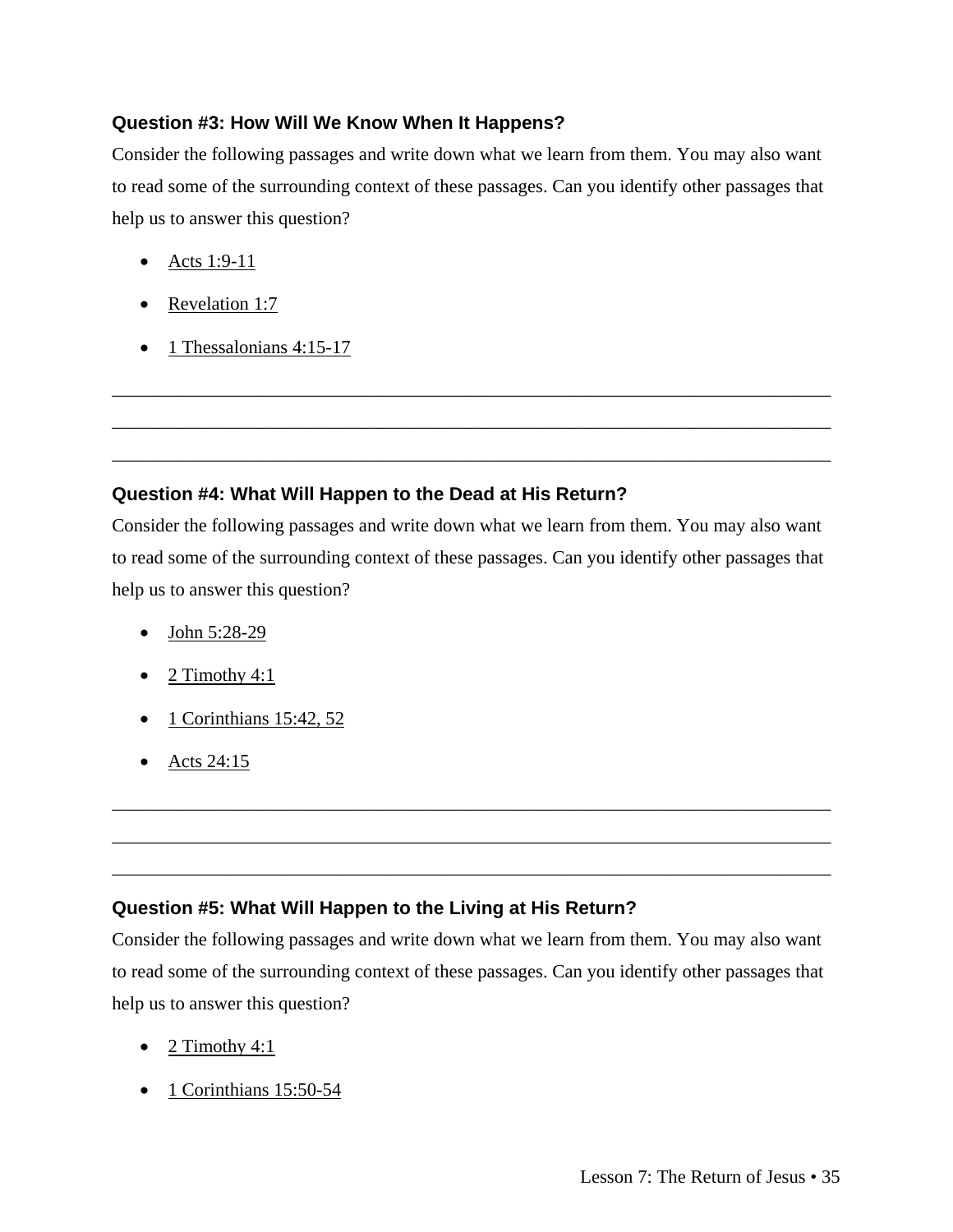- 1 Thessalonians  $4:15-18$
- 2 Thessalonians  $1:6-10$

#### **Question #6: What Will Happen to the Earth at His Return?**

Consider the following passages and write down what we learn from them. You may also want to read some of the surrounding context of these passages. Can you identify other passages that help us to answer this question?

\_\_\_\_\_\_\_\_\_\_\_\_\_\_\_\_\_\_\_\_\_\_\_\_\_\_\_\_\_\_\_\_\_\_\_\_\_\_\_\_\_\_\_\_\_\_\_\_\_\_\_\_\_\_\_\_\_\_\_\_\_\_\_\_\_\_\_\_\_\_\_\_\_\_\_\_\_

\_\_\_\_\_\_\_\_\_\_\_\_\_\_\_\_\_\_\_\_\_\_\_\_\_\_\_\_\_\_\_\_\_\_\_\_\_\_\_\_\_\_\_\_\_\_\_\_\_\_\_\_\_\_\_\_\_\_\_\_\_\_\_\_\_\_\_\_\_\_\_\_\_\_\_\_\_

\_\_\_\_\_\_\_\_\_\_\_\_\_\_\_\_\_\_\_\_\_\_\_\_\_\_\_\_\_\_\_\_\_\_\_\_\_\_\_\_\_\_\_\_\_\_\_\_\_\_\_\_\_\_\_\_\_\_\_\_\_\_\_\_\_\_\_\_\_\_\_\_\_\_\_\_\_

\_\_\_\_\_\_\_\_\_\_\_\_\_\_\_\_\_\_\_\_\_\_\_\_\_\_\_\_\_\_\_\_\_\_\_\_\_\_\_\_\_\_\_\_\_\_\_\_\_\_\_\_\_\_\_\_\_\_\_\_\_\_\_\_\_\_\_\_\_\_\_\_\_\_\_\_\_

\_\_\_\_\_\_\_\_\_\_\_\_\_\_\_\_\_\_\_\_\_\_\_\_\_\_\_\_\_\_\_\_\_\_\_\_\_\_\_\_\_\_\_\_\_\_\_\_\_\_\_\_\_\_\_\_\_\_\_\_\_\_\_\_\_\_\_\_\_\_\_\_\_\_\_\_\_

\_\_\_\_\_\_\_\_\_\_\_\_\_\_\_\_\_\_\_\_\_\_\_\_\_\_\_\_\_\_\_\_\_\_\_\_\_\_\_\_\_\_\_\_\_\_\_\_\_\_\_\_\_\_\_\_\_\_\_\_\_\_\_\_\_\_\_\_\_\_\_\_\_\_\_\_\_

• 2 Peter  $3:10-12$ 

#### **Question #7: Will Men Get a Second Chance at His Return?**

Consider the following passages and written down what we learn from them. You may also want to read some of the surrounding context of these passages. Can you identify other passages that help us to answer this question?

\_\_\_\_\_\_\_\_\_\_\_\_\_\_\_\_\_\_\_\_\_\_\_\_\_\_\_\_\_\_\_\_\_\_\_\_\_\_\_\_\_\_\_\_\_\_\_\_\_\_\_\_\_\_\_\_\_\_\_\_\_\_\_\_\_\_\_\_\_\_\_\_\_\_\_\_\_

\_\_\_\_\_\_\_\_\_\_\_\_\_\_\_\_\_\_\_\_\_\_\_\_\_\_\_\_\_\_\_\_\_\_\_\_\_\_\_\_\_\_\_\_\_\_\_\_\_\_\_\_\_\_\_\_\_\_\_\_\_\_\_\_\_\_\_\_\_\_\_\_\_\_\_\_\_

• 2 Corinthians 5:10

#### **Question #8: What about Armageddon?**

The topic of Armageddon often comes up when speaking about the return of Jesus. What have you heard of Armageddon? Where is this term found in the scripture?

\_\_\_\_\_\_\_\_\_\_\_\_\_\_\_\_\_\_\_\_\_\_\_\_\_\_\_\_\_\_\_\_\_\_\_\_\_\_\_\_\_\_\_\_\_\_\_\_\_\_\_\_\_\_\_\_\_\_\_\_\_\_\_\_\_\_\_\_\_\_\_\_\_\_\_\_\_\_

\_\_\_\_\_\_\_\_\_\_\_\_\_\_\_\_\_\_\_\_\_\_\_\_\_\_\_\_\_\_\_\_\_\_\_\_\_\_\_\_\_\_\_\_\_\_\_\_\_\_\_\_\_\_\_\_\_\_\_\_\_\_\_\_\_\_\_\_\_\_\_\_\_\_\_\_\_\_

\_\_\_\_\_\_\_\_\_\_\_\_\_\_\_\_\_\_\_\_\_\_\_\_\_\_\_\_\_\_\_\_\_\_\_\_\_\_\_\_\_\_\_\_\_\_\_\_\_\_\_\_\_\_\_\_\_\_\_\_\_\_\_\_\_\_\_\_\_\_\_\_\_\_\_\_\_\_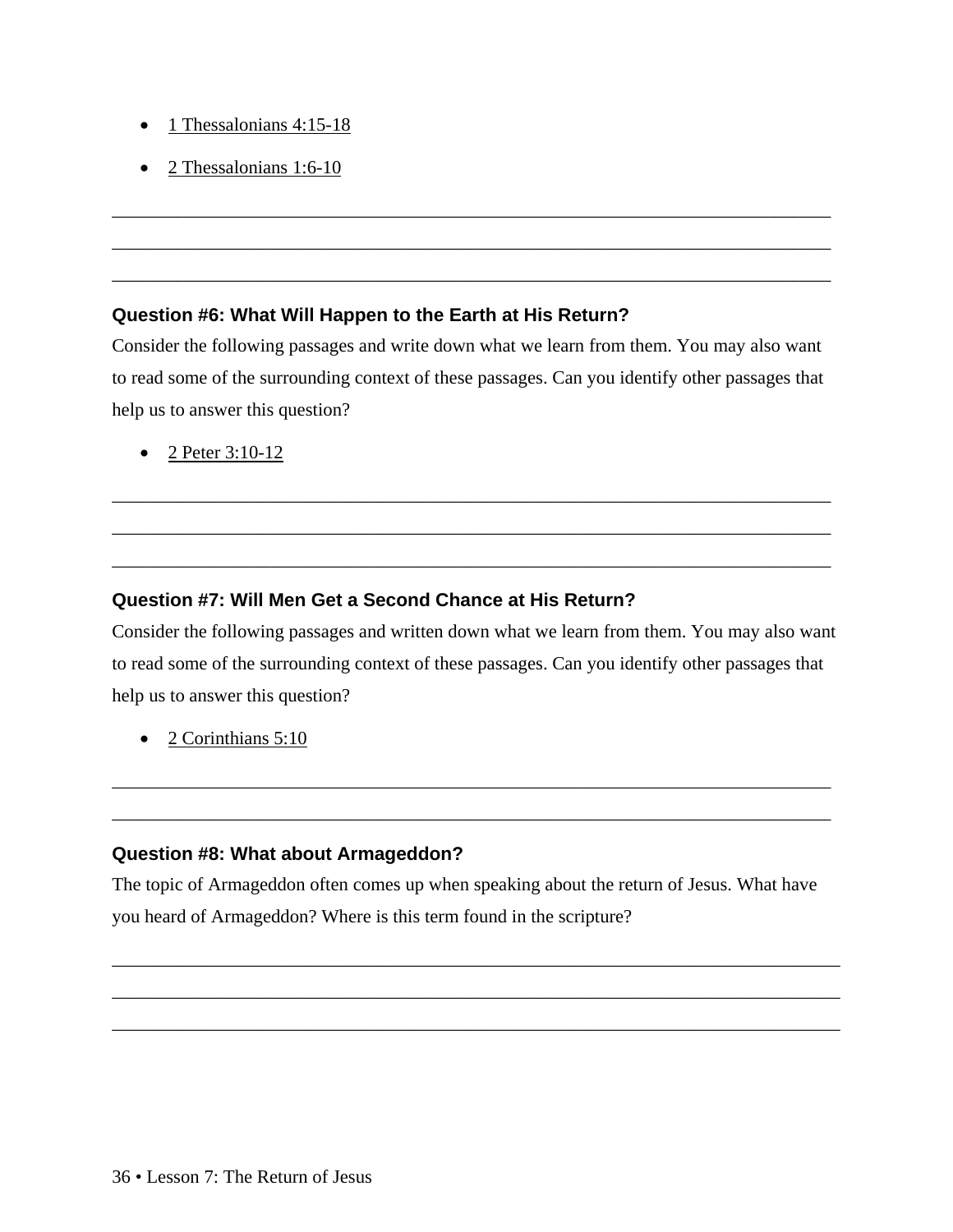## *Conclusion*

At the coming of the Lord, the souls of men in Hades will be reunited with their bodies and all men will stand before God in judgment. At that time, men will go to heaven or to hell. The key issue for us is whether or not we are ready at His return. At His return, there are no more opportunities to be saved. At our deaths, there are no more opportunities to be saved. He wants us to know Him and do His will. Have you done what Jesus wants you to do?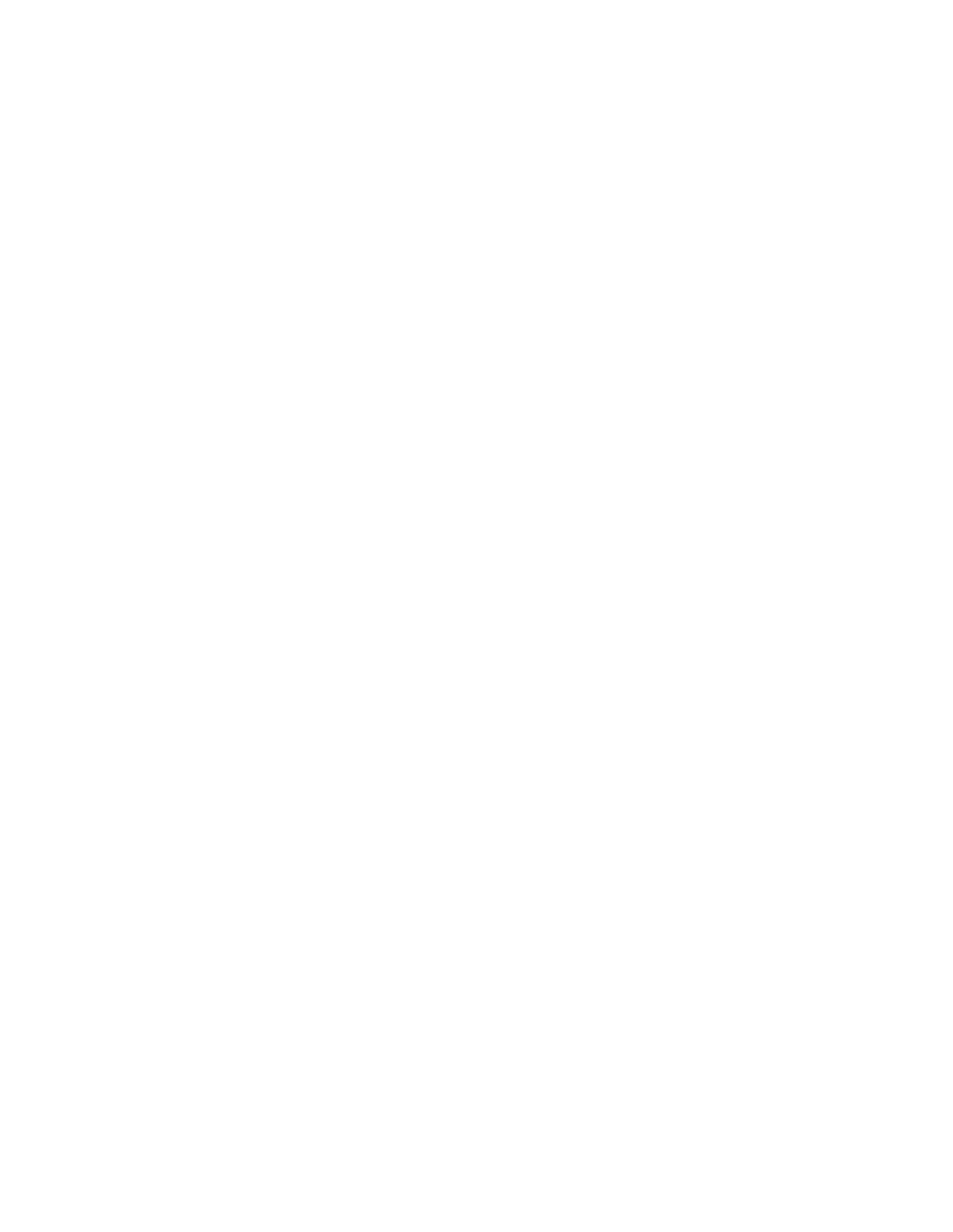<span id="page-40-0"></span>It's been almost 2,000 years since the last words of the Bible were penned by the Apostle John. Yet, some of the Bible's teaching continue to this very day to be controversial. No doctrine in scripture is challenged more than the Bible's teaching on eternal punishment. While millions of people believe what the Bible says about hell, millions also deny it. Why do people deny hell? How would you answer this question?

\_\_\_\_\_\_\_\_\_\_\_\_\_\_\_\_\_\_\_\_\_\_\_\_\_\_\_\_\_\_\_\_\_\_\_\_\_\_\_\_\_\_\_\_\_\_\_\_\_\_\_\_\_\_\_\_\_\_\_\_\_\_\_\_\_\_\_\_\_\_\_\_\_\_\_\_\_

\_\_\_\_\_\_\_\_\_\_\_\_\_\_\_\_\_\_\_\_\_\_\_\_\_\_\_\_\_\_\_\_\_\_\_\_\_\_\_\_\_\_\_\_\_\_\_\_\_\_\_\_\_\_\_\_\_\_\_\_\_\_\_\_\_\_\_\_\_\_\_\_\_\_\_\_\_

In this lesson, we will seek to answer questions people often have about hell. We will seek to establish some facts we need to know. Then we will seek to answer objections people sometimes have about hell. *Gehenna* is the word Jesus used when He wanted to describe the place of eternal punishment. In Mark 9:43-48, Jesus said:

"If your hand causes you to stumble, cut it off; it is better for you to enter life crippled, than, having your two hands, to go into hell, into the unquenchable fire, where their worm does not die, and the fire is not quenched. If your foot causes you to stumble, cut it off; it is better for you to enter life lame, than, having your two feet, to be cast into hell, where their worm does not die, and the fire is not quenched. If your eye causes you to stumble, throw it out; it is better for you to enter the kingdom of God with one eye, than, having two eyes, to be cast into hell, where their worm does not die, and the fire is not quenched."

We will answer these questions by going to scripture. Our opinions, feelings, emotions, and what we would like are not authoritative.

## *The Lesson*

#### **Question #1: How Is Gehenna Distinguished from Hades?**

Think back and even go back to our lesson we did called, "What happens after we die." Answer these questions:

\_\_\_\_\_\_\_\_\_\_\_\_\_\_\_\_\_\_\_\_\_\_\_\_\_\_\_\_\_\_\_\_\_\_\_\_\_\_\_\_\_\_\_\_\_\_\_\_\_\_\_\_\_\_\_\_\_\_\_\_\_\_\_\_\_\_\_\_\_\_\_\_\_\_\_\_\_

• Is Hades eternal in nature or temporary?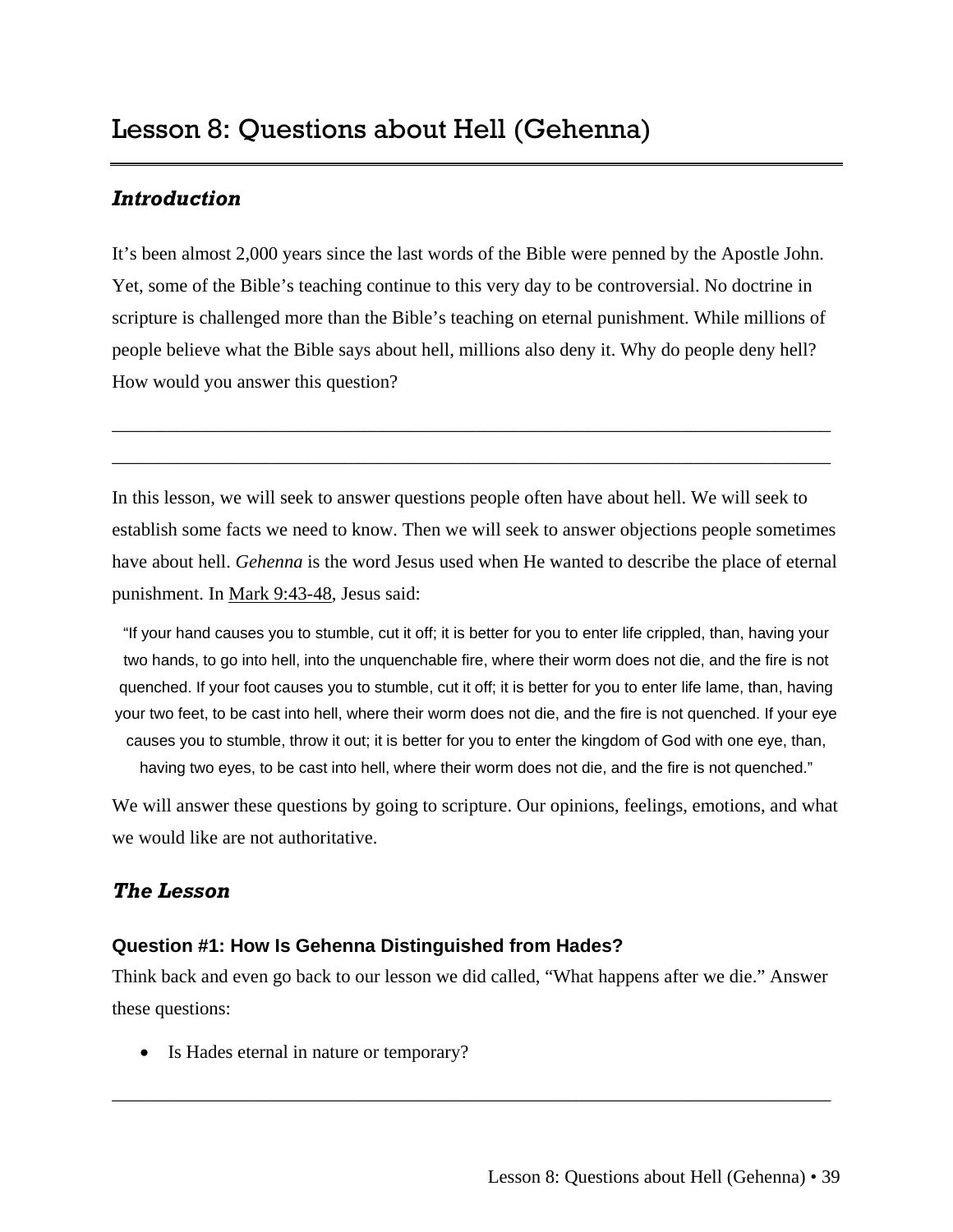• Are there righteous souls in Hades? Will there be righteous souls in hell (Gehenna)?

\_\_\_\_\_\_\_\_\_\_\_\_\_\_\_\_\_\_\_\_\_\_\_\_\_\_\_\_\_\_\_\_\_\_\_\_\_\_\_\_\_\_\_\_\_\_\_\_\_\_\_\_\_\_\_\_\_\_\_\_\_\_\_\_\_\_\_\_\_\_\_\_\_\_\_\_\_

\_\_\_\_\_\_\_\_\_\_\_\_\_\_\_\_\_\_\_\_\_\_\_\_\_\_\_\_\_\_\_\_\_\_\_\_\_\_\_\_\_\_\_\_\_\_\_\_\_\_\_\_\_\_\_\_\_\_\_\_\_\_\_\_\_\_\_\_\_\_\_\_\_\_\_\_\_

\_\_\_\_\_\_\_\_\_\_\_\_\_\_\_\_\_\_\_\_\_\_\_\_\_\_\_\_\_\_\_\_\_\_\_\_\_\_\_\_\_\_\_\_\_\_\_\_\_\_\_\_\_\_\_\_\_\_\_\_\_\_\_\_\_\_\_\_\_\_\_\_\_\_\_\_\_

- Did Jesus go to the Hadean realm or to hell (Gehenna) when He died?
- A distinction must be made between Hades and hell (Gehenna).

#### **Question #2: What Is the Origin of the Word Gehenna?**

The following is taken from *The Zondervan Pictorial Encyclopedia of the Bible*:

- Gehenna literally means "Valley of Hinnom."
	- o The word derives from the Hebrew, the Valley of Hinnom, or more fully, the Valley of the son (s) of Hinnom, situated to the S or the SW of Jerusalem.
	- $\circ$  It is first referred to in Joshua 15:8 and Joshua 18:16 as marking the boundary between the inheritance of the tribes of Judah and Benjamin.
	- o During the reigns of Ahaz and Manasseh, at Topeth (prob. Lit "fire-place") in the Valley of Hinnom, human sacrifices were offered to the heathen god Molech, 2 Chronicles 28:3; 33:6.
	- o Josiah in his reforms defiled Topheth, preventing any further use of the valley for that purpose, 2 Kings 23:10.
	- o In Jeremiah 7:30-33, it's announced that the name of the valley will be changed to the "Valley of Slaughter" because when the Lord judged Judah for her sins, the number of dead would be so great that they would be thrown into the valley to lie there without burial.
	- o In later times, the valley seems to have been used for burning refuse and also the bodies of criminals. From about the  $2<sup>nd</sup>$  century B.C., the Valley of Hinnom came to be thought of as the place of final punishment for the enemies of God.
	- o This arose either from the earlier associations, from Jeremiah's prophecy, or from the later practice just referred to. This is seen in scriptures like Isaiah 30:33 and 66:24.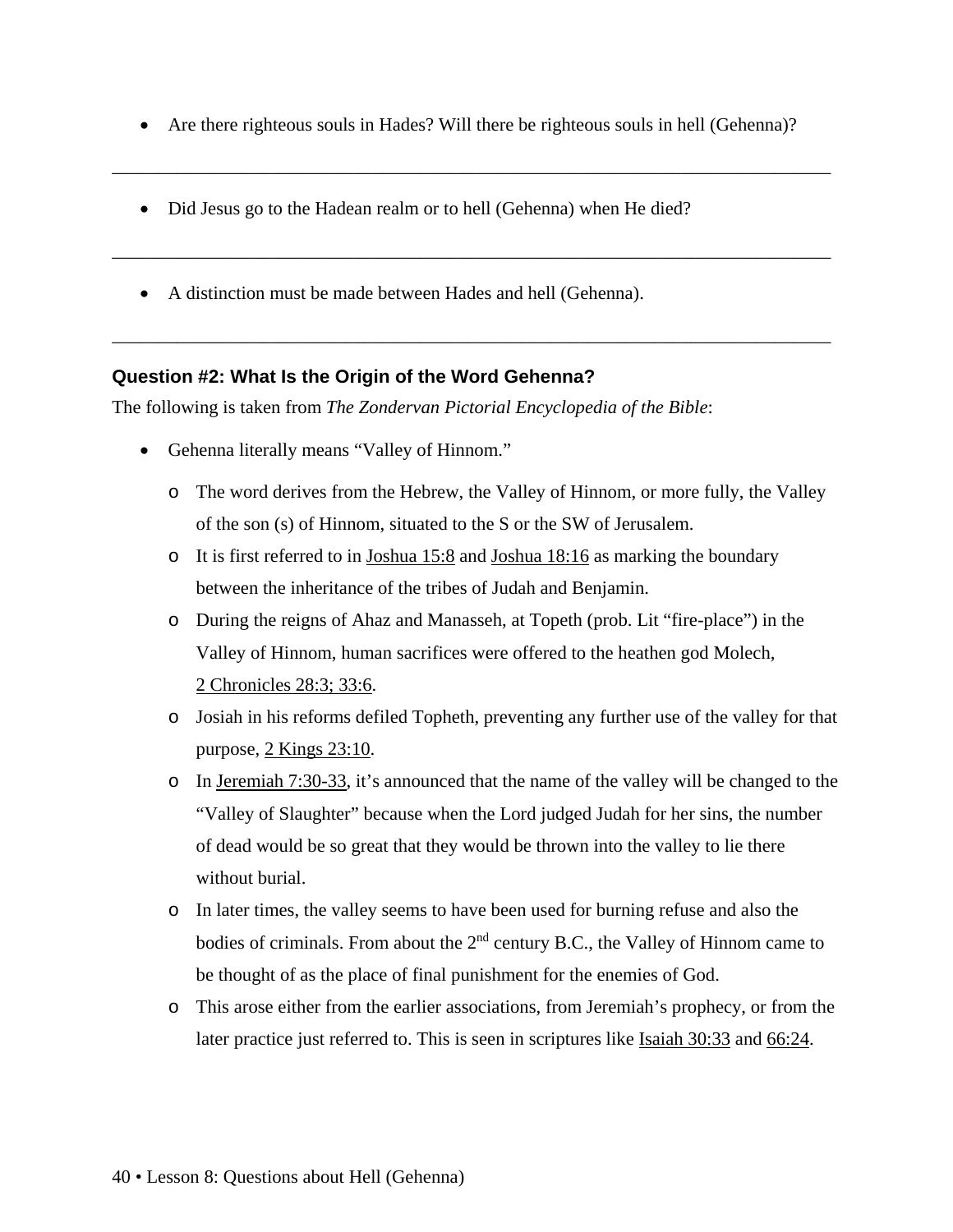- o In later thought, Gehenna was thought of as the eschatological fire of hell, still probably considered as a place (especially in Rabbinic thought), but now no longer locally outside Jerusalem. The term is used in the New Testament in this sense.
- o J. Jeremias stresses the sharp distinction in the New Testament (as in pre-NT Judaism) between Hades and Gehenna: Hades receiving the ungodly only for the intervening period between death and resurrection; Gehenna being their place of punishment after the last judgment. Apart from James 3:6, where the tongue, compared to a fire that sets on fire the whole cycle of nature, is said to be itself on fire by Gehenna, the remaining occurrences are all in the synoptic gospels:
	- $\blacksquare$  Matthew 5:22
	- Matthew 5:29
	- Matthew 10:28
	- $\blacksquare$  Matthew 18:8-9
	- $\blacksquare$  Matthew 23:15
	- $\blacksquare$  Matthew 23:33
	- Mark 9:42-47
	- $\blacksquare$  Luke 12:5
- o The other New Testament writings, although not using the word *Gehenna* use equivalent expressions—of judgment, wrath, fire, destruction, perdition, the lake of fire.
- o There is evidence among the rabbis, both those of the strict school of Shammai and the more liberal school of Hillel, of beliefs that consignment to Gehenna will either result in annihilation or will be purgatorial, and therefore will be ultimately followed by blessedness. THESE BELIEFS ARE NOT EXPLICIT IN THE NEW TESTAMENT. They also contradict passages expressing that those sent to hell will be there forever.

\_\_\_\_\_\_\_\_\_\_\_\_\_\_\_\_\_\_\_\_\_\_\_\_\_\_\_\_\_\_\_\_\_\_\_\_\_\_\_\_\_\_\_\_\_\_\_\_\_\_\_\_\_\_\_\_\_\_\_\_\_\_\_\_\_\_\_\_\_\_\_\_\_\_\_\_\_

\_\_\_\_\_\_\_\_\_\_\_\_\_\_\_\_\_\_\_\_\_\_\_\_\_\_\_\_\_\_\_\_\_\_\_\_\_\_\_\_\_\_\_\_\_\_\_\_\_\_\_\_\_\_\_\_\_\_\_\_\_\_\_\_\_\_\_\_\_\_\_\_\_\_\_\_\_

\_\_\_\_\_\_\_\_\_\_\_\_\_\_\_\_\_\_\_\_\_\_\_\_\_\_\_\_\_\_\_\_\_\_\_\_\_\_\_\_\_\_\_\_\_\_\_\_\_\_\_\_\_\_\_\_\_\_\_\_\_\_\_\_\_\_\_\_\_\_\_\_\_\_\_\_\_

\_\_\_\_\_\_\_\_\_\_\_\_\_\_\_\_\_\_\_\_\_\_\_\_\_\_\_\_\_\_\_\_\_\_\_\_\_\_\_\_\_\_\_\_\_\_\_\_\_\_\_\_\_\_\_\_\_\_\_\_\_\_\_\_\_\_\_\_\_\_\_\_\_\_\_\_\_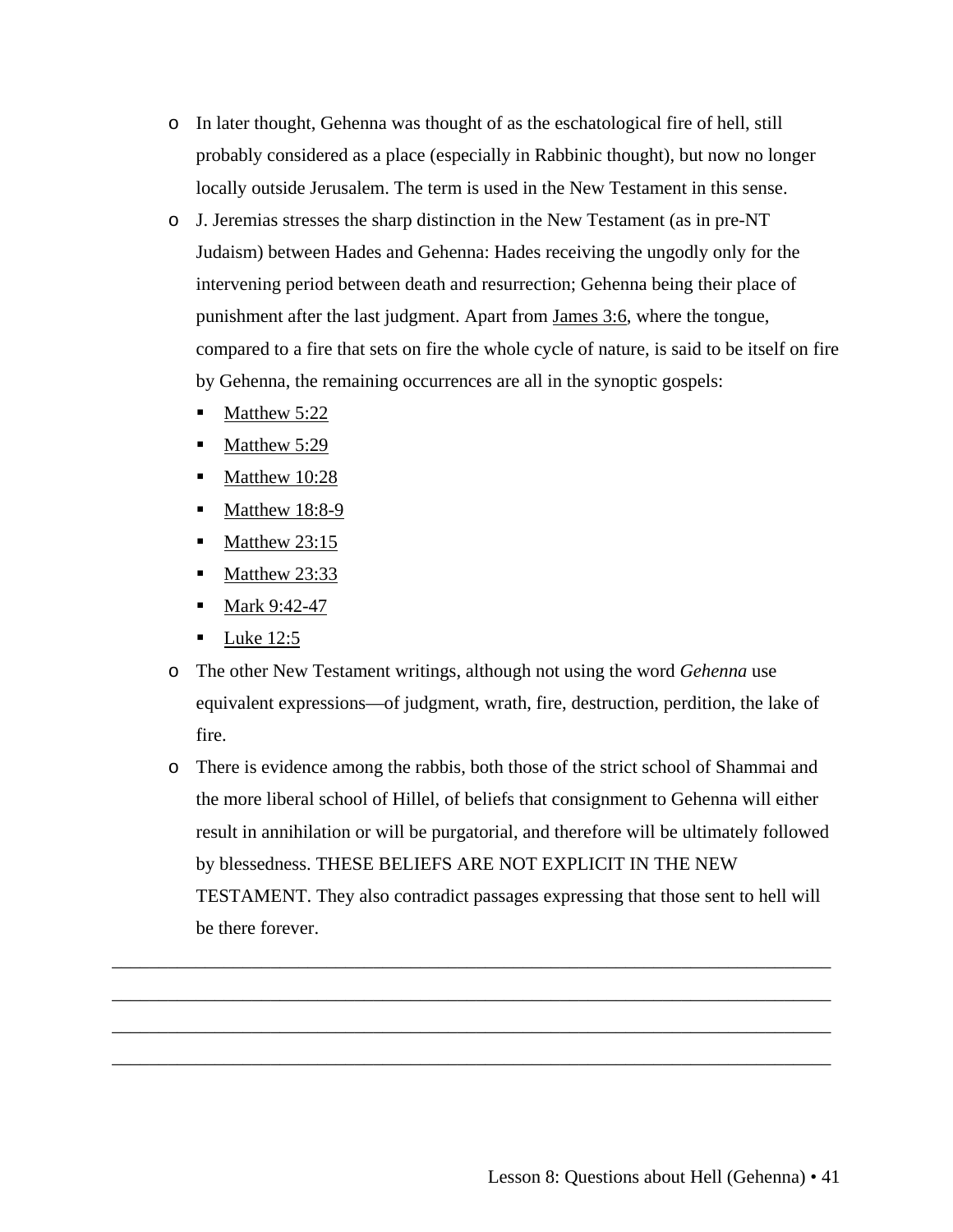#### Question #3: Isn't Hell Something Preachers Made Up?

- How you would answer this question? Why do some think this to be the case?
- What did Jesus say about hell?

#### Question #4: Isn't Hell Just a Figure of Speech-a Metaphor?

- How would you answer that question?
- Go back and read the references back in question 2, where Jesus spoke about hell. What can we learn about the reality of hell?

#### Question #5: Isn't Punishment in Hell over in a Moment?

• From the passages we have already discussed, how would you answer this question?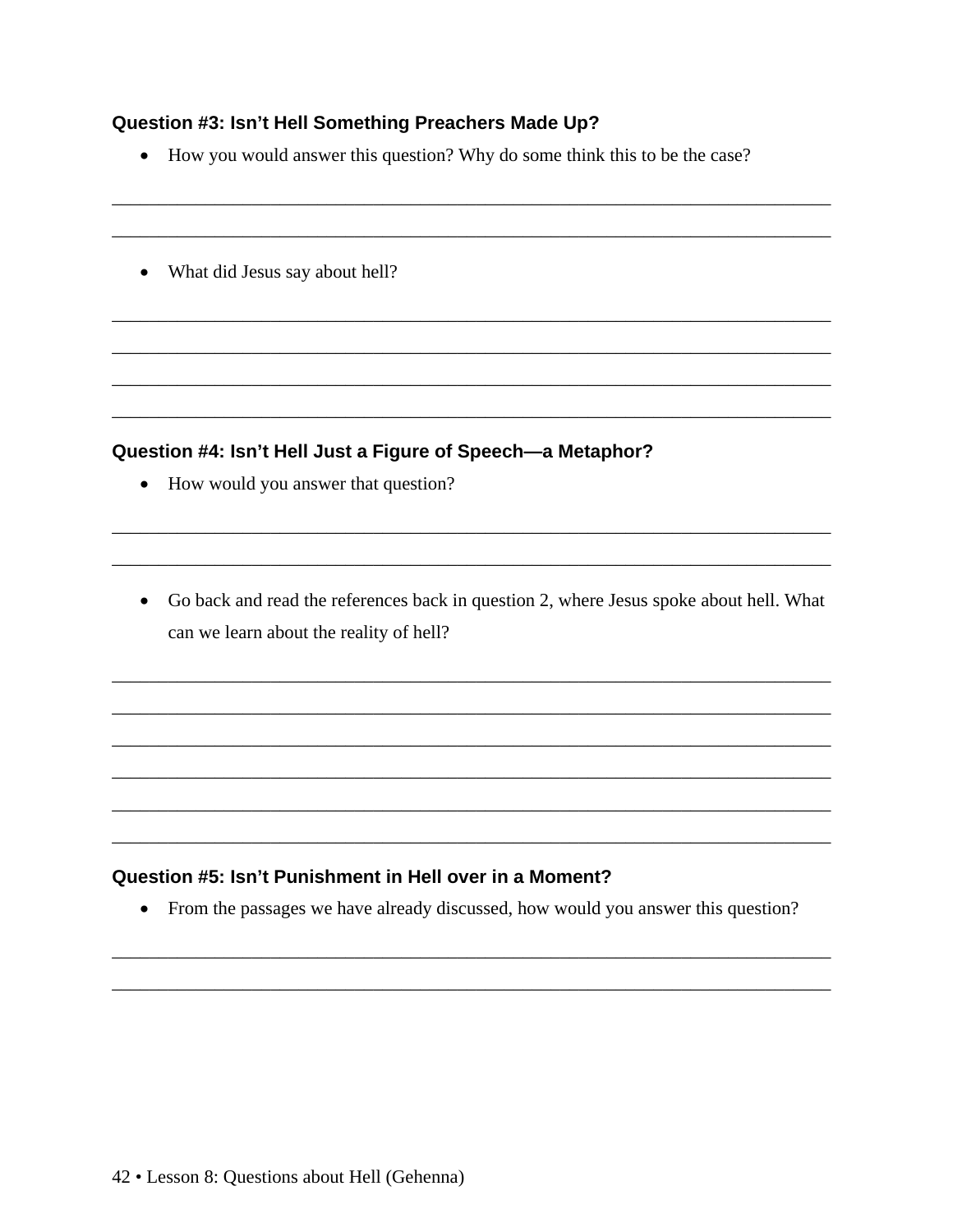• Also consider 2 Thessalonians 1:8-9 and Matthew 25:46.

#### Question #6: How Could a Just God Send Anyone to Hell?

- How would you answer this question, if someone asked you?
- Consider the following passages:
	- o Habakkuk 1:13
	- $\circ$  Isaiah 6:1-4
	- $\circ$  1 John 4:8
	- o Genesis 18:25
	- o Psalm 89:14
	- o Psalm 145:9
	- o Acts 13:46

#### Question #7: Maybe Only the Really Wicked Go to Hell?

• How would you answer this question?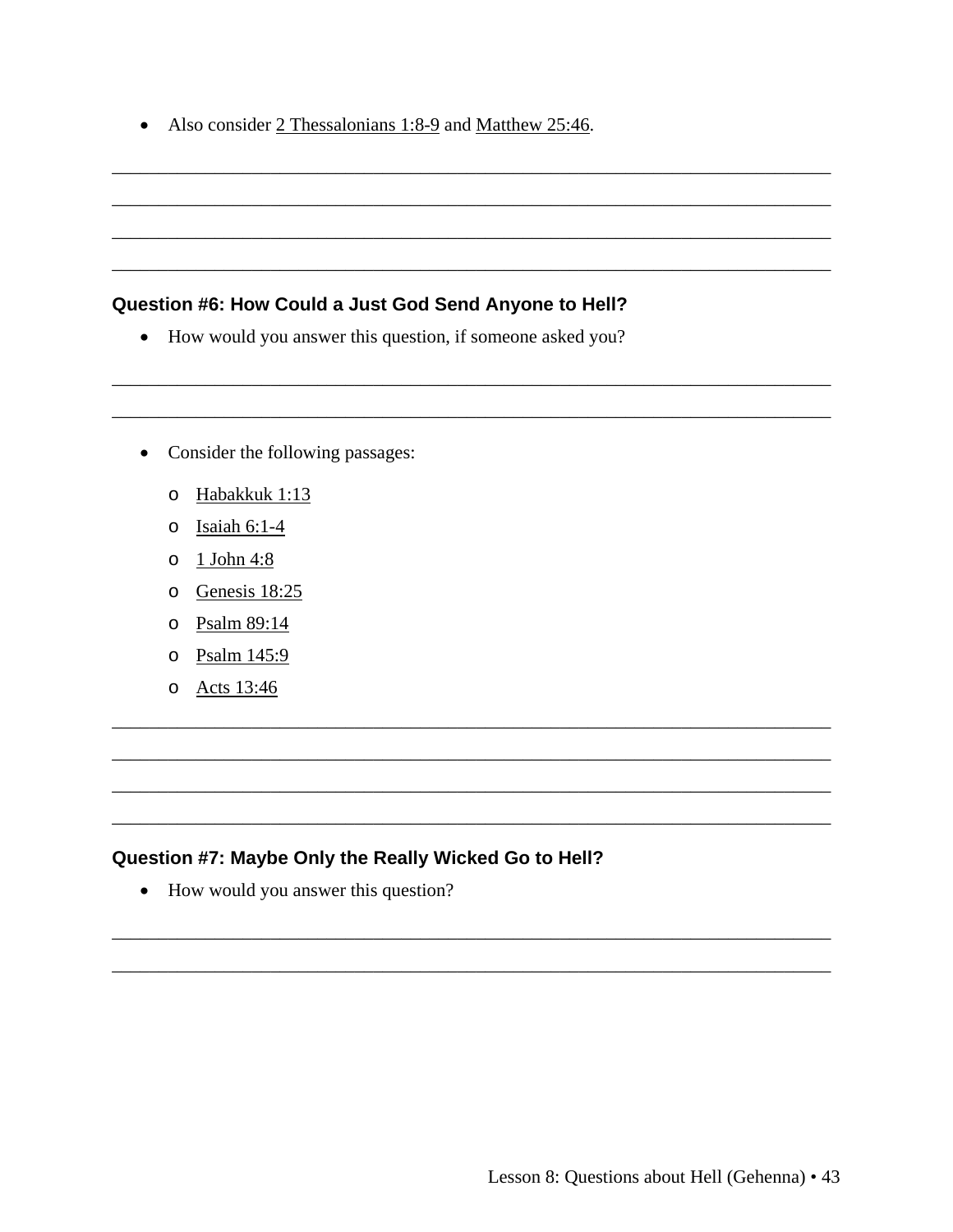- Consider the following passages:
	- o Matthew 7:21-23
	- o Matthew 23:15, 33

#### *Conclusion*

What does all this mean? It means there truly is a place of eternal punishment where disobedient men go at the Judgment Day. All the vain reasoning we may engage in to deny the reality of the place doesn't change anything. The truth about hell is still there. The question can be asked, "Do you like the idea of hell?" Of course not. Nobody does. No sinner likes the thought of eternal punishment. That's why men work so hard to try to deny it. But denying it does not eliminate the reality of it. God wants you to go to heaven. Jesus will not force anyone to go to heaven if they don't want to. Jesus died so all can go to heaven. We must decide whether we will follow Him. Hell was created for the devil and his angels. God doesn't desire for men to be there. He gives men every opportunity to be saved. God is also the judge of all. He alone will judge correctly who will be in hell and who will be heaven.

\_\_\_\_\_\_\_\_\_\_\_\_\_\_\_\_\_\_\_\_\_\_\_\_\_\_\_\_\_\_\_\_\_\_\_\_\_\_\_\_\_\_\_\_\_\_\_\_\_\_\_\_\_\_\_\_\_\_\_\_\_\_\_\_\_\_\_\_\_\_\_\_\_\_\_\_\_

\_\_\_\_\_\_\_\_\_\_\_\_\_\_\_\_\_\_\_\_\_\_\_\_\_\_\_\_\_\_\_\_\_\_\_\_\_\_\_\_\_\_\_\_\_\_\_\_\_\_\_\_\_\_\_\_\_\_\_\_\_\_\_\_\_\_\_\_\_\_\_\_\_\_\_\_\_

\_\_\_\_\_\_\_\_\_\_\_\_\_\_\_\_\_\_\_\_\_\_\_\_\_\_\_\_\_\_\_\_\_\_\_\_\_\_\_\_\_\_\_\_\_\_\_\_\_\_\_\_\_\_\_\_\_\_\_\_\_\_\_\_\_\_\_\_\_\_\_\_\_\_\_\_\_

\_\_\_\_\_\_\_\_\_\_\_\_\_\_\_\_\_\_\_\_\_\_\_\_\_\_\_\_\_\_\_\_\_\_\_\_\_\_\_\_\_\_\_\_\_\_\_\_\_\_\_\_\_\_\_\_\_\_\_\_\_\_\_\_\_\_\_\_\_\_\_\_\_\_\_\_\_

\_\_\_\_\_\_\_\_\_\_\_\_\_\_\_\_\_\_\_\_\_\_\_\_\_\_\_\_\_\_\_\_\_\_\_\_\_\_\_\_\_\_\_\_\_\_\_\_\_\_\_\_\_\_\_\_\_\_\_\_\_\_\_\_\_\_\_\_\_\_\_\_\_\_\_\_\_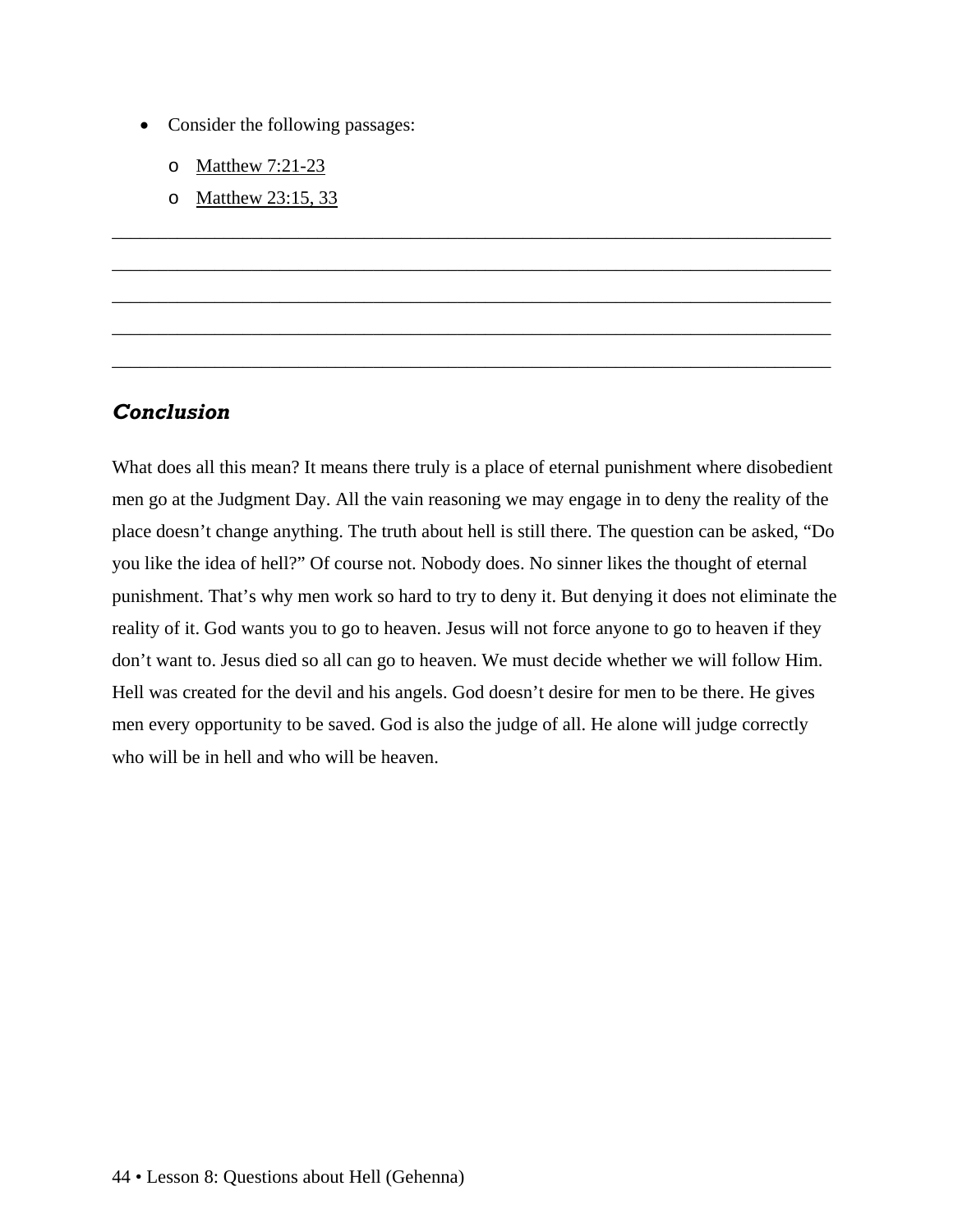<span id="page-46-0"></span>As we consider the topic of hell, I thought it would be good for us to spend a little time talking about the devil and his angels. In Matthew 25:41, Jesus said:

"Then He will also say to those on His left, 'Depart from Me, accursed ones, into the eternal fire which has been prepared for the devil and his angels.'"

Hell has been prepared for the devil and his angels. The devil and his angels will be in hell. Sadly, so will others. One of the greatest lies of all time is that the DEVIL is not real! This might sound silly to us, but many Americans don't believe the devil is real. Many believe he is nothing more than a symbol for evil. No doubt, the devil is thankful so many don't believe he is real. It makes his job at deceiving men and women that much easier. In this lesson, we will discuss the devil and his angels. As we study the devil, it's important to remember Deuteronomy 29:29. We must be content with what has been revealed to us.

## *The Lesson*

1. What comes to mind when thinking about Satan? How do you visualize him? How do you think your picture of him might help or hinder you as you fight against him?

\_\_\_\_\_\_\_\_\_\_\_\_\_\_\_\_\_\_\_\_\_\_\_\_\_\_\_\_\_\_\_\_\_\_\_\_\_\_\_\_\_\_\_\_\_\_\_\_\_\_\_\_\_\_\_\_\_\_\_\_\_\_\_\_\_\_\_\_\_\_\_\_\_\_\_\_\_

\_\_\_\_\_\_\_\_\_\_\_\_\_\_\_\_\_\_\_\_\_\_\_\_\_\_\_\_\_\_\_\_\_\_\_\_\_\_\_\_\_\_\_\_\_\_\_\_\_\_\_\_\_\_\_\_\_\_\_\_\_\_\_\_\_\_\_\_\_\_\_\_\_\_\_\_\_

\_\_\_\_\_\_\_\_\_\_\_\_\_\_\_\_\_\_\_\_\_\_\_\_\_\_\_\_\_\_\_\_\_\_\_\_\_\_\_\_\_\_\_\_\_\_\_\_\_\_\_\_\_\_\_\_\_\_\_\_\_\_\_\_\_\_\_\_\_\_\_\_\_\_\_\_\_

\_\_\_\_\_\_\_\_\_\_\_\_\_\_\_\_\_\_\_\_\_\_\_\_\_\_\_\_\_\_\_\_\_\_\_\_\_\_\_\_\_\_\_\_\_\_\_\_\_\_\_\_\_\_\_\_\_\_\_\_\_\_\_\_\_\_\_\_\_\_\_\_\_\_\_\_\_

2. Read Genesis 3:1-7. What do we learn about the devil from these verses? What passage in the New Testament refers to the devil as a serpent?

\_\_\_\_\_\_\_\_\_\_\_\_\_\_\_\_\_\_\_\_\_\_\_\_\_\_\_\_\_\_\_\_\_\_\_\_\_\_\_\_\_\_\_\_\_\_\_\_\_\_\_\_\_\_\_\_\_\_\_\_\_\_\_\_\_\_\_\_\_\_\_\_\_\_\_\_\_

\_\_\_\_\_\_\_\_\_\_\_\_\_\_\_\_\_\_\_\_\_\_\_\_\_\_\_\_\_\_\_\_\_\_\_\_\_\_\_\_\_\_\_\_\_\_\_\_\_\_\_\_\_\_\_\_\_\_\_\_\_\_\_\_\_\_\_\_\_\_\_\_\_\_\_\_\_

\_\_\_\_\_\_\_\_\_\_\_\_\_\_\_\_\_\_\_\_\_\_\_\_\_\_\_\_\_\_\_\_\_\_\_\_\_\_\_\_\_\_\_\_\_\_\_\_\_\_\_\_\_\_\_\_\_\_\_\_\_\_\_\_\_\_\_\_\_\_\_\_\_\_\_\_\_

3. Read the first two chapters of Job. What do we learn about the existence of the devil?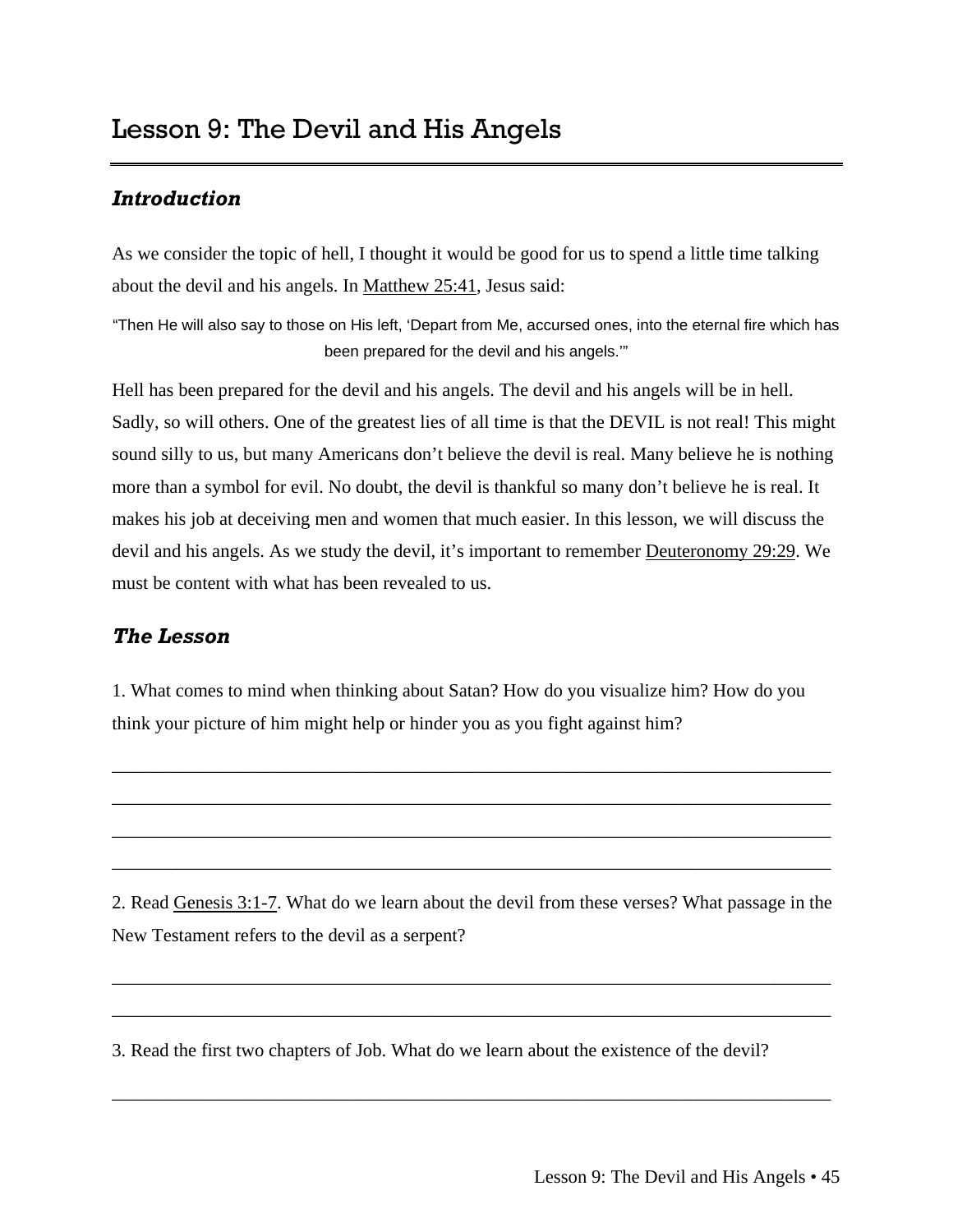4. Read 1 Thessalonians 2:17-18; 1 Timothy 5:11-15. What do we learn about the existence of the devil?

\_\_\_\_\_\_\_\_\_\_\_\_\_\_\_\_\_\_\_\_\_\_\_\_\_\_\_\_\_\_\_\_\_\_\_\_\_\_\_\_\_\_\_\_\_\_\_\_\_\_\_\_\_\_\_\_\_\_\_\_\_\_\_\_\_\_\_\_\_\_\_\_\_\_\_\_\_

5. Consider these additional passages about the devil and his angels. What can we learn from them?

- Acts  $5:1-5$
- $\bullet$  2 Corinthians 12:7-10
- $2$  Corinthians 4:4
- $\bullet$  Ephesians 6:11-12
- John 8:44
- Judge  $5-6$
- 2 Peter 2:4
- Revelation 12:1-10

6. What other passages in scripture help us to see the existence of the devil and his nature? List them below.

\_\_\_\_\_\_\_\_\_\_\_\_\_\_\_\_\_\_\_\_\_\_\_\_\_\_\_\_\_\_\_\_\_\_\_\_\_\_\_\_\_\_\_\_\_\_\_\_\_\_\_\_\_\_\_\_\_\_\_\_\_\_\_\_\_\_\_\_\_\_\_\_\_\_\_\_\_

\_\_\_\_\_\_\_\_\_\_\_\_\_\_\_\_\_\_\_\_\_\_\_\_\_\_\_\_\_\_\_\_\_\_\_\_\_\_\_\_\_\_\_\_\_\_\_\_\_\_\_\_\_\_\_\_\_\_\_\_\_\_\_\_\_\_\_\_\_\_\_\_\_\_\_\_\_

\_\_\_\_\_\_\_\_\_\_\_\_\_\_\_\_\_\_\_\_\_\_\_\_\_\_\_\_\_\_\_\_\_\_\_\_\_\_\_\_\_\_\_\_\_\_\_\_\_\_\_\_\_\_\_\_\_\_\_\_\_\_\_\_\_\_\_\_\_\_\_\_\_\_\_\_\_

\_\_\_\_\_\_\_\_\_\_\_\_\_\_\_\_\_\_\_\_\_\_\_\_\_\_\_\_\_\_\_\_\_\_\_\_\_\_\_\_\_\_\_\_\_\_\_\_\_\_\_\_\_\_\_\_\_\_\_\_\_\_\_\_\_\_\_\_\_\_\_\_\_\_\_\_\_

\_\_\_\_\_\_\_\_\_\_\_\_\_\_\_\_\_\_\_\_\_\_\_\_\_\_\_\_\_\_\_\_\_\_\_\_\_\_\_\_\_\_\_\_\_\_\_\_\_\_\_\_\_\_\_\_\_\_\_\_\_\_\_\_\_\_\_\_\_\_\_\_\_\_\_\_\_

\_\_\_\_\_\_\_\_\_\_\_\_\_\_\_\_\_\_\_\_\_\_\_\_\_\_\_\_\_\_\_\_\_\_\_\_\_\_\_\_\_\_\_\_\_\_\_\_\_\_\_\_\_\_\_\_\_\_\_\_\_\_\_\_\_\_\_\_\_\_\_\_\_\_\_\_\_

7. In the gospels (Matthew, Mark, Luke, John) and in Acts, we see a lot of demon possession. Study the following passages and write what you learn about demon possession:

\_\_\_\_\_\_\_\_\_\_\_\_\_\_\_\_\_\_\_\_\_\_\_\_\_\_\_\_\_\_\_\_\_\_\_\_\_\_\_\_\_\_\_\_\_\_\_\_\_\_\_\_\_\_\_\_\_\_\_\_\_\_\_\_\_\_\_\_\_\_\_\_\_\_\_\_\_

• Mark 5:1-20; Luke 8:26-39; Matthew 8:29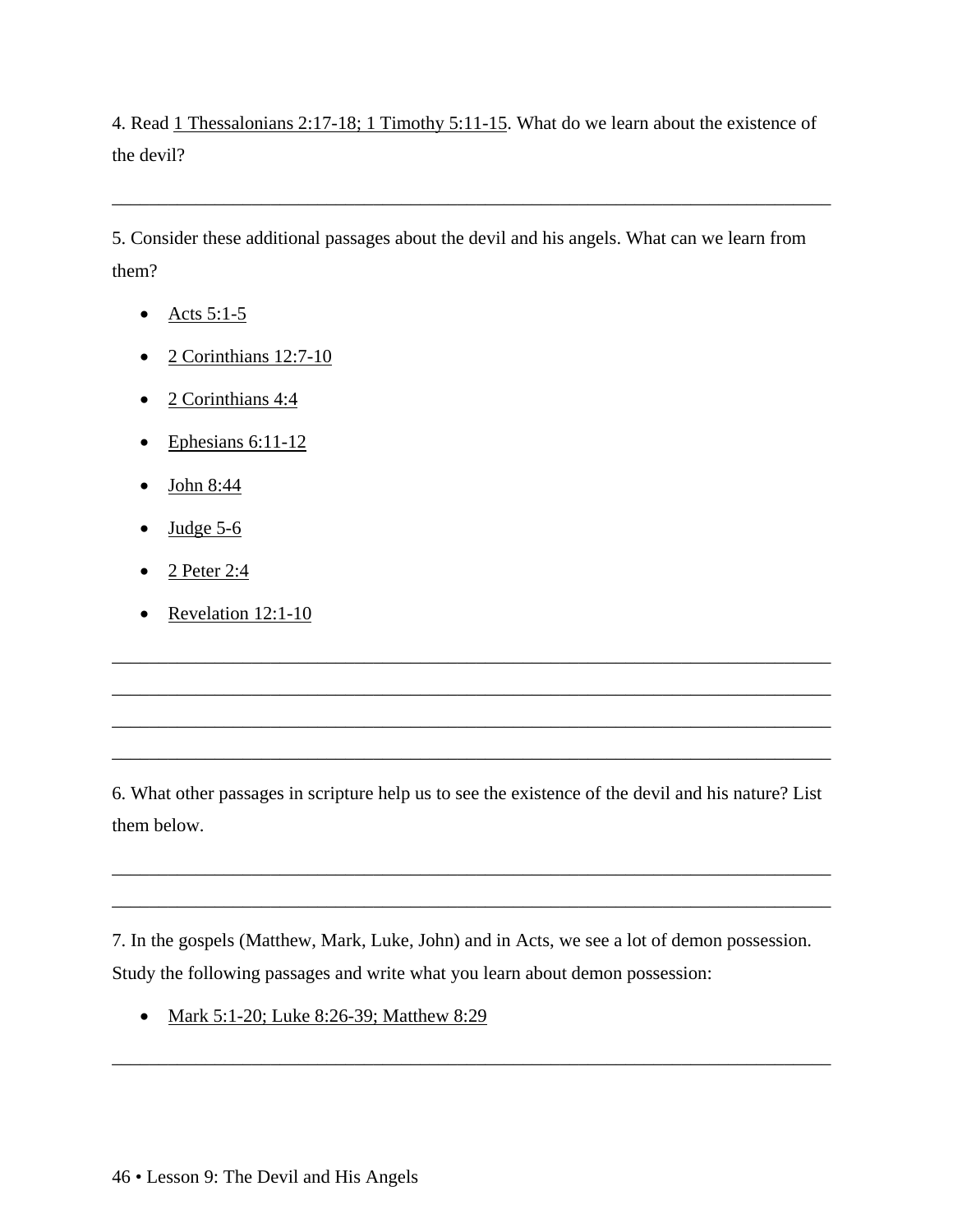#### • Acts  $19:11-20$

#### • Matthew 12:43-45

8. Satan is often referred to as Lucifer. Read Isaiah 13 and Isaiah 14. Based upon the context, what are your thoughts about who Lucifer is referring to? Do you think the devil is Lucifer? Explain.

\_\_\_\_\_\_\_\_\_\_\_\_\_\_\_\_\_\_\_\_\_\_\_\_\_\_\_\_\_\_\_\_\_\_\_\_\_\_\_\_\_\_\_\_\_\_\_\_\_\_\_\_\_\_\_\_\_\_\_\_\_\_\_\_\_\_\_\_\_\_\_\_\_\_\_\_\_

\_\_\_\_\_\_\_\_\_\_\_\_\_\_\_\_\_\_\_\_\_\_\_\_\_\_\_\_\_\_\_\_\_\_\_\_\_\_\_\_\_\_\_\_\_\_\_\_\_\_\_\_\_\_\_\_\_\_\_\_\_\_\_\_\_\_\_\_\_\_\_\_\_\_\_\_\_

\_\_\_\_\_\_\_\_\_\_\_\_\_\_\_\_\_\_\_\_\_\_\_\_\_\_\_\_\_\_\_\_\_\_\_\_\_\_\_\_\_\_\_\_\_\_\_\_\_\_\_\_\_\_\_\_\_\_\_\_\_\_\_\_\_\_\_\_\_\_\_\_\_\_\_\_\_

\_\_\_\_\_\_\_\_\_\_\_\_\_\_\_\_\_\_\_\_\_\_\_\_\_\_\_\_\_\_\_\_\_\_\_\_\_\_\_\_\_\_\_\_\_\_\_\_\_\_\_\_\_\_\_\_\_\_\_\_\_\_\_\_\_\_\_\_\_\_\_\_\_\_\_\_\_

\_\_\_\_\_\_\_\_\_\_\_\_\_\_\_\_\_\_\_\_\_\_\_\_\_\_\_\_\_\_\_\_\_\_\_\_\_\_\_\_\_\_\_\_\_\_\_\_\_\_\_\_\_\_\_\_\_\_\_\_\_\_\_\_\_\_\_\_\_\_\_\_\_\_\_\_\_

\_\_\_\_\_\_\_\_\_\_\_\_\_\_\_\_\_\_\_\_\_\_\_\_\_\_\_\_\_\_\_\_\_\_\_\_\_\_\_\_\_\_\_\_\_\_\_\_\_\_\_\_\_\_\_\_\_\_\_\_\_\_\_\_\_\_\_\_\_\_\_\_\_\_\_\_\_

\_\_\_\_\_\_\_\_\_\_\_\_\_\_\_\_\_\_\_\_\_\_\_\_\_\_\_\_\_\_\_\_\_\_\_\_\_\_\_\_\_\_\_\_\_\_\_\_\_\_\_\_\_\_\_\_\_\_\_\_\_\_\_\_\_\_\_\_\_\_\_\_\_\_\_\_\_

\_\_\_\_\_\_\_\_\_\_\_\_\_\_\_\_\_\_\_\_\_\_\_\_\_\_\_\_\_\_\_\_\_\_\_\_\_\_\_\_\_\_\_\_\_\_\_\_\_\_\_\_\_\_\_\_\_\_\_\_\_\_\_\_\_\_\_\_\_\_\_\_\_\_\_\_\_

9. What other questions do you have concerning the devil and his angels?

#### *Conclusion*

The Bible provides us with a lot of information about the devil, demon possession, and his angels. Yet, there are some questions that are more challenging to answer. Let's remember what Jesus said in Matthew 25:41. Hell has been prepared for the devil and his angels. He has no opportunity to escape it. WE DO! We don't have to be with the devil and his angels. Let's continue to follow Christ. Heaven is on the other side.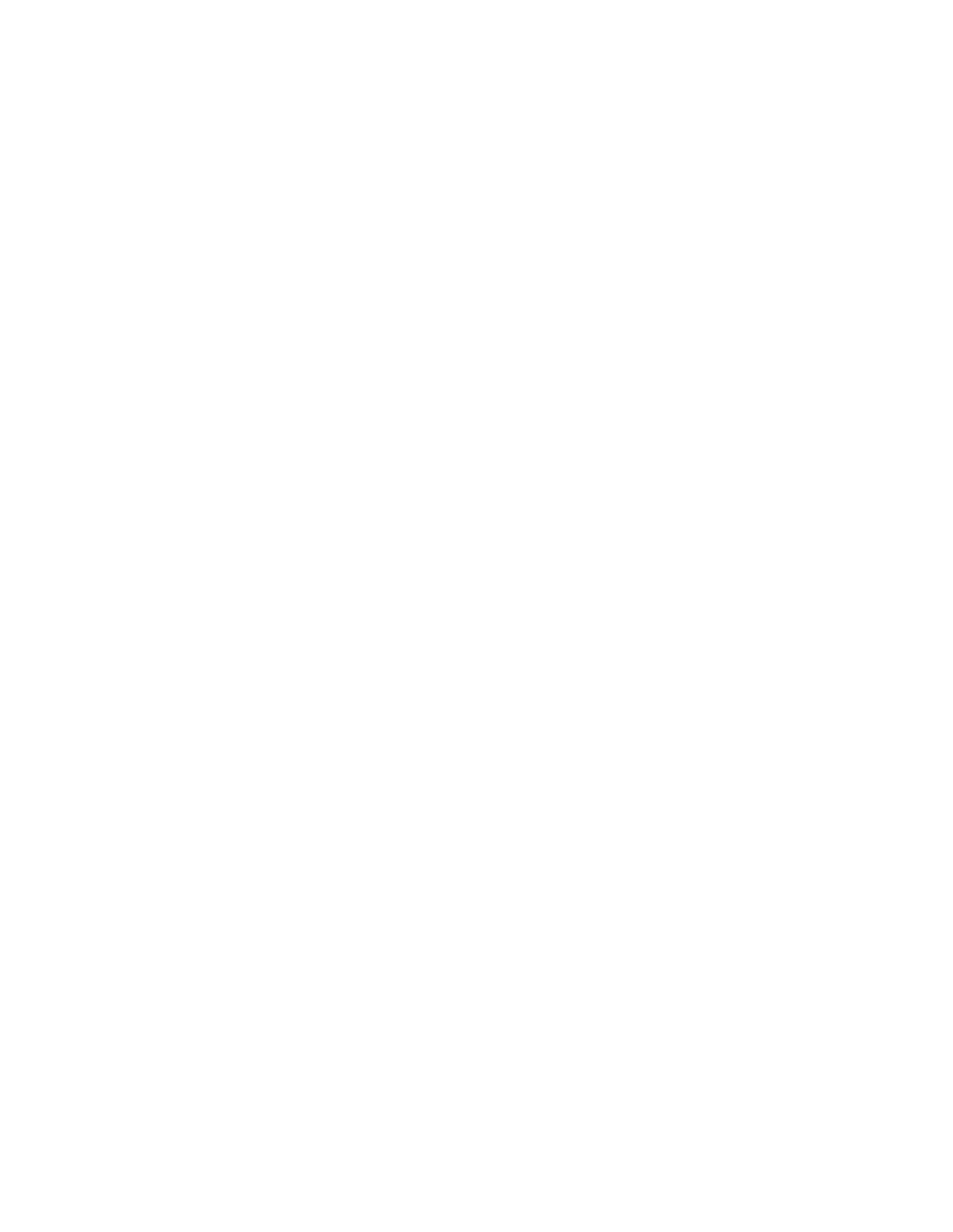<span id="page-50-0"></span>One of my favorite shows growing up was about a man who was an angel. The show was called, *Highway to Heaven*. The star of the show was Michael Landon.

Since that show, many other television programs and movies have been about angels. Yet many people are not familiar with what the Bible says about angels.

We need to consider God and His holy angels, Luke 9:26.

The Bible says a lot about angels. Throughout the scriptures, we find angels played a part delivering God's message to man, fighting against the devil, and so much more. As we think about standing on the edge of eternity, let's see what else we can learn about angels. We will be with them in heaven one day.

## *The Lesson*

1. What are angels? Read the following passages to help answer this question, Luke 20:27-38; Hebrews 1:5-14.

\_\_\_\_\_\_\_\_\_\_\_\_\_\_\_\_\_\_\_\_\_\_\_\_\_\_\_\_\_\_\_\_\_\_\_\_\_\_\_\_\_\_\_\_\_\_\_\_\_\_\_\_\_\_\_\_\_\_\_\_\_\_\_\_\_\_\_\_\_\_\_\_\_\_\_\_\_

\_\_\_\_\_\_\_\_\_\_\_\_\_\_\_\_\_\_\_\_\_\_\_\_\_\_\_\_\_\_\_\_\_\_\_\_\_\_\_\_\_\_\_\_\_\_\_\_\_\_\_\_\_\_\_\_\_\_\_\_\_\_\_\_\_\_\_\_\_\_\_\_\_\_\_\_\_

\_\_\_\_\_\_\_\_\_\_\_\_\_\_\_\_\_\_\_\_\_\_\_\_\_\_\_\_\_\_\_\_\_\_\_\_\_\_\_\_\_\_\_\_\_\_\_\_\_\_\_\_\_\_\_\_\_\_\_\_\_\_\_\_\_\_\_\_\_\_\_\_\_\_\_\_\_

\_\_\_\_\_\_\_\_\_\_\_\_\_\_\_\_\_\_\_\_\_\_\_\_\_\_\_\_\_\_\_\_\_\_\_\_\_\_\_\_\_\_\_\_\_\_\_\_\_\_\_\_\_\_\_\_\_\_\_\_\_\_\_\_\_\_\_\_\_\_\_\_\_\_\_\_\_

\_\_\_\_\_\_\_\_\_\_\_\_\_\_\_\_\_\_\_\_\_\_\_\_\_\_\_\_\_\_\_\_\_\_\_\_\_\_\_\_\_\_\_\_\_\_\_\_\_\_\_\_\_\_\_\_\_\_\_\_\_\_\_\_\_\_\_\_\_\_\_\_\_\_\_\_\_

\_\_\_\_\_\_\_\_\_\_\_\_\_\_\_\_\_\_\_\_\_\_\_\_\_\_\_\_\_\_\_\_\_\_\_\_\_\_\_\_\_\_\_\_\_\_\_\_\_\_\_\_\_\_\_\_\_\_\_\_\_\_\_\_\_\_\_\_\_\_\_\_\_\_\_\_\_

2. How are angels described in Job 1:6?

3. Where did angels come from? Read Colossians 1:16; Job 38:7 to help answer.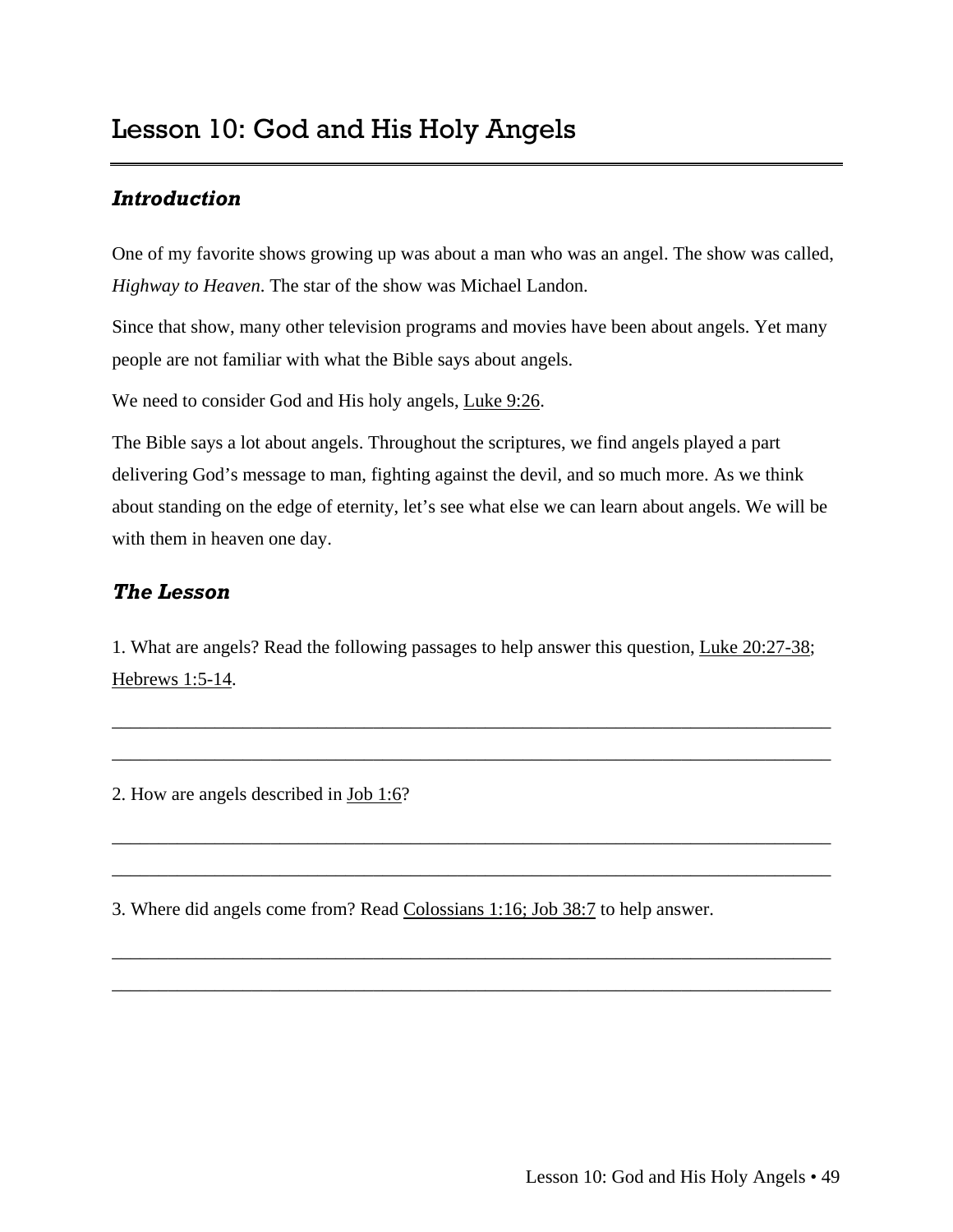4. Why were angels created? Read the following passages to help answer this question, Hebrews 1:14; Psalm 103:20; Psalm 148:2-5; Acts 7:53; Acts 10:1-4.

\_\_\_\_\_\_\_\_\_\_\_\_\_\_\_\_\_\_\_\_\_\_\_\_\_\_\_\_\_\_\_\_\_\_\_\_\_\_\_\_\_\_\_\_\_\_\_\_\_\_\_\_\_\_\_\_\_\_\_\_\_\_\_\_\_\_\_\_\_\_\_\_\_\_\_\_\_

\_\_\_\_\_\_\_\_\_\_\_\_\_\_\_\_\_\_\_\_\_\_\_\_\_\_\_\_\_\_\_\_\_\_\_\_\_\_\_\_\_\_\_\_\_\_\_\_\_\_\_\_\_\_\_\_\_\_\_\_\_\_\_\_\_\_\_\_\_\_\_\_\_\_\_\_\_

5. How do we see angels interacting with man on earth? Consider the following passages to help answer this question, Luke 24:1-6; Acts 12:1-9. Now identify some other passages to help answer this question.

\_\_\_\_\_\_\_\_\_\_\_\_\_\_\_\_\_\_\_\_\_\_\_\_\_\_\_\_\_\_\_\_\_\_\_\_\_\_\_\_\_\_\_\_\_\_\_\_\_\_\_\_\_\_\_\_\_\_\_\_\_\_\_\_\_\_\_\_\_\_\_\_\_\_\_\_\_

\_\_\_\_\_\_\_\_\_\_\_\_\_\_\_\_\_\_\_\_\_\_\_\_\_\_\_\_\_\_\_\_\_\_\_\_\_\_\_\_\_\_\_\_\_\_\_\_\_\_\_\_\_\_\_\_\_\_\_\_\_\_\_\_\_\_\_\_\_\_\_\_\_\_\_\_\_

\_\_\_\_\_\_\_\_\_\_\_\_\_\_\_\_\_\_\_\_\_\_\_\_\_\_\_\_\_\_\_\_\_\_\_\_\_\_\_\_\_\_\_\_\_\_\_\_\_\_\_\_\_\_\_\_\_\_\_\_\_\_\_\_\_\_\_\_\_\_\_\_\_\_\_\_\_

\_\_\_\_\_\_\_\_\_\_\_\_\_\_\_\_\_\_\_\_\_\_\_\_\_\_\_\_\_\_\_\_\_\_\_\_\_\_\_\_\_\_\_\_\_\_\_\_\_\_\_\_\_\_\_\_\_\_\_\_\_\_\_\_\_\_\_\_\_\_\_\_\_\_\_\_\_

\_\_\_\_\_\_\_\_\_\_\_\_\_\_\_\_\_\_\_\_\_\_\_\_\_\_\_\_\_\_\_\_\_\_\_\_\_\_\_\_\_\_\_\_\_\_\_\_\_\_\_\_\_\_\_\_\_\_\_\_\_\_\_\_\_\_\_\_\_\_\_\_\_\_\_\_\_

6. What do we learn about angels and them having free will?

7. What do we learn about angels and them having a means of salvation like man? Read Hebrews 2:14-18 to help answer this question.

\_\_\_\_\_\_\_\_\_\_\_\_\_\_\_\_\_\_\_\_\_\_\_\_\_\_\_\_\_\_\_\_\_\_\_\_\_\_\_\_\_\_\_\_\_\_\_\_\_\_\_\_\_\_\_\_\_\_\_\_\_\_\_\_\_\_\_\_\_\_\_\_\_\_\_\_\_

\_\_\_\_\_\_\_\_\_\_\_\_\_\_\_\_\_\_\_\_\_\_\_\_\_\_\_\_\_\_\_\_\_\_\_\_\_\_\_\_\_\_\_\_\_\_\_\_\_\_\_\_\_\_\_\_\_\_\_\_\_\_\_\_\_\_\_\_\_\_\_\_\_\_\_\_\_

\_\_\_\_\_\_\_\_\_\_\_\_\_\_\_\_\_\_\_\_\_\_\_\_\_\_\_\_\_\_\_\_\_\_\_\_\_\_\_\_\_\_\_\_\_\_\_\_\_\_\_\_\_\_\_\_\_\_\_\_\_\_\_\_\_\_\_\_\_\_\_\_\_\_\_\_\_

\_\_\_\_\_\_\_\_\_\_\_\_\_\_\_\_\_\_\_\_\_\_\_\_\_\_\_\_\_\_\_\_\_\_\_\_\_\_\_\_\_\_\_\_\_\_\_\_\_\_\_\_\_\_\_\_\_\_\_\_\_\_\_\_\_\_\_\_\_\_\_\_\_\_\_\_\_

\_\_\_\_\_\_\_\_\_\_\_\_\_\_\_\_\_\_\_\_\_\_\_\_\_\_\_\_\_\_\_\_\_\_\_\_\_\_\_\_\_\_\_\_\_\_\_\_\_\_\_\_\_\_\_\_\_\_\_\_\_\_\_\_\_\_\_\_\_\_\_\_\_\_\_\_\_

8. What role do angels play today? Write your thoughts below.

9. In Jude 5–9, we read about an angel named Michael. Read the following passages to see what else we learn about him, Daniel 10; Revelation 12:1-10.

\_\_\_\_\_\_\_\_\_\_\_\_\_\_\_\_\_\_\_\_\_\_\_\_\_\_\_\_\_\_\_\_\_\_\_\_\_\_\_\_\_\_\_\_\_\_\_\_\_\_\_\_\_\_\_\_\_\_\_\_\_\_\_\_\_\_\_\_\_\_\_\_\_\_\_\_\_

\_\_\_\_\_\_\_\_\_\_\_\_\_\_\_\_\_\_\_\_\_\_\_\_\_\_\_\_\_\_\_\_\_\_\_\_\_\_\_\_\_\_\_\_\_\_\_\_\_\_\_\_\_\_\_\_\_\_\_\_\_\_\_\_\_\_\_\_\_\_\_\_\_\_\_\_\_

\_\_\_\_\_\_\_\_\_\_\_\_\_\_\_\_\_\_\_\_\_\_\_\_\_\_\_\_\_\_\_\_\_\_\_\_\_\_\_\_\_\_\_\_\_\_\_\_\_\_\_\_\_\_\_\_\_\_\_\_\_\_\_\_\_\_\_\_\_\_\_\_\_\_\_\_\_

\_\_\_\_\_\_\_\_\_\_\_\_\_\_\_\_\_\_\_\_\_\_\_\_\_\_\_\_\_\_\_\_\_\_\_\_\_\_\_\_\_\_\_\_\_\_\_\_\_\_\_\_\_\_\_\_\_\_\_\_\_\_\_\_\_\_\_\_\_\_\_\_\_\_\_\_\_

50 • Lesson 10: God and His Holy Angels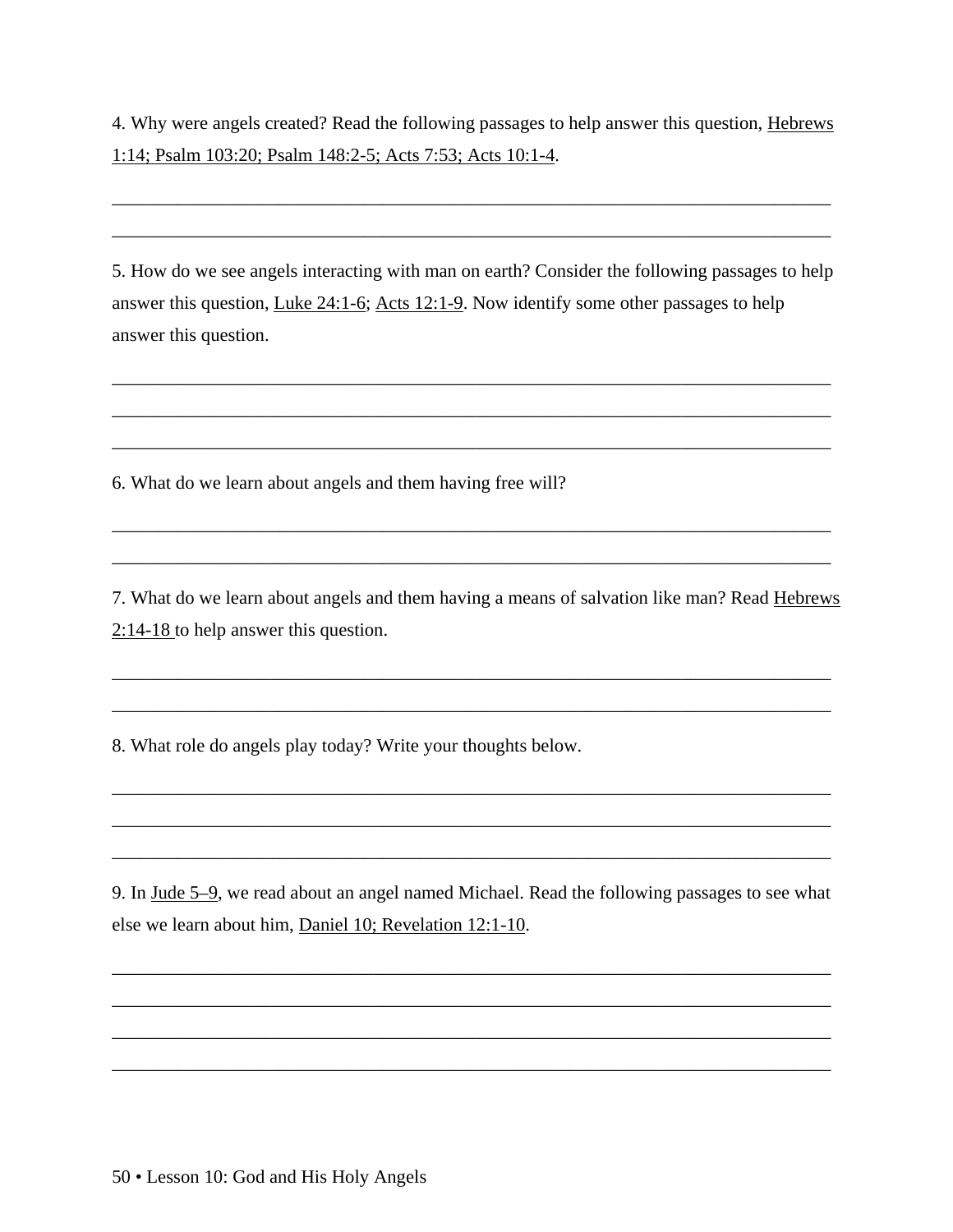11. Can you think of any other angels that are named in the scriptures? Write them below and what you learn about them.

\_\_\_\_\_\_\_\_\_\_\_\_\_\_\_\_\_\_\_\_\_\_\_\_\_\_\_\_\_\_\_\_\_\_\_\_\_\_\_\_\_\_\_\_\_\_\_\_\_\_\_\_\_\_\_\_\_\_\_\_\_\_\_\_\_\_\_\_\_\_\_\_\_\_\_\_\_

\_\_\_\_\_\_\_\_\_\_\_\_\_\_\_\_\_\_\_\_\_\_\_\_\_\_\_\_\_\_\_\_\_\_\_\_\_\_\_\_\_\_\_\_\_\_\_\_\_\_\_\_\_\_\_\_\_\_\_\_\_\_\_\_\_\_\_\_\_\_\_\_\_\_\_\_\_

\_\_\_\_\_\_\_\_\_\_\_\_\_\_\_\_\_\_\_\_\_\_\_\_\_\_\_\_\_\_\_\_\_\_\_\_\_\_\_\_\_\_\_\_\_\_\_\_\_\_\_\_\_\_\_\_\_\_\_\_\_\_\_\_\_\_\_\_\_\_\_\_\_\_\_\_\_

## *Conclusion*

Angels are spoken of throughout the scriptures. One lesson on them is certainly not sufficient to cover every passage that speaks of them. But we can know they are real. We can know we will be with God's Holy Angels in heaven.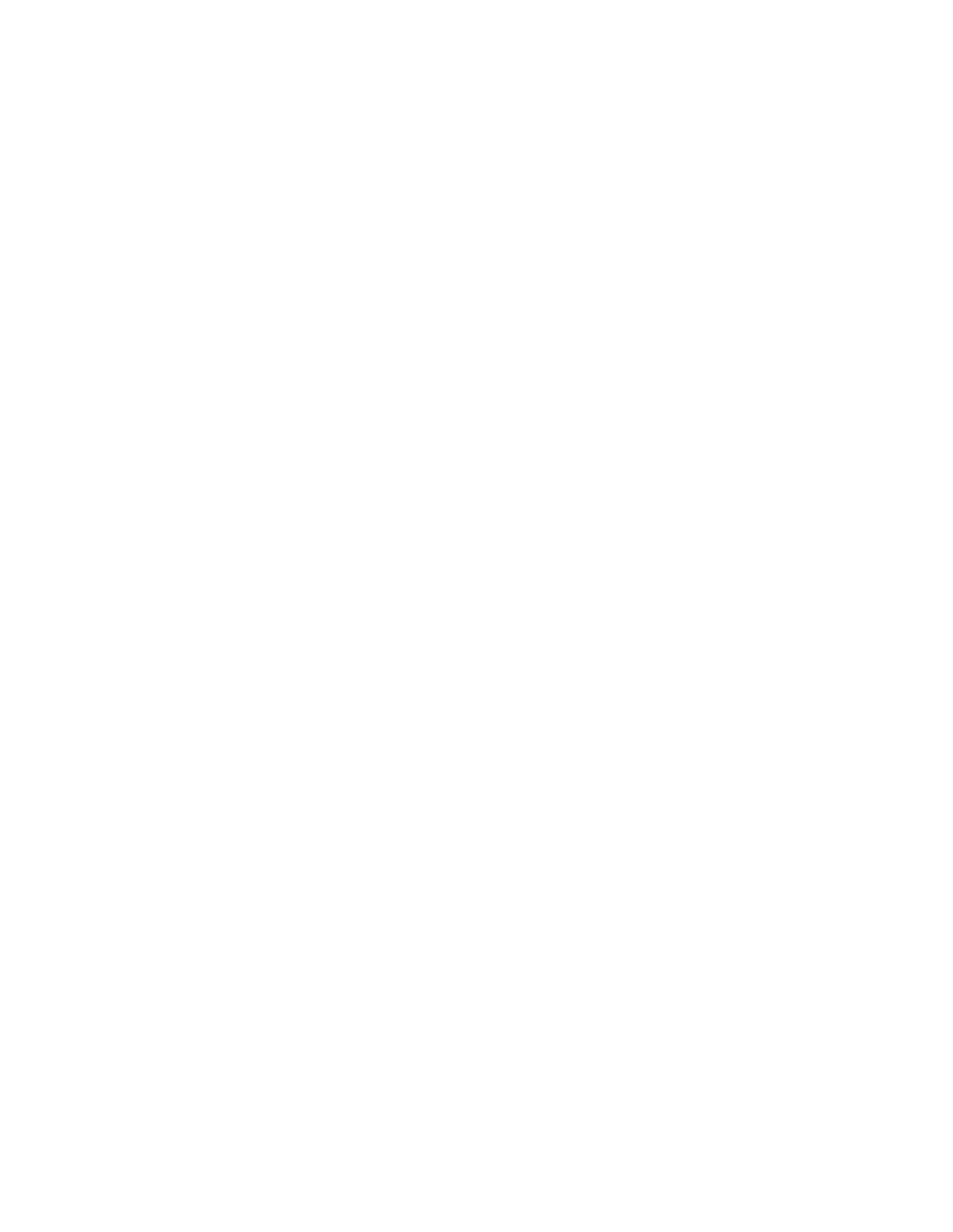# <span id="page-54-0"></span>Lesson 11: Heaven Is for Real: Do You Want to Go There?

#### *Introduction*

"In heaven, we will color things all day. In heaven, we will receive wings like angels. In heaven, there will be many rainbows. In heaven, everyone flies except Jesus.*"* That's according to Colton Burpo, a boy who claimed to have died, gone to heaven, and return to tell his story in the book and movie called, *Heaven Is for Real*. Are you familiar with this young man's story?

Indeed, heaven is for real! But we don't need Colton's so-called account of going to heaven to know it's for real. We have the Holy Scriptures, which teach us heaven is for real. Jesus is clear that heaven is real, Matthew 5:10-12. The bigger question for us is do we want to go there?

At the end of Paul's first letter to the Corinthians, he said this:

"If anyone does not love the Lord, he is to be accursed. Maranatha."

Do you know what the word *Maranatha* means? It means, "O Lord come." Paul had this mindset of desiring to be with Christ. Do we? We sing about heaven and will be studying it now in our workbook. But is heaven a place we truly desire to go to?

In Revelation 22:20, John said this:

"He who testifies to these things says, 'Yes, I am coming quickly.' Amen. Come, Lord Jesus." Is this our mindset when it comes to heaven? As the people of God, we are to have an EAGER mindset about the return of Christ and being at home with Him in heaven. Write out what Paul said in Philippians 3:20-21.

\_\_\_\_\_\_\_\_\_\_\_\_\_\_\_\_\_\_\_\_\_\_\_\_\_\_\_\_\_\_\_\_\_\_\_\_\_\_\_\_\_\_\_\_\_\_\_\_\_\_\_\_\_\_\_\_\_\_\_\_\_\_\_\_\_\_\_\_\_\_\_\_\_\_\_\_\_

\_\_\_\_\_\_\_\_\_\_\_\_\_\_\_\_\_\_\_\_\_\_\_\_\_\_\_\_\_\_\_\_\_\_\_\_\_\_\_\_\_\_\_\_\_\_\_\_\_\_\_\_\_\_\_\_\_\_\_\_\_\_\_\_\_\_\_\_\_\_\_\_\_\_\_\_\_

\_\_\_\_\_\_\_\_\_\_\_\_\_\_\_\_\_\_\_\_\_\_\_\_\_\_\_\_\_\_\_\_\_\_\_\_\_\_\_\_\_\_\_\_\_\_\_\_\_\_\_\_\_\_\_\_\_\_\_\_\_\_\_\_\_\_\_\_\_\_\_\_\_\_\_\_\_

Is heaven a place we really want to go to? I often think of countries and states I want to visit. I will study them. I will see what's required to get there. Then I will do best to make it there. How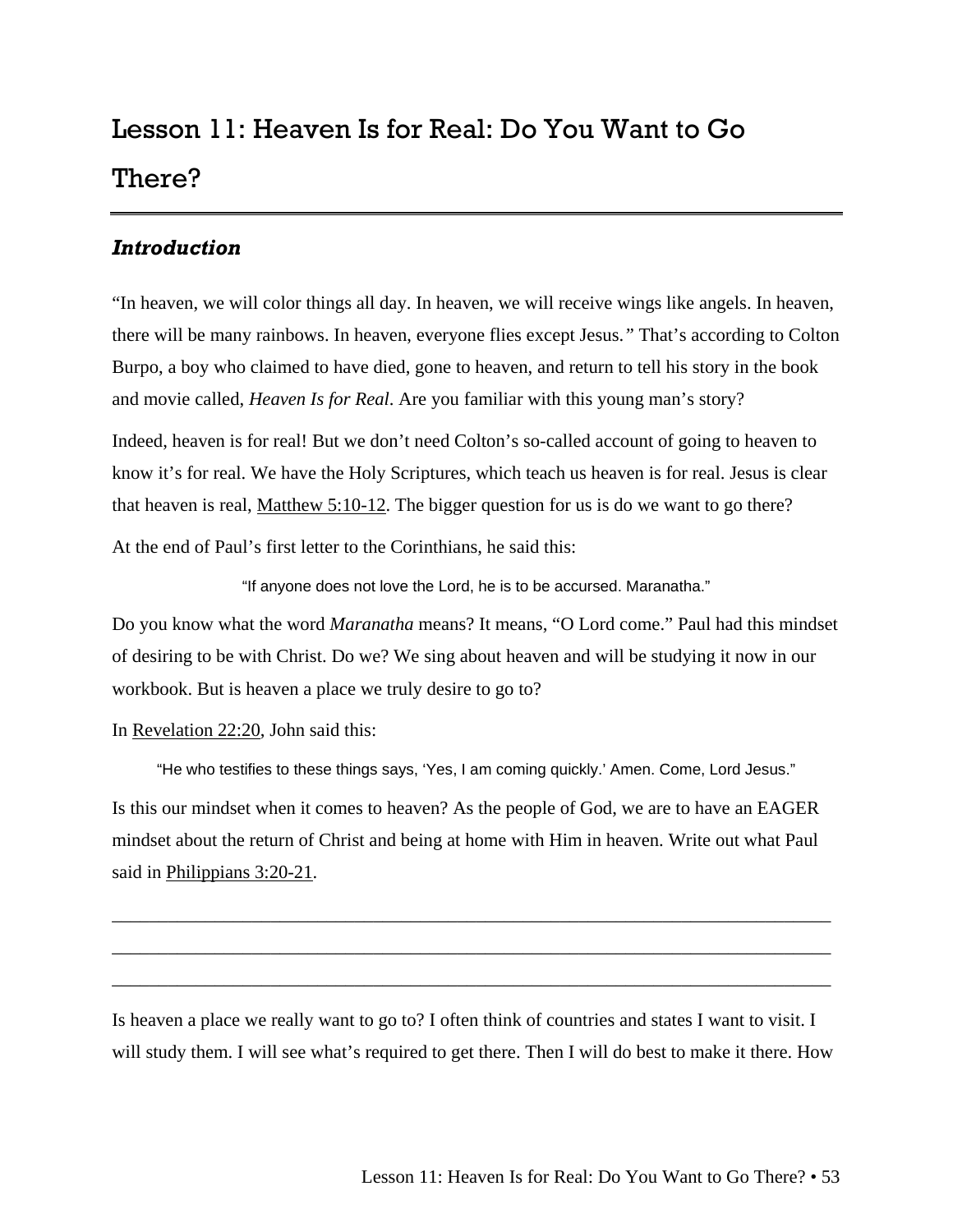much more should our mindset be when it comes to heaven? Let's strive to do our very best to make it there. Heave is real. But we need to be sure we really want to go there.

In this lesson, we will begin to examine some aspects about heaven.

#### *The Lesson*

1. The Bible teaches that heaven is real. Read the following passages and write down what we learn about heaven:

- $\bullet$  John 14:1-4
- Acts 1:9-11
- Acts 7:56
- Colossians 1:5
- 1 Peter  $1:3-5$

2. Who is currently in heaven? Read the following passages to help answer this question:

\_\_\_\_\_\_\_\_\_\_\_\_\_\_\_\_\_\_\_\_\_\_\_\_\_\_\_\_\_\_\_\_\_\_\_\_\_\_\_\_\_\_\_\_\_\_\_\_\_\_\_\_\_\_\_\_\_\_\_\_\_\_\_\_\_\_\_\_\_\_\_\_\_\_\_\_\_

\_\_\_\_\_\_\_\_\_\_\_\_\_\_\_\_\_\_\_\_\_\_\_\_\_\_\_\_\_\_\_\_\_\_\_\_\_\_\_\_\_\_\_\_\_\_\_\_\_\_\_\_\_\_\_\_\_\_\_\_\_\_\_\_\_\_\_\_\_\_\_\_\_\_\_\_\_

\_\_\_\_\_\_\_\_\_\_\_\_\_\_\_\_\_\_\_\_\_\_\_\_\_\_\_\_\_\_\_\_\_\_\_\_\_\_\_\_\_\_\_\_\_\_\_\_\_\_\_\_\_\_\_\_\_\_\_\_\_\_\_\_\_\_\_\_\_\_\_\_\_\_\_\_\_

- Matthew 3:16-17
- Matthew 5:34
- Matthew 6:9
- Matthew 18:10; Luke 15:10; 1 Thessalonians 1:6-10
- Acts  $1:9-11$
- Acts  $2:33$
- Revelation 4 (the entire chapter)
- Revelation 14:13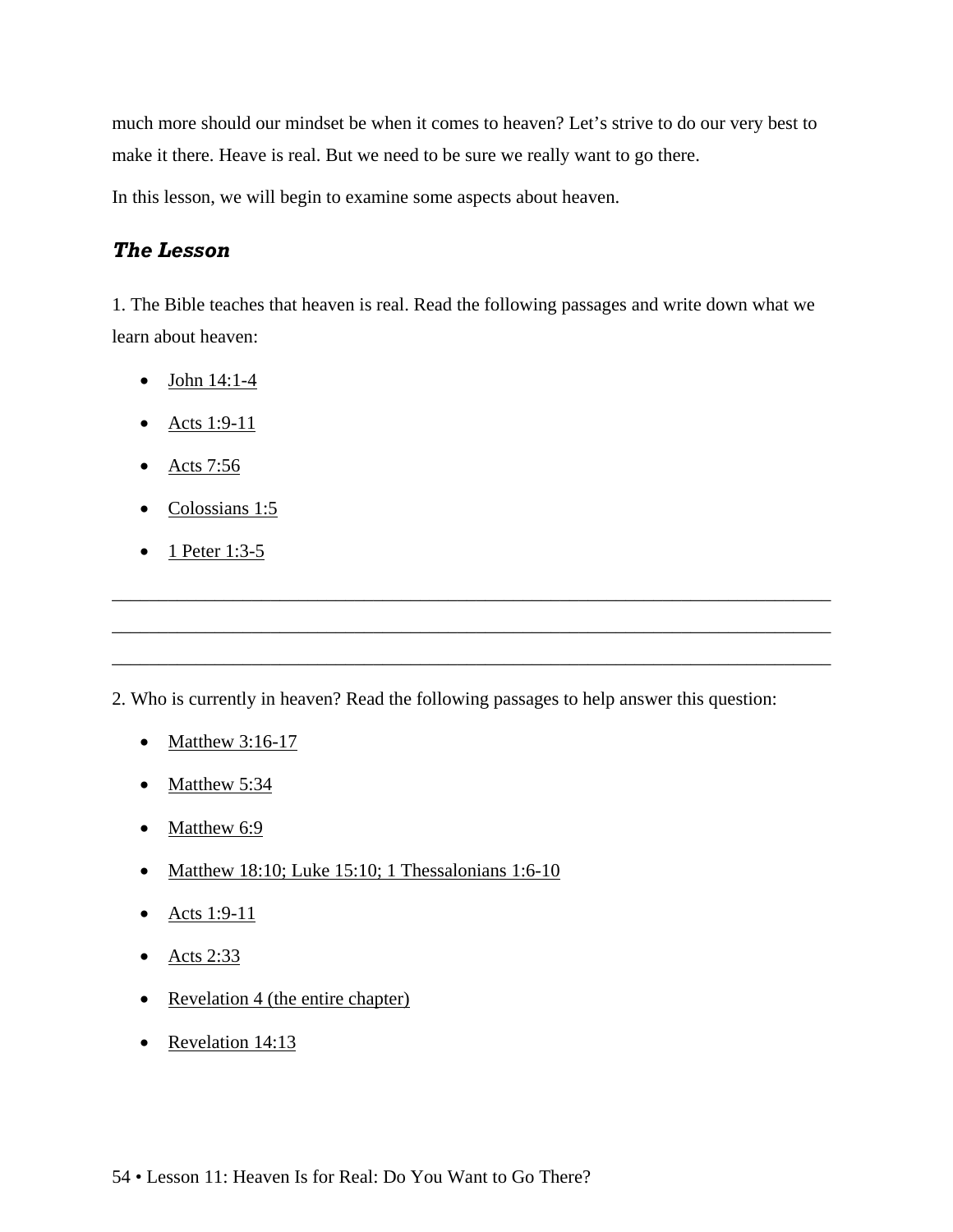3. Read the following passages and identify the theme you find in these scriptures. Are you surprised at what we learn from these scriptures? Explain.

- Matthew  $5:11-12$
- $\bullet$  Hebrews 10:35-36
- $\bullet$  Colossians 3:23-24

4. What will happen with the state of our physical bodies in heaven? Read the following passages to answer this question:

- $\bullet$  Philippians 3:20-21
- $1$  John 3:1-2
- <u>1 Corinthians 15:50-54</u>  $\bullet$
- $\bullet$  2 Corinthians 5:1-10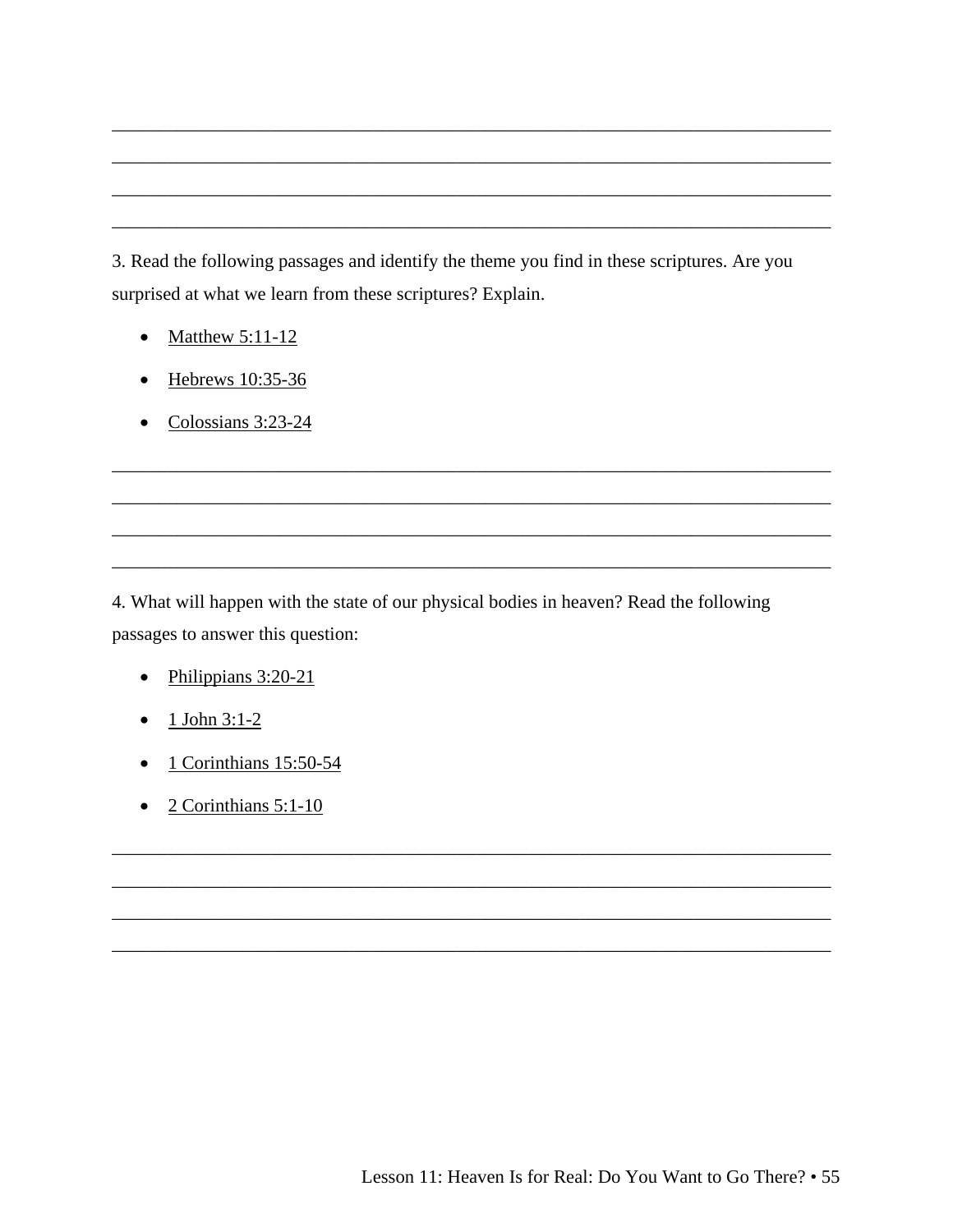4. What else did Jesus say about heaven? Read the following passages and write down what you learn:

- Matthew 6:19-21
- Luke 10:17-20
- 1 Thessalonians  $4:17$

5. As God's people, what kind of mindset are we to have ? Read the following passages and write down what you learn.

\_\_\_\_\_\_\_\_\_\_\_\_\_\_\_\_\_\_\_\_\_\_\_\_\_\_\_\_\_\_\_\_\_\_\_\_\_\_\_\_\_\_\_\_\_\_\_\_\_\_\_\_\_\_\_\_\_\_\_\_\_\_\_\_\_\_\_\_\_\_\_\_\_\_\_\_\_

\_\_\_\_\_\_\_\_\_\_\_\_\_\_\_\_\_\_\_\_\_\_\_\_\_\_\_\_\_\_\_\_\_\_\_\_\_\_\_\_\_\_\_\_\_\_\_\_\_\_\_\_\_\_\_\_\_\_\_\_\_\_\_\_\_\_\_\_\_\_\_\_\_\_\_\_\_

\_\_\_\_\_\_\_\_\_\_\_\_\_\_\_\_\_\_\_\_\_\_\_\_\_\_\_\_\_\_\_\_\_\_\_\_\_\_\_\_\_\_\_\_\_\_\_\_\_\_\_\_\_\_\_\_\_\_\_\_\_\_\_\_\_\_\_\_\_\_\_\_\_\_\_\_\_

- Colossians 3:1-15
- 2 Corinthians 4:16-18

6. Why is it at times challenging for God's people to stay excited or passionate about going to heaven?

\_\_\_\_\_\_\_\_\_\_\_\_\_\_\_\_\_\_\_\_\_\_\_\_\_\_\_\_\_\_\_\_\_\_\_\_\_\_\_\_\_\_\_\_\_\_\_\_\_\_\_\_\_\_\_\_\_\_\_\_\_\_\_\_\_\_\_\_\_\_\_\_\_\_\_\_\_

\_\_\_\_\_\_\_\_\_\_\_\_\_\_\_\_\_\_\_\_\_\_\_\_\_\_\_\_\_\_\_\_\_\_\_\_\_\_\_\_\_\_\_\_\_\_\_\_\_\_\_\_\_\_\_\_\_\_\_\_\_\_\_\_\_\_\_\_\_\_\_\_\_\_\_\_\_

\_\_\_\_\_\_\_\_\_\_\_\_\_\_\_\_\_\_\_\_\_\_\_\_\_\_\_\_\_\_\_\_\_\_\_\_\_\_\_\_\_\_\_\_\_\_\_\_\_\_\_\_\_\_\_\_\_\_\_\_\_\_\_\_\_\_\_\_\_\_\_\_\_\_\_\_\_

7. What has Jesus done and demonstrated for us showing how much He wants us in heaven with Him? Consider the following passages to answer. How should this change us?

\_\_\_\_\_\_\_\_\_\_\_\_\_\_\_\_\_\_\_\_\_\_\_\_\_\_\_\_\_\_\_\_\_\_\_\_\_\_\_\_\_\_\_\_\_\_\_\_\_\_\_\_\_\_\_\_\_\_\_\_\_\_\_\_\_\_\_\_\_\_\_\_\_\_\_\_\_

\_\_\_\_\_\_\_\_\_\_\_\_\_\_\_\_\_\_\_\_\_\_\_\_\_\_\_\_\_\_\_\_\_\_\_\_\_\_\_\_\_\_\_\_\_\_\_\_\_\_\_\_\_\_\_\_\_\_\_\_\_\_\_\_\_\_\_\_\_\_\_\_\_\_\_\_\_

\_\_\_\_\_\_\_\_\_\_\_\_\_\_\_\_\_\_\_\_\_\_\_\_\_\_\_\_\_\_\_\_\_\_\_\_\_\_\_\_\_\_\_\_\_\_\_\_\_\_\_\_\_\_\_\_\_\_\_\_\_\_\_\_\_\_\_\_\_\_\_\_\_\_\_\_\_

- Galatians 4:4-5
- $\bullet$  Hebrews 6:19-20
- Philippians 2:4-8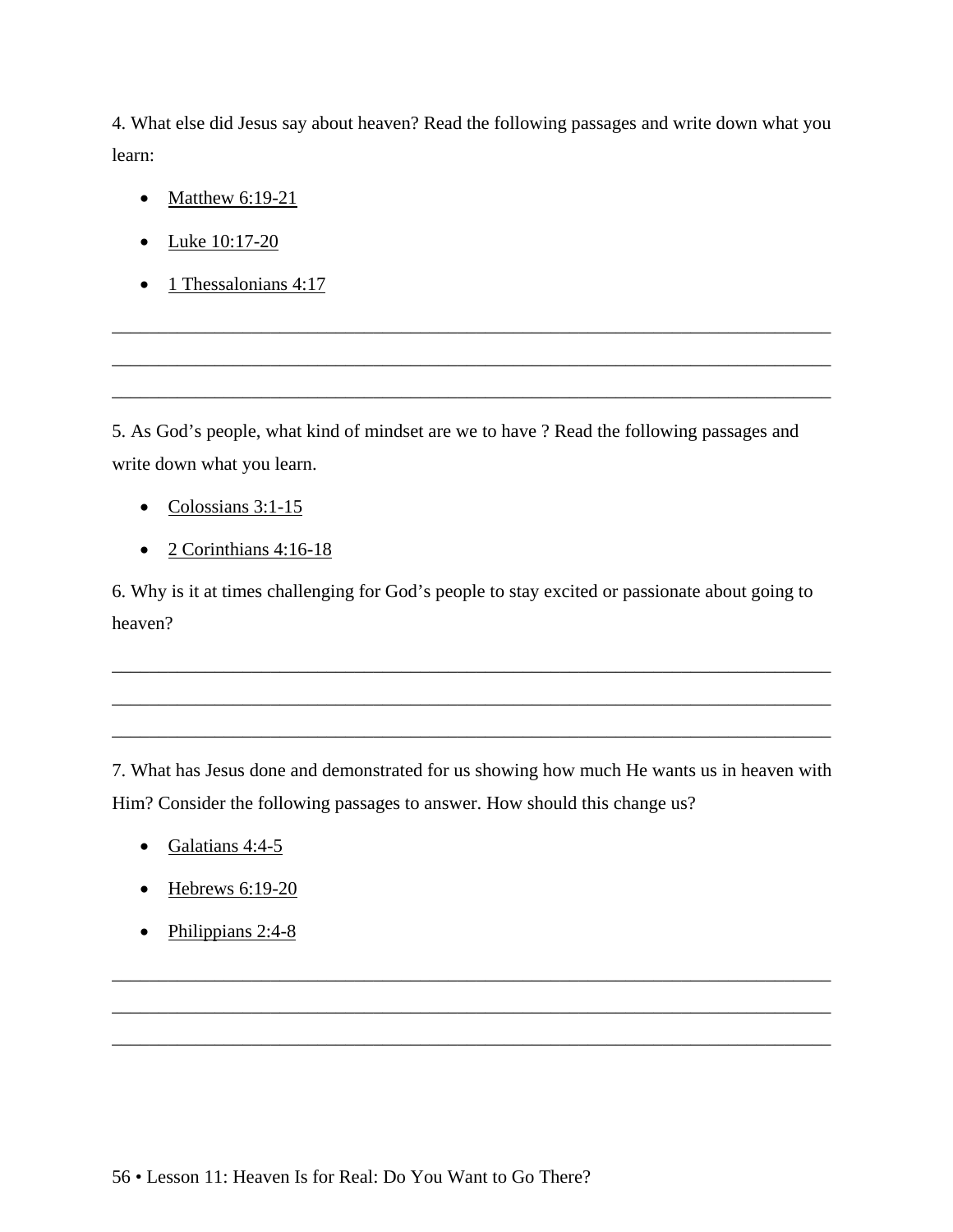## *Conclusion*

Heaven is real. We can really go to heaven. Think about what you can do this week to focus more on heaven and what great blessings lie ahead for us in the future.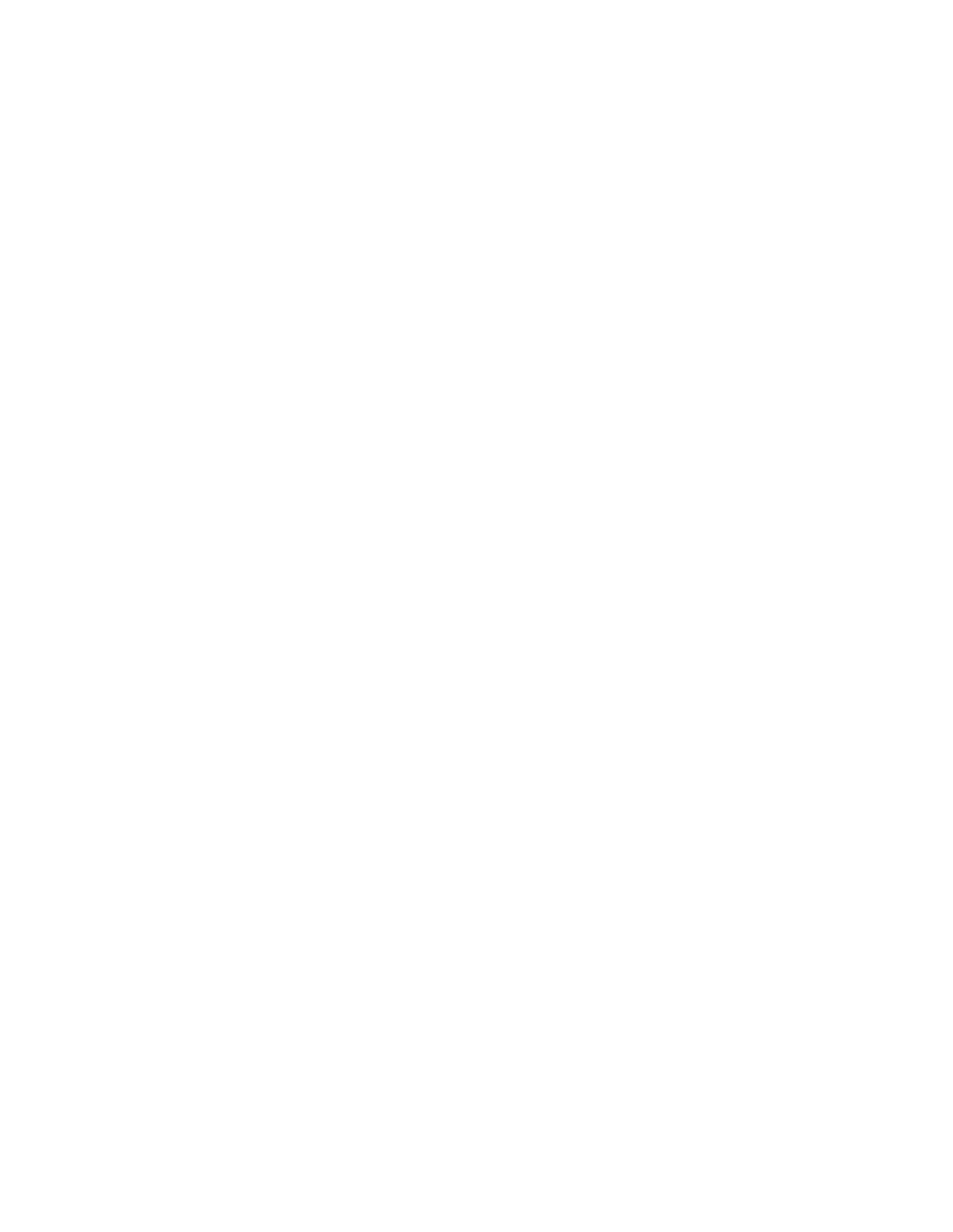<span id="page-60-0"></span>If you noticed in the last lesson, there were scriptural references about heaven that were not mentioned. That's because I wanted to save them for this lesson. One can never study the topic of heaven too much. We must use what has been revealed to us by the Holy Spirit. The secret things belong to God, Deuteronomy 29:29.

I have lots of questions about heaven. Do you? In this lesson, we will consider some questions and passages that people have questions about, as we think about heaven. As we think about these questions, I want to be begin with a question.

\_\_\_\_\_\_\_\_\_\_\_\_\_\_\_\_\_\_\_\_\_\_\_\_\_\_\_\_\_\_\_\_\_\_\_\_\_\_\_\_\_\_\_\_\_\_\_\_\_\_\_\_\_\_\_\_\_\_\_\_\_\_\_\_\_\_\_\_\_\_\_\_\_\_\_\_\_

\_\_\_\_\_\_\_\_\_\_\_\_\_\_\_\_\_\_\_\_\_\_\_\_\_\_\_\_\_\_\_\_\_\_\_\_\_\_\_\_\_\_\_\_\_\_\_\_\_\_\_\_\_\_\_\_\_\_\_\_\_\_\_\_\_\_\_\_\_\_\_\_\_\_\_\_\_

\_\_\_\_\_\_\_\_\_\_\_\_\_\_\_\_\_\_\_\_\_\_\_\_\_\_\_\_\_\_\_\_\_\_\_\_\_\_\_\_\_\_\_\_\_\_\_\_\_\_\_\_\_\_\_\_\_\_\_\_\_\_\_\_\_\_\_\_\_\_\_\_\_\_\_\_\_

\_\_\_\_\_\_\_\_\_\_\_\_\_\_\_\_\_\_\_\_\_\_\_\_\_\_\_\_\_\_\_\_\_\_\_\_\_\_\_\_\_\_\_\_\_\_\_\_\_\_\_\_\_\_\_\_\_\_\_\_\_\_\_\_\_\_\_\_\_\_\_\_\_\_\_\_\_

\_\_\_\_\_\_\_\_\_\_\_\_\_\_\_\_\_\_\_\_\_\_\_\_\_\_\_\_\_\_\_\_\_\_\_\_\_\_\_\_\_\_\_\_\_\_\_\_\_\_\_\_\_\_\_\_\_\_\_\_\_\_\_\_\_\_\_\_\_\_\_\_\_\_\_\_\_

Why will heaven be so great? How would answer this question?

#### *The Lesson*

#### **Question #1: Is Revelation 21 Depicting Heaven? Is So, What Do We Learn?**

Revelation 21 is often a chapter where people turn to find out what heaven is going to be like. This chapter certainly brings comfort to Christians. There are typically two views about this chapter:

- First: The city that is described is the victorious church as God considers it today, purged and purified by the tribulation through which it has passed.
- Second: The vision portrays the church at home with God in final glory beyond the judgment.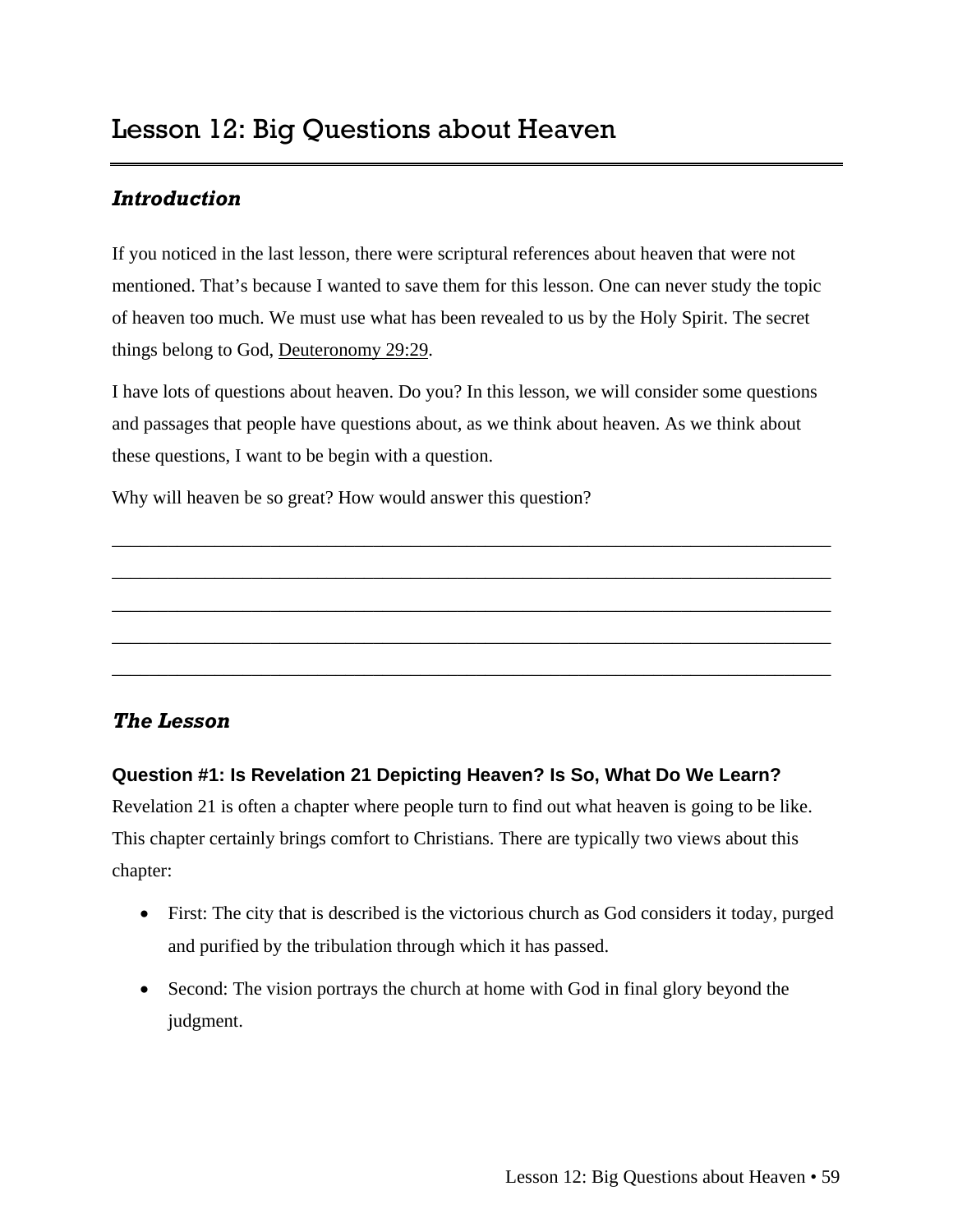• What are your thoughts about what Revelation 21 portrays?

• If we read Revelation 21 as a vision portraying heaven and what it will be like, what do we learn?

## Question #2: What Will We Do in Heaven? What Scriptures Come to Mind for You? Consider the following passages as you answer this question:

- Revelation 14:13
- $\bullet$  Hebrews 4:9-11
- $\bullet$  1 Corinthians 15:50-54
- $\bullet$  Romans 8:23
- $\bullet$  Matthew 25:14-30
- Revelation  $22:3-5$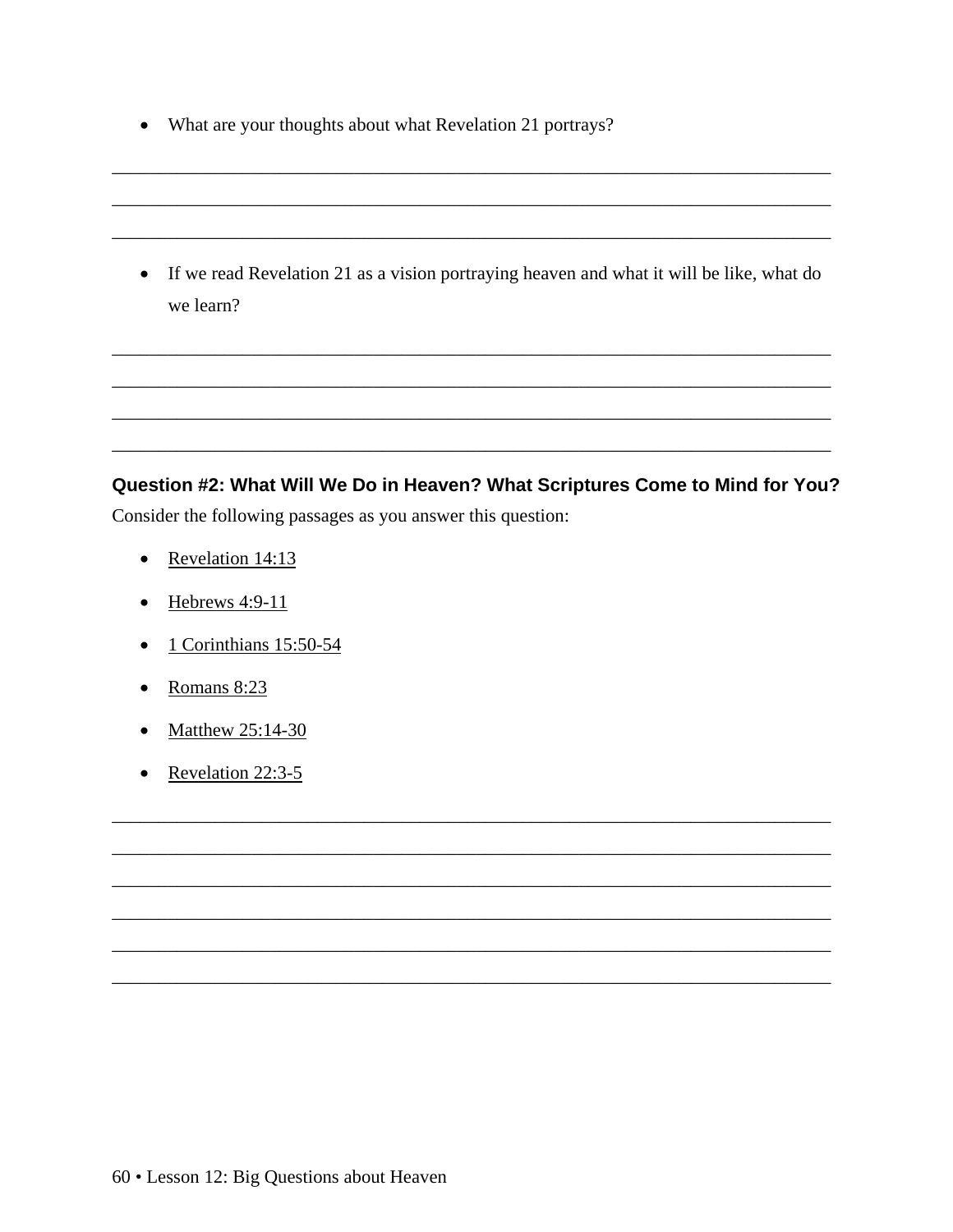#### **Question #3: Will Heaven Be on Earth?**

What does Peter have to say about this? Read 2 Peter 3:12-13.

#### **Question #4: Will We Know One Another in Heaven?**

Some common objections for those who say, "Yes, we will know one another in heaven" is that if we know who is there, then we will also know who is not there." How would you answer this?

\_\_\_\_\_\_\_\_\_\_\_\_\_\_\_\_\_\_\_\_\_\_\_\_\_\_\_\_\_\_\_\_\_\_\_\_\_\_\_\_\_\_\_\_\_\_\_\_\_\_\_\_\_\_\_\_\_\_\_\_\_\_\_\_\_\_\_\_\_\_\_\_\_\_\_\_\_

\_\_\_\_\_\_\_\_\_\_\_\_\_\_\_\_\_\_\_\_\_\_\_\_\_\_\_\_\_\_\_\_\_\_\_\_\_\_\_\_\_\_\_\_\_\_\_\_\_\_\_\_\_\_\_\_\_\_\_\_\_\_\_\_\_\_\_\_\_\_\_\_\_\_\_\_\_

\_\_\_\_\_\_\_\_\_\_\_\_\_\_\_\_\_\_\_\_\_\_\_\_\_\_\_\_\_\_\_\_\_\_\_\_\_\_\_\_\_\_\_\_\_\_\_\_\_\_\_\_\_\_\_\_\_\_\_\_\_\_\_\_\_\_\_\_\_\_\_\_\_\_\_\_\_

\_\_\_\_\_\_\_\_\_\_\_\_\_\_\_\_\_\_\_\_\_\_\_\_\_\_\_\_\_\_\_\_\_\_\_\_\_\_\_\_\_\_\_\_\_\_\_\_\_\_\_\_\_\_\_\_\_\_\_\_\_\_\_\_\_\_\_\_\_\_\_\_\_\_\_\_\_

\_\_\_\_\_\_\_\_\_\_\_\_\_\_\_\_\_\_\_\_\_\_\_\_\_\_\_\_\_\_\_\_\_\_\_\_\_\_\_\_\_\_\_\_\_\_\_\_\_\_\_\_\_\_\_\_\_\_\_\_\_\_\_\_\_\_\_\_\_\_\_\_\_\_\_\_\_

\_\_\_\_\_\_\_\_\_\_\_\_\_\_\_\_\_\_\_\_\_\_\_\_\_\_\_\_\_\_\_\_\_\_\_\_\_\_\_\_\_\_\_\_\_\_\_\_\_\_\_\_\_\_\_\_\_\_\_\_\_\_\_\_\_\_\_\_\_\_\_\_\_\_\_\_\_

\_\_\_\_\_\_\_\_\_\_\_\_\_\_\_\_\_\_\_\_\_\_\_\_\_\_\_\_\_\_\_\_\_\_\_\_\_\_\_\_\_\_\_\_\_\_\_\_\_\_\_\_\_\_\_\_\_\_\_\_\_\_\_\_\_\_\_\_\_\_\_\_\_\_\_\_\_

\_\_\_\_\_\_\_\_\_\_\_\_\_\_\_\_\_\_\_\_\_\_\_\_\_\_\_\_\_\_\_\_\_\_\_\_\_\_\_\_\_\_\_\_\_\_\_\_\_\_\_\_\_\_\_\_\_\_\_\_\_\_\_\_\_\_\_\_\_\_\_\_\_\_\_\_\_

Do some research and see what scriptures might help us to answer this question.

#### **Question #5: Will We Become Bored in Heaven?**

I'm sure there are those who sometimes may have this question. What is it that can prompt this question to be even be asked? How would you answer it?

\_\_\_\_\_\_\_\_\_\_\_\_\_\_\_\_\_\_\_\_\_\_\_\_\_\_\_\_\_\_\_\_\_\_\_\_\_\_\_\_\_\_\_\_\_\_\_\_\_\_\_\_\_\_\_\_\_\_\_\_\_\_\_\_\_\_\_\_\_\_\_\_\_\_\_\_\_

\_\_\_\_\_\_\_\_\_\_\_\_\_\_\_\_\_\_\_\_\_\_\_\_\_\_\_\_\_\_\_\_\_\_\_\_\_\_\_\_\_\_\_\_\_\_\_\_\_\_\_\_\_\_\_\_\_\_\_\_\_\_\_\_\_\_\_\_\_\_\_\_\_\_\_\_\_

\_\_\_\_\_\_\_\_\_\_\_\_\_\_\_\_\_\_\_\_\_\_\_\_\_\_\_\_\_\_\_\_\_\_\_\_\_\_\_\_\_\_\_\_\_\_\_\_\_\_\_\_\_\_\_\_\_\_\_\_\_\_\_\_\_\_\_\_\_\_\_\_\_\_\_\_\_

\_\_\_\_\_\_\_\_\_\_\_\_\_\_\_\_\_\_\_\_\_\_\_\_\_\_\_\_\_\_\_\_\_\_\_\_\_\_\_\_\_\_\_\_\_\_\_\_\_\_\_\_\_\_\_\_\_\_\_\_\_\_\_\_\_\_\_\_\_\_\_\_\_\_\_\_\_

## *Conclusion*

There are some questions we will have to wait have answered when we are in heaven. However, I'm not sure every question we have may even be answered. Here's what we can know. God is real. Jesus is real. Heaven is real. We can go there one day! Let's make a decision not to allow anyone or anything to get in our way.